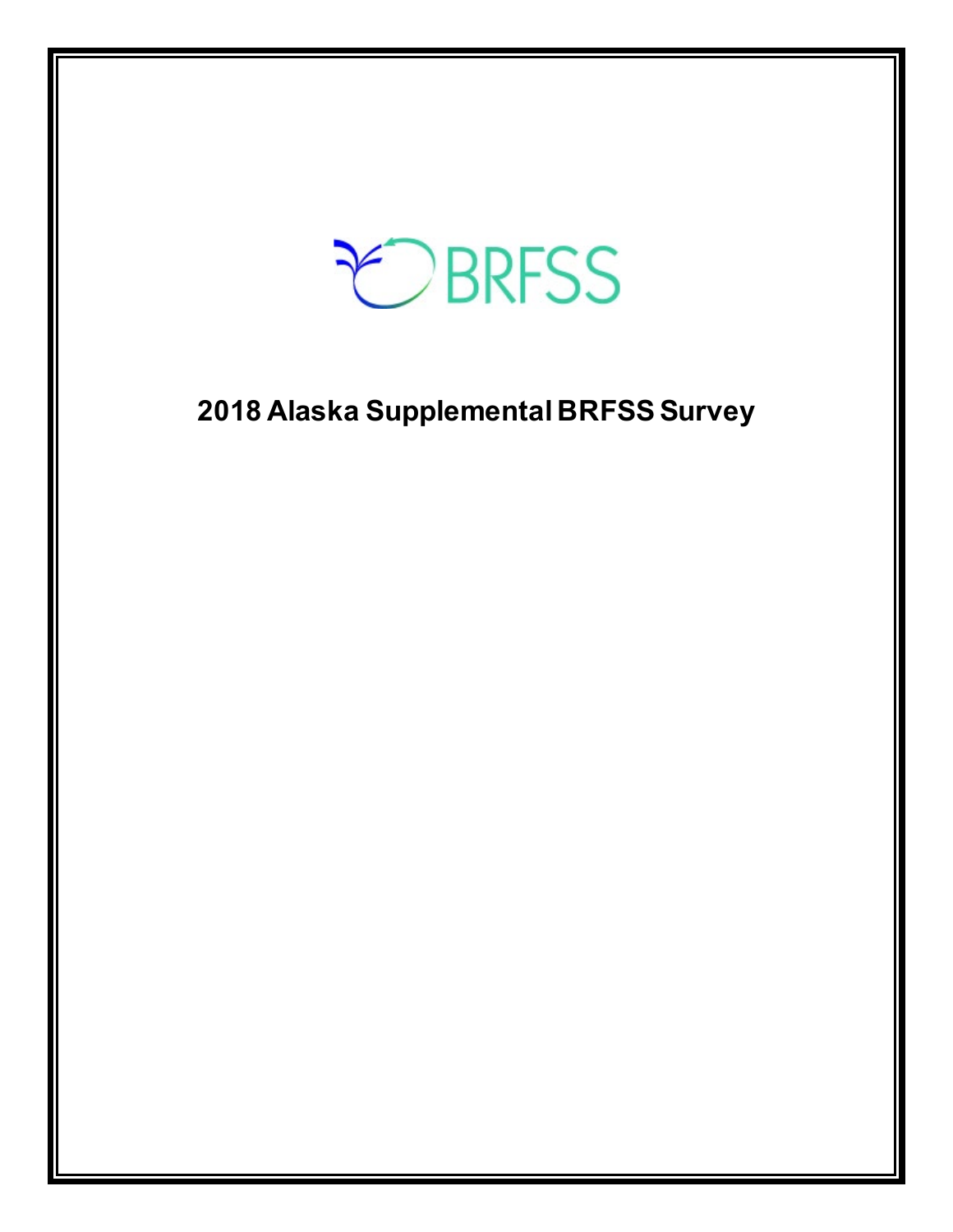

### <span id="page-1-0"></span>**Contents**

| Contents |  |
|----------|--|
|          |  |
|          |  |
|          |  |
|          |  |
|          |  |
|          |  |
|          |  |
|          |  |
|          |  |
|          |  |
|          |  |
|          |  |
|          |  |
|          |  |
|          |  |
|          |  |
|          |  |
|          |  |
|          |  |
|          |  |
|          |  |
|          |  |
|          |  |
|          |  |
|          |  |
|          |  |
|          |  |
|          |  |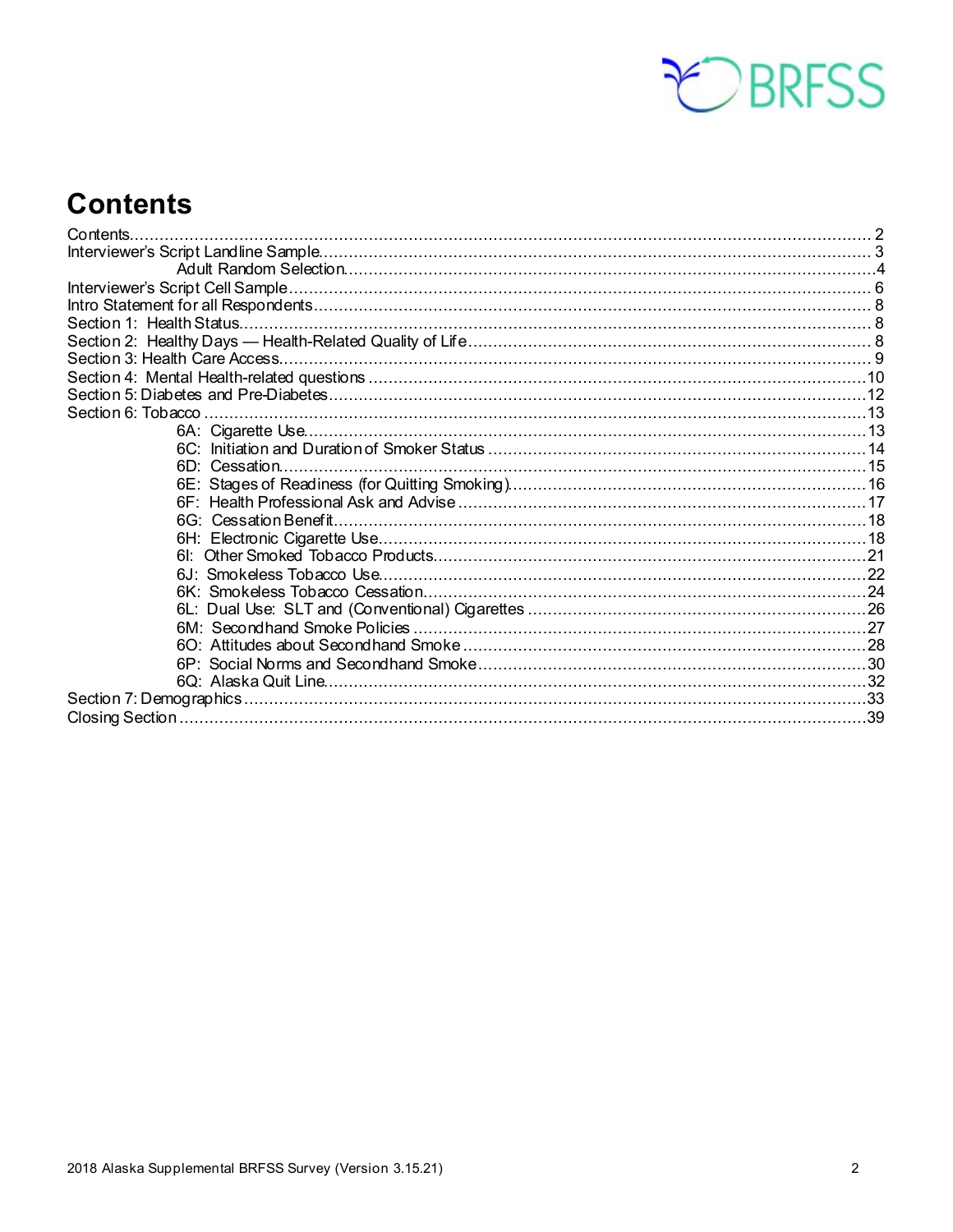

### <span id="page-2-0"></span>**Interviewer's Script Landline Sample**

HELLO, I am calling for the **Alaska Department of Health and Social Services.** My name is **(name) .** This project is being conducted by the health department to gather information about the health of Alaska residents. Your telephone number has been chosen randomly, and I would like to ask some questions about health and health practices.

LL.1 **Is this (phone number)** ? **[CTELENM1]** 1. Yes

2. No

**[CATI/INTERVIEWER NOTE:** IF "NO": Thank you very much, but I seem to have dialed the wrong number. It's possible that your number may be called at a later time. **STOP]**

#### **Private Residence**

LL.2 **Is this a private residence? [PVTRESD1]**

Read only if necessary: **"By private residence, we mean someplace like a house or apartment."**

**INTERVIEWER NOTE: PRIVATE RESIDENCE INCLUDES ANY HOME WHERE THE RESPONDENT SPENDS AT LEAST 30 DAYS INCLUDING VACATION HOMES, RVS OR OTHER LOCATIONS IN WHICH THE RESPONDENT LIVES FOR PORTIONS OF THE YEAR.** 

- 1. Yes **[GO TO STATE OF RESIDENCE]**
- 2. No **[GO TO COLLEGE HOUSING]**
- 3. No, Business phone only

**[CATI/INTERVIEWER NOTE:** IF NO, BUSINESS PHONE ONLY: "THANK YOU VERY MUCH BUT WE ARE ONLY INTERVIEWING PERSONS ON RESIDENTIAL PHONES LINES AT THIS TIME." **STOP]**

#### **College Housing**

LL.3 **Do you live in college housing?** 

**[COLGHOUS]**

Read only if necessary: **"By college housing we mean dormitory, graduate student or visiting faculty housing, or other housing arrangement provided by a college or university."**

- 1. Yes **[GO TO STATE OF RESIDENCE]**
- ICATI/INTERVIEWER NOTE: IF NO: "THANK YOU VERY MUCH, BUT WE ARE **ONLY INTERVIEWING PERSONS WHO LIVE IN A PRIVATE RESIDENCE OR COLLEGE HOUSING AT THIS TIME." STOP]**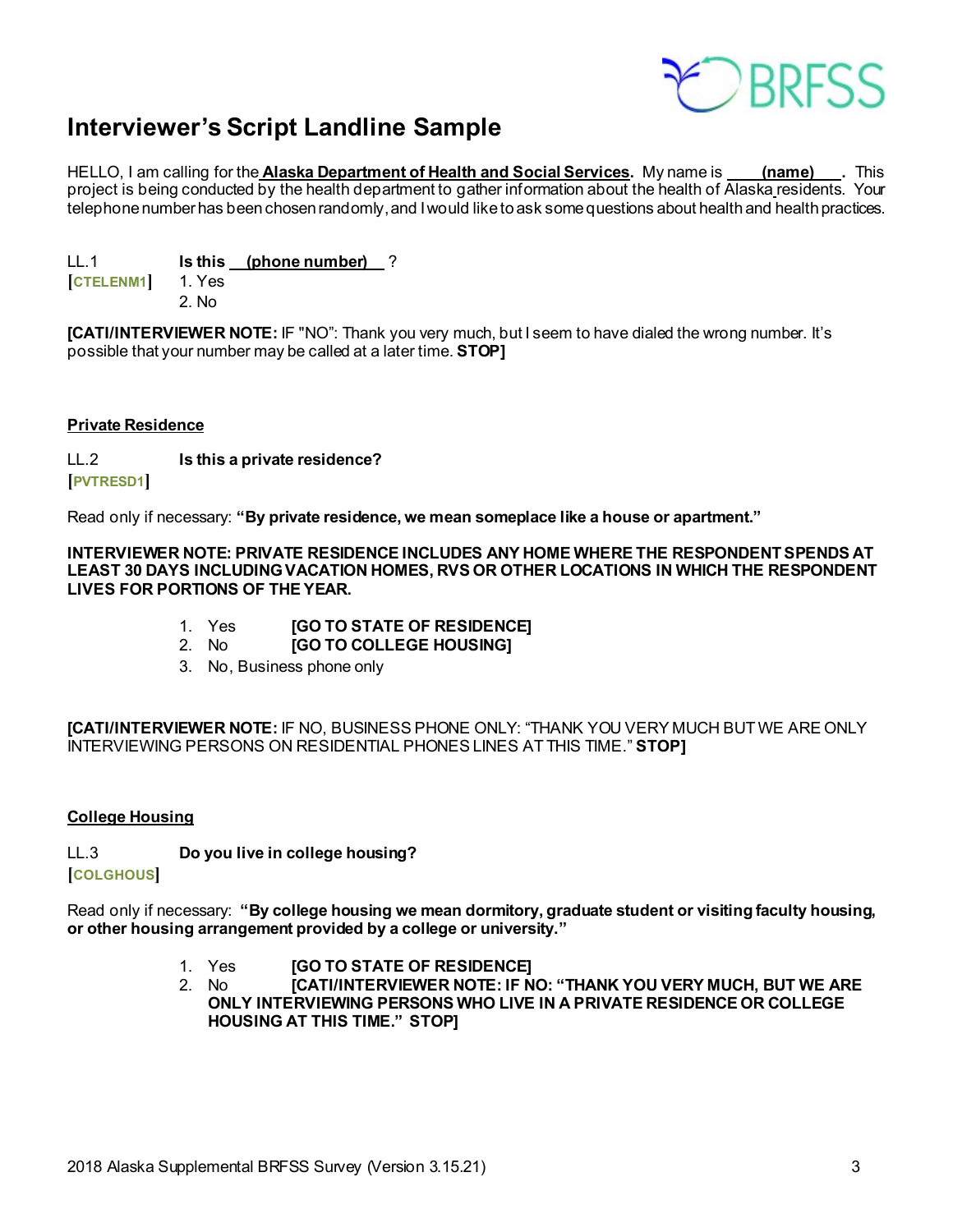

#### **State of Residence**

LL4.7 Do you currently live in \_\_\_\_\_**(state)** 2 **[STATERE1]** 1. Yes **[GO TO CELLULAR]** 2. No **[CATI NOTE: IF NO: "THANK YOU VERY MUCH, BUT WE ARE ONLY INTERVIEWING PERSONS WHO LIVE IN [ ] STATE AT THIS TIME." STOP]**

#### **Cellular Phone**

LL.5 **Is this a cell telephone?**

**[CELLFON4]**

1. Yes

2. Not a cell phone

**INTERVIEWER NOTE: Read if necessary: By cell phone we mean a telephone that is mobile and usable outside your neighborhood.**

**Do not read: Telephone service over the internet counts as landline service (includes Vonage, Magic Jack and other home-based phone services).**

**[CATI/INTERVIEWER NOTE: IF "YES", Read: THANK YOU VERY MUCH, BUT WE ARE ONLY INTERVIEWING BY LAND LINE TELEPHONES IN PRIVATE RESIDENCES AT THIS TIME." STOP]**

#### **Adult**

LL.6 **Are you 18 years of age or older? [LADULT]**

- 1 Yes, respondent is male **[GO TO NEXT SECTION]**
- 2 Yes, respondent is female **[GO TO NEXT SECTION]** No.

**[CATI/INTERVIEWER NOTE:: IF NO: THANK YOU VERY MUCH, BUT WE ARE ONLY INTERVIEWING PERSONS AGED 18 OR OLDER AT THIS TIME. STOP]**

### <span id="page-3-0"></span>**Adult Random Selection**

**I need to randomly select one adult who lives in your household to be interviewed. How many members of your household, including yourself, are 18 years of age or older?**

LL.7 \_\_ Number of adults **[NUMADULT]**

If "1,": **Are you the adult?**

If "yes,":

**Then you are the person I need to speak with. Enter 1 man or 1 woman below (Ask gender if necessary).**

#### **INTERVIEWER NOTE: GENDER WILL BE ASKED AGAIN IN DEMOGRAPHICS SECTION**.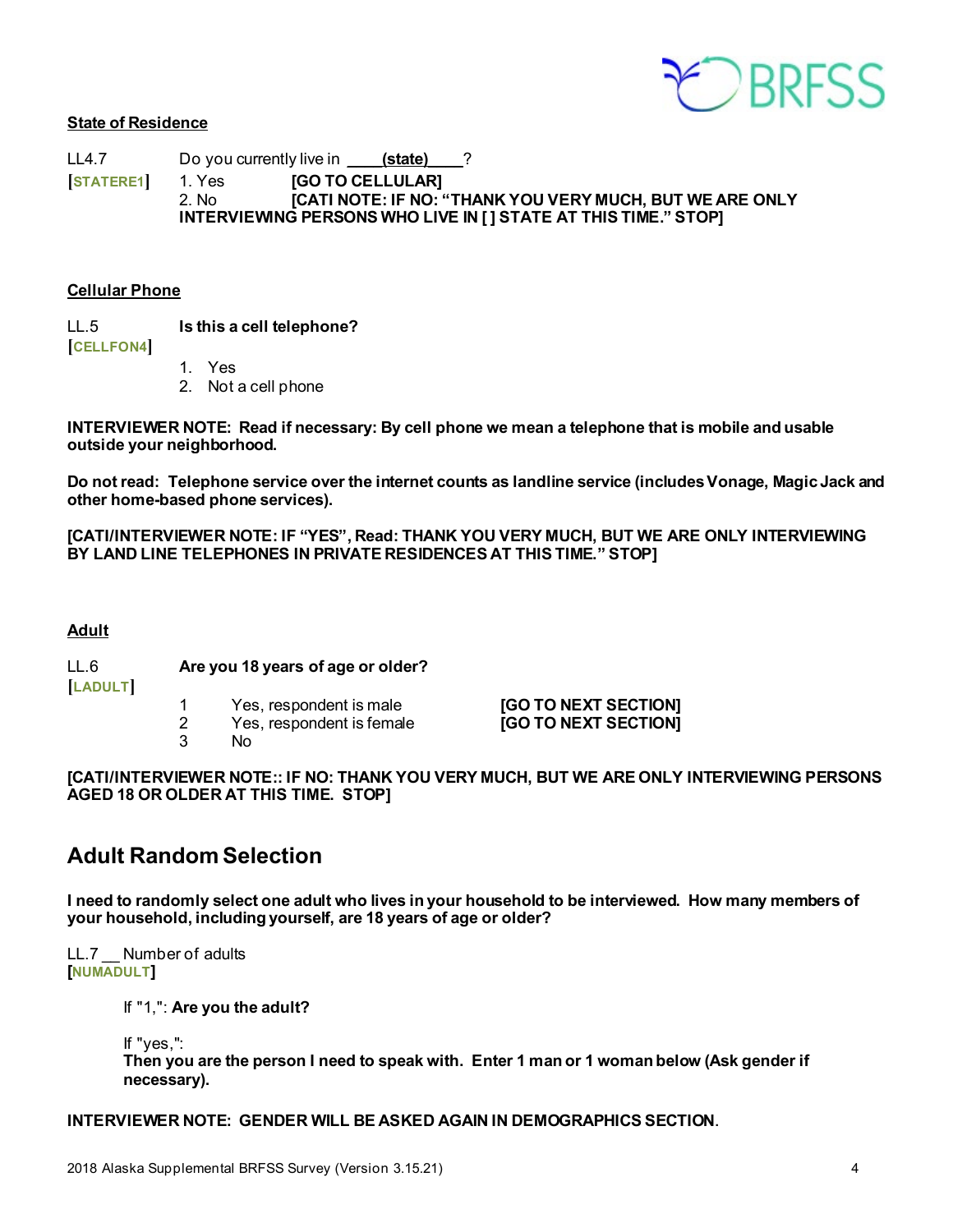

#### **[GO TO THE CORRECT RESPONDENT]**

#### **[CATI/INTERVIEWER NOTE: IF "NO,": IS THE ADULT A MAN OR A WOMAN? ENTER 1 MAN OR 1 WOMAN BELOW. MAY I SPEAK WITH [FILL IN (HIM/HER) FROM PREVIOUS QUESTION]? ]**

#### **[GO TO "CORRECT RESPONDENT" BEFORE SECTION 1]**

- LL.8 **How many of these adults are men? [NUMMEN]**
	- Number of men

#### **[NUMWOMEN] So the number of women in the household is \_\_\_** Number of women

99 Refused

**Is that correct?**

#### **INTERVIEWER NOTE: CONFIRM NUMBER OF ADULT WOMEN OR CLARIFY THE TOTAL NUMBER OF ADULTS IN THE HOUSEHOLD.**

**The person in your household that I need to speak with is .**

#### If "you," **[GO TO CORRECT RESPONDENT BELOW ]**

#### **To the CORRECT RESPONDENT:**

HELLO, I am calling for the **Alaska Department of Health and Social Services.** My name is *(name)* This project is being conducted by the health department to gather information about the health of Alaska residents. Your telephone number has been chosen randomly, and I would like to ask some questions about your health and health practices.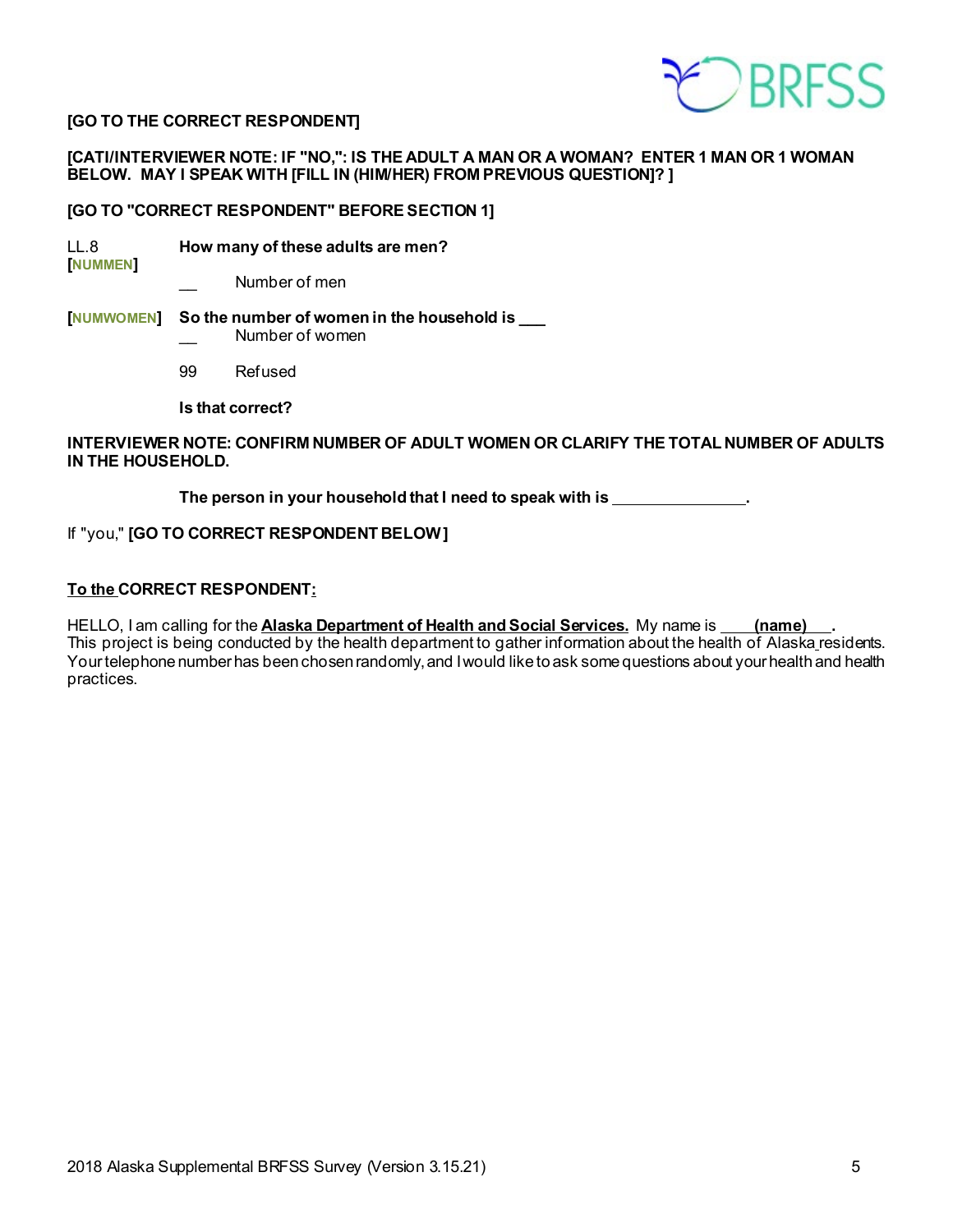

### <span id="page-5-0"></span>**Interviewer's Script Cell Sample**

HELLO, I am calling for the **Alaska Department of Health and Social Services**. My name is **(name)** . This project is being conducted by the health department to gather information about the health of Alaska residents. Your telephone number has been chosen randomly, and I would like to ask some questions about health and health practices.

CP.01 **Is this a safe time to talk with you?** 

**[SAFETIME]**

- 1. Yes **[GOTO PHONE]**
- 2. No

**[CATI/INTERVIEWER NOTE: IF "NO": THANK YOU VERY MUCH. WE WILL CALL YOU BACK AT A MORE CONVENIENT TIME. ([SET APPOINTMENT IF POSSIBLE]) STOP]**

#### **Phone**

CP.02 **Is this (phone number) ?**

**[CTELNUM1]**

- 1. Yes **[GO TO CELLULAR PHONE]**
- 2. No **INTERVIEWER NOTE: CONFIRM TELEPHONE NUMBER**

#### **[CATI/INTERVIEWER NOTE: IF "NO": THANK YOU VERY MUCH, BUT I SEEM TO HAVE DIALED THE WRONG NUMBER. IT'S POSSIBLE THAT YOUR NUMBER MAY BE CALLED AT A LATER TIME. STOP]**

#### **Cellular Phone**

CP.03 **Is this a cell telephone?**

**[CELLFON5]**

Read only if necessary: **"By cell telephone, we mean a telephone that is mobile and usable outside of your neighborhood."**

1. Yes **[GO TO ADULT]**

2. No

**[CATI NOTE: IF "NO": THANK YOU VERY MUCH, BUT WE ARE ONLY INTERVIEWING CELL TELEPHONES AT THIS TIME. STOP]** 

#### **Adult**

CP.04 **Are you 18 years of age or older?** 

3 No

**[CADULT]**

- -

1. Yes, respondent is male **[GO TO PRIVATE RESIDENCE]**<br>2. Yes, respondent is female **[GO TO PRIVATE RESIDENCE] [GO TO PRIVATE RESIDENCE]** 

**[CATI/INTERVIEWER: IF "NO", THANK YOU VERY MUCH, BUT WE ARE ONLY INTERVIEWING PERSONS AGED 18 OR OLDER AT THIS TIME. STOP]**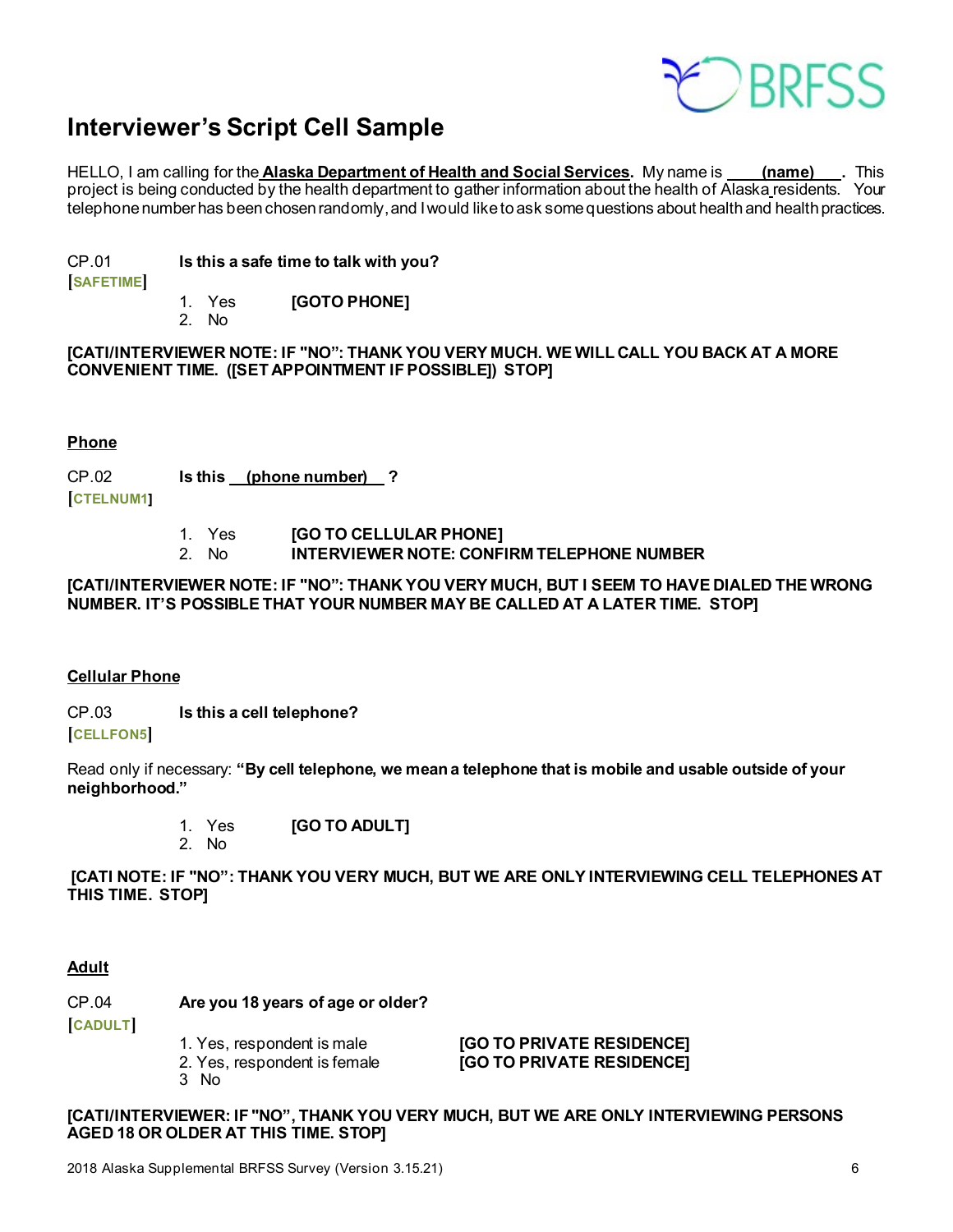

#### **INTERVIEWER NOTE: GENDER WILL BE ASKED AGAIN IN DEMOGRAPHICS SECTION.**

#### **Private Residence**

CP.05 **Do you live in a private residence? [PVTRESD3]**

**INTERVIEWER NOTE: Read if necessary: By private residence we mean someplace like a house or apartment Do not read: Private residence includes any home where the respondent spends at least 30 days including vacation homes, RVs or other locations in which the respondent lives for portions of the year.**

- 1. Yes **[GO TO STATE OF RESIDENCE CP07]**
- 2. No **[GO TO COLLEGE HOUSING CP06]**

#### **College Housing**

CP.06 **Do you live in college housing? [CCLGHOUS]**

**INTERVIEWER NOTE: Read if necessary: "By college housing we mean dormitory, graduate student or visiting faculty housing, or other housing arrangement provided by a college or university."**

- 1. Yes **[GO TO STATE OF RESIDENCE CP07]**
- 2. No

**[CATI/INTERVIEWER NOTE: IF "NO": THANK YOU VERY MUCH, BUT WE ARE ONLY INTERVIEWING PERSONS WHO LIVE IN A PRIVATE RESIDENCE OR COLLEGE HOUSING AT THIS TIME. STOP]** 

#### **State of Residence**

| CP.07<br><b>CSTATE1</b> |                             | Do you currently live in | (state)               |  |
|-------------------------|-----------------------------|--------------------------|-----------------------|--|
|                         | 1. Yes<br>2. N <sub>0</sub> | [GO TO STATE CP08]       | [GO TO LANDLINE CP09] |  |

#### **State**

CP.08 **In what state do you currently live?**

ENTER FIPS STATE

#### **Landline**

CP.09 **Do you also have a landline telephone in your home that is used to make and receive calls? [LANDLINE]**

Read only if necessary: **"By landline telephone, we mean a regular telephone in your home that is used for making or receiving calls." Please include landline phones used for both business and personal use." INTERVIEWER NOTE: TELEPHONE SERVICE OVER THE INTERNET COUNTS AS LANDLINE SERVICE (INCLUDES VONAGE, MAGIC JACK AND OTHER HOME-BASED PHONE SERVICES.).**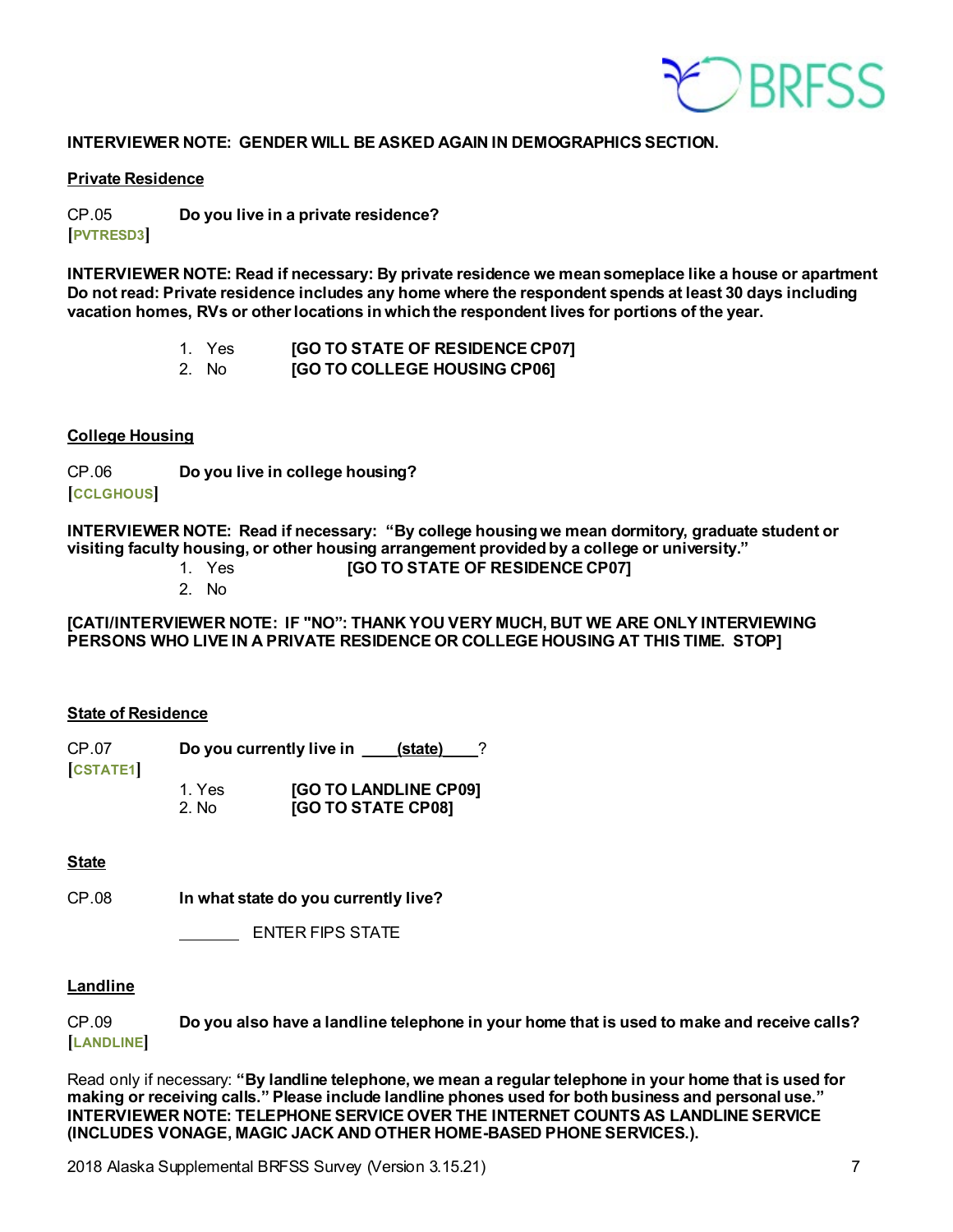EDRRESS

- 1. Yes
- 2. No

#### **[CATI/INTERVIEWER NOTE: IF COLLEGE HOUSING = "YES", DO NOT ASK NUMBER OF ADULTS QUESTIONS, GO TO CORE.]**

#### **NUMADULT**

### CP.10 **How many members of your household, including yourself, are 18 years of age or older?**

**[HHADULT]**

Number of adults

- 77 Don't know / Not sure<br>99 Refused
- Refused

#### **[CATI/INTERVIEWER NOTE: IF COLLEGE HOUSING = "YES" THEN NUMBER OF ADULTS IS AUTOMATICALLY SET TO 1.]**

NOTE: Items in parentheses at any place in the questions or response DO NOT need to be read.

### <span id="page-7-0"></span>**Intro Statement for all Respondents**

To correct respondent—LANDLINE OR CELL:

I will not ask for your last name, address, or other personal information that can identify you. You do not have to answer any question you do not want to, and you can end the interview at any time. Any information you give me will not be connected to any personal information. If you have any questions about the survey, please call **1-877-655-2793**

### <span id="page-7-1"></span>**Section 1: Health Status**

**[GENHLTH]**

**1.1** Would you say that in general your health is—

#### **Please read:**

- 1 Excellent<br>2 Verv good
- Very good
- 3 Good<br>4 Fair
- **Fair**

**Or**

5 Poor

#### **Do not read:**

- 7 Don't know / Not sure
- 9 Refused

### <span id="page-7-2"></span>**Section 2: Healthy Days — Health-Related Quality of Life**

**2.1** Now thinking about your physical health, which includes physical illness and injury, for<br> **[PHYSHLTH]** how many days during the past 30 days was your physical health not good? how many days during the past 30 days was your physical health not good?

Number of days (1 thru 30)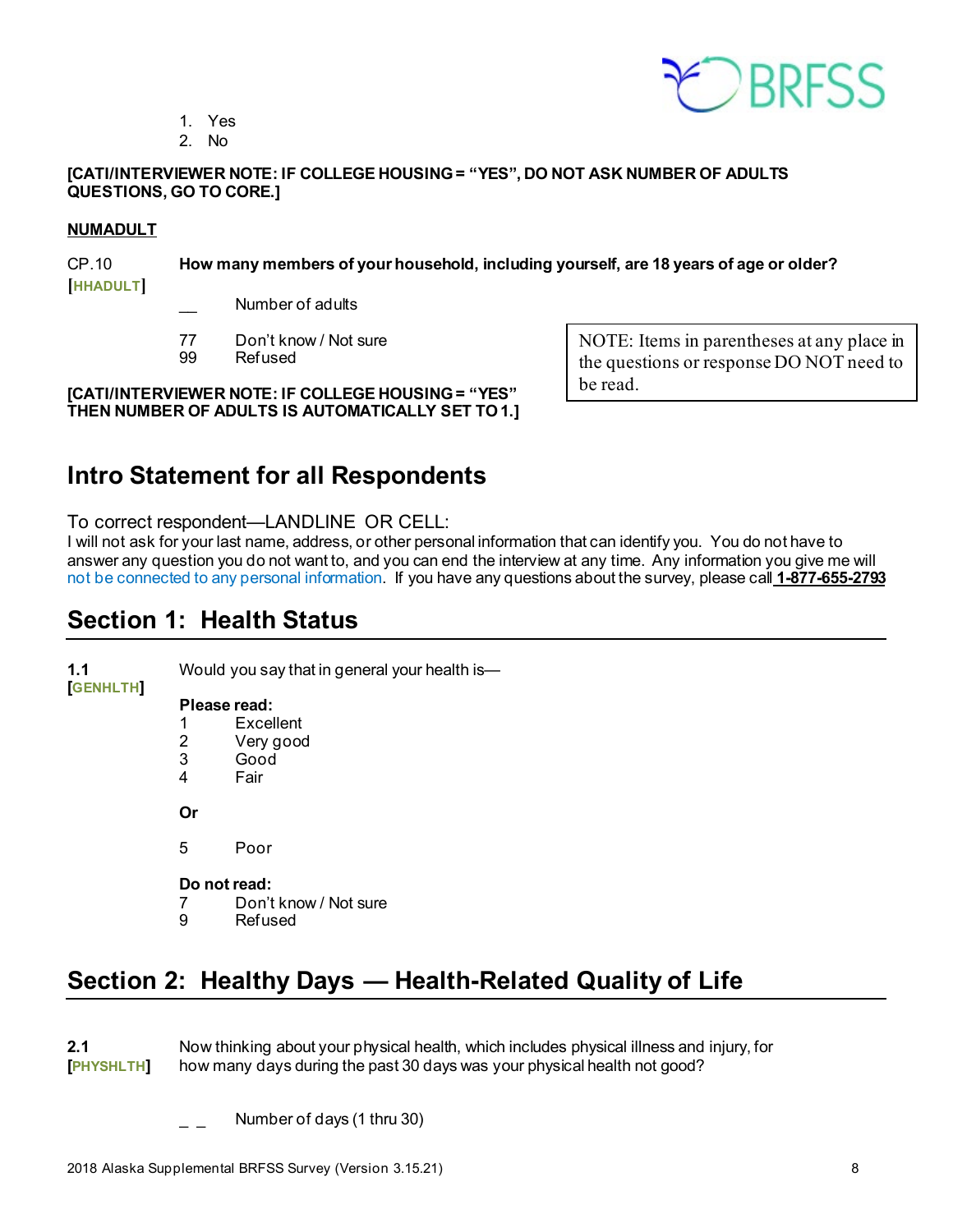

- 
- 8 8 None<br>7 7 Don't 7 7 Don't know / Not sure<br>9 9 Refused
- **Refused**

**2.2** During the past 30 days, for about how many days did poor physical health keep you from doing your **[POORHLTHP]** usual activities, such as self-care, work, or recreation?

- $\overline{\phantom{a}}$  Mumber of days
- 8 8 None<br>7 7 Don't
- 7 7 Don't know / Not sure<br>9 9 Refused
- **Refused**

**2.3** Now thinking about your mental health, which includes stress, depression, and problems **[MENTHLTH]** with emotions, for how many days during the past 30 days was your mental health not good?

- \_ \_ Number of days (1 thru 30)
- 
- 8 8 None<br>7 7 Don't 7 7 Don't know / Not sure<br>9 9 Refused
- **Refused**

**2.4** During the past 30 days, for about how many days did poor mental health or emotional problems keep **[POORHLTHM]** you from doing your usual activities, such as self-care, work, or recreation?

- \_\_ Number of days
- 88 None
- 7 7 Don't know / Not sure
- 9 9 Refused

### <span id="page-8-0"></span>**Section 3: Health Care Access**

**3.1** Do you have any kind of health care coverage, including health insurance, prepaid plans<br>[HLTHPLN1] such as HMOs, government plans such as Medicare, Native Health Service or Indian Hea **[HLTHPLN1]** such as HMOs, government plans such as Medicare, Native Health Service or Indian Health Service?

- 1 Yes
- 2 No<br>7 Do
- 7 Don't know / Not sure<br>9 Refused
- **Refused**

**3.2** Do you have one person you think of as your personal doctor or health care provider?

**[PERSDOC2]**

**If "No," ask: "Is there more than one, or is there no person who you think of as your personal doctor or health care provider?"**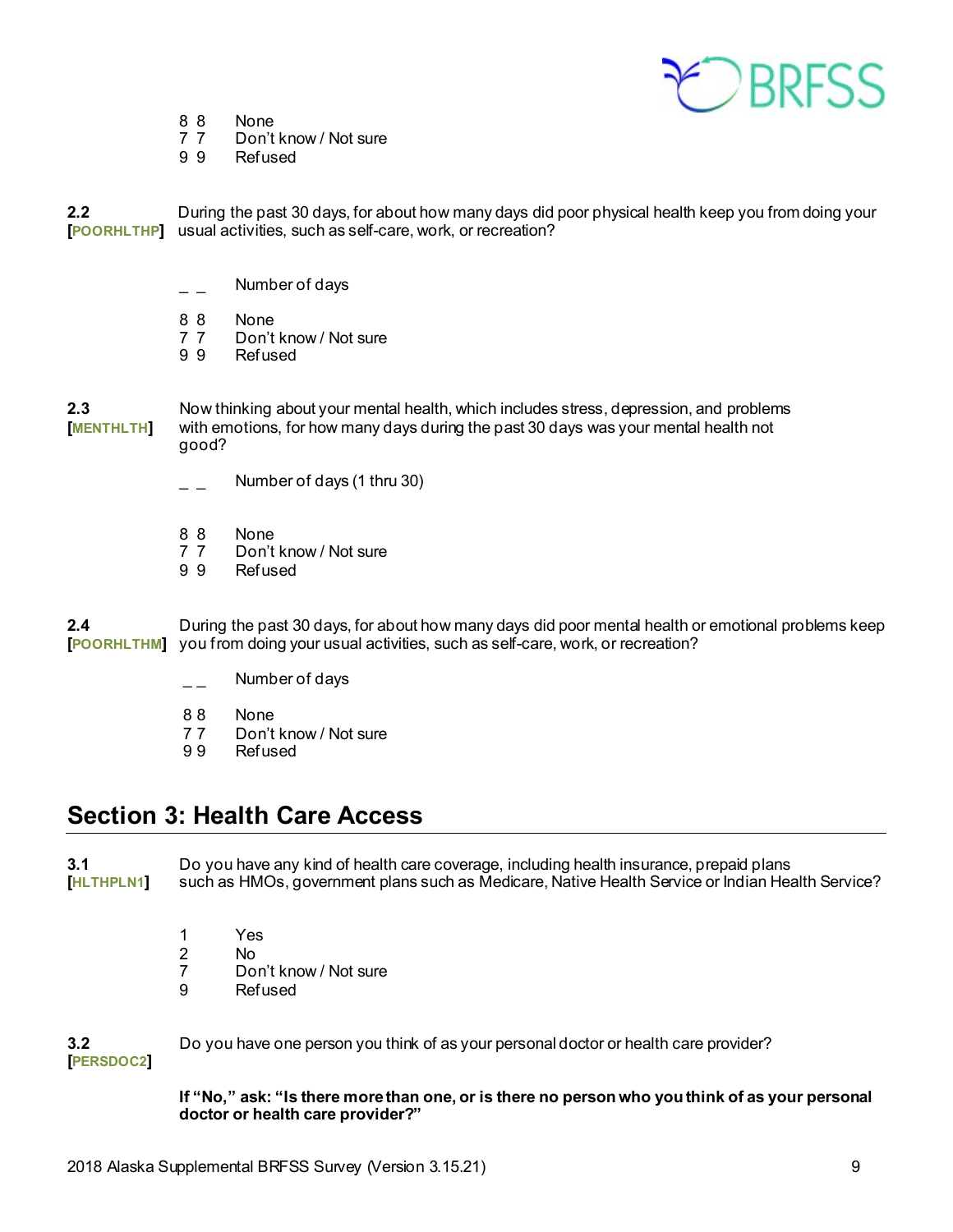

- 1 Yes, only one<br>2 More than one
- 2 More than one<br>3 No
- 3 No
- Don't know / Not sure
- 9 Refused

**3.3** Was there a time in the past 12 months when you needed to see a doctor but could not because of cost?

- 1 Yes<br>2 No
- 2 No<br>7 Do
- Don't know / Not sure
- 9 Refused

**3.4** About how long has it been since you last visited a doctor for a routine checkup? A routine checkup is **[CHECKUP1]** a general physical exam, not an exam for a specific injury, illness, or condition. **[CHECKUP1]** a general physical exam, not an exam for a specific injury, illness, or condition.

- 1 Within the past year (anytime less than 12 months ago)
- 2 Within the past 2 years (1 year but less than 2 years ago)<br>3 Within the past 5 years (2 years but less than 5 years ago)
- Within the past 5 years  $(2 \text{ years})$  but less than 5 years ago)
- 4 5 or more years ago
- 7 Don't know / Not sure
- 8 Never<br>9 Refuse
- **Refused**

### <span id="page-9-0"></span>**Section 4: Mental Health-related questions**

**[Interviewer Note: If respondent provides specific number of days or seems unsure of how to answer, 0-1 days=1, 2 to 6 days=2, 7 to 11 days=3, and 12 to 14 days=4. Information included in parentheses in answer category is NOT read aloud, but is used by the interviewer if needed.]**

Over the last 2 weeks, how often have you been bothered by the following problems?

**4.1** Little interest or pleasure in doing things **[ADPLEASR]**

#### **Please read:**

- 1 Not at all (0-1 days)<br>2 Several days (2-6 days)
- 2 Several days (2-6 days)<br>3 More than half the days
- 3 More than half the days (7-11 days)<br>4 Nearly every day (12-14 days)
- Nearly every day (12-14 days)

#### **Do not read**

- 7 Don't know / Not sure
- 9 Refused

**[ADDOWN]**

**4.2** Feeling down, depressed or hopeless

**Please read:**<br>1 Not a

Not at all  $(0-1$  days)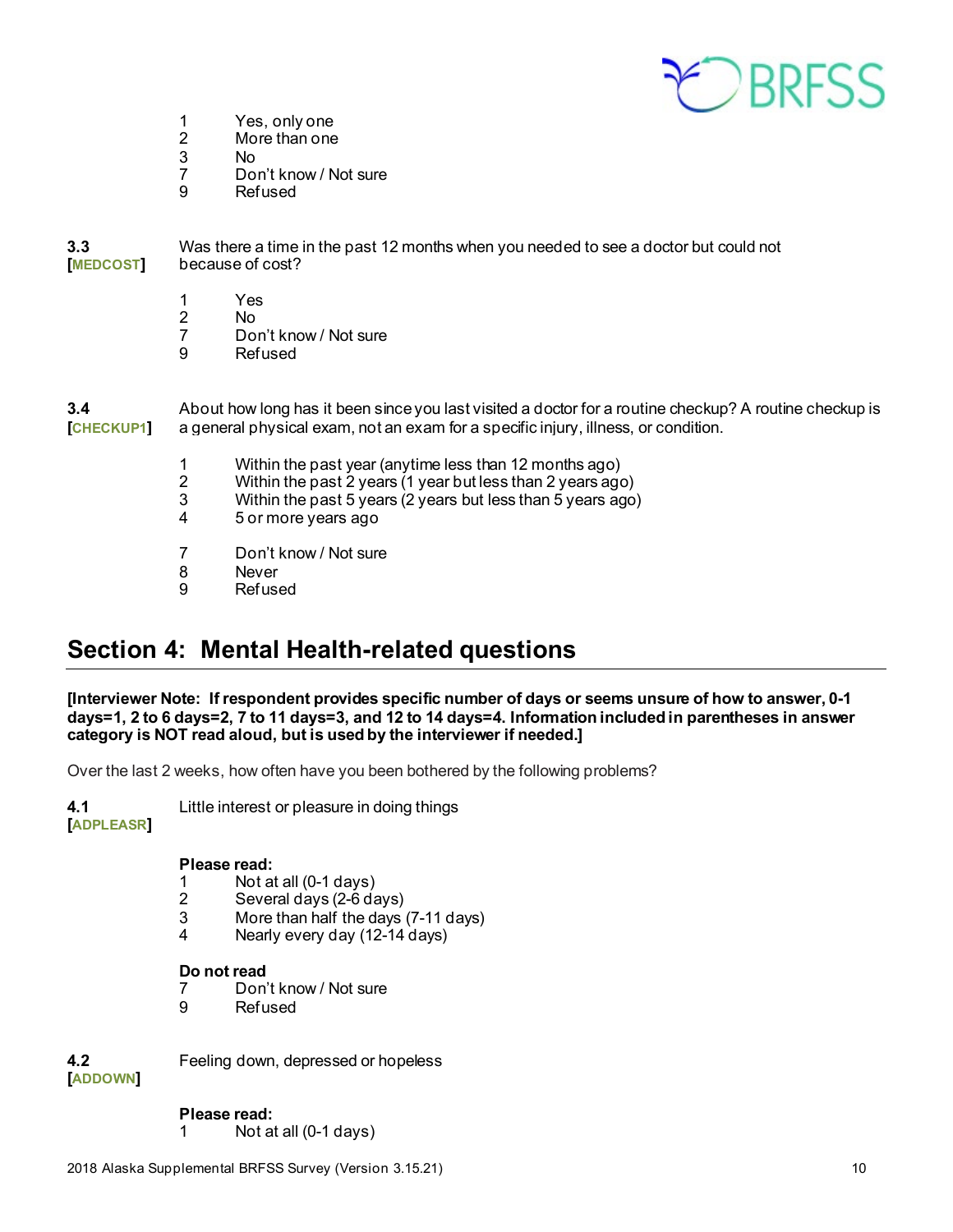

- 2 Several days (2-6 days)
- 3 More than half the days (7-11 days)<br>4 Nearly every day (12-14 days)
- Nearly every day (12-14 days)

#### **Do not read**

- 7 Don't know / Not sure
- 9 Refused

#### **4.3** Feeling nervous, anxious or on edge

**[ADNERV]**

#### **Please read:**

- 
- 1 Not at all (0-1 days)<br>2 Several days (2-6 days) 2 Several days (2-6 days)<br>3 More than half the days
- 3 More than half the days (7-11 days)<br>4 Nearly every day (12-14 days)
- Nearly every day (12-14 days)

### **Do not read**<br>7 Don

- 7 Don't know / Not sure<br>9 Refused
- **Refused**

### **4.4 `** Not being able to stop or control worrying

#### **[ADWORRY]**

#### **Please read:**

- 1 Not at all (0-1 days)
- 2 Several days (2-6 days)
- 3 More than half the days (7-11 days)<br>4 Nearly every day (12-14 days)
- Nearly every day (12-14 days)

### **Do not read**<br>7 Don'

- 7 Don't know / Not sure<br>9 Refused
- **Refused**
- **4.5** During the past 12 months, have you received treatment, medication or counseling from a doctor or <br> **[MHTX12]** other health professional for any type of mental health condition or emotional problem? **[MHTX12]** other health professional for any type of mental health condition or emotional problem?
	- 1 Yes<br>2 No No.
	- 7 Don't know / Not sure<br>9 Refused
	- **Refused**

#### **4.6 [Ask if 4.5 = 1]** Are you currently receiving treatment, medication or counseling from a doctor or other<br> **[MHTXNW]** health professional for any type of mental health condition or emotional problem? health professional for any type of mental health condition or emotional problem?

- 1 Yes
- No.
- 7 Don't know / Not sure<br>9 Refused
- **Refused**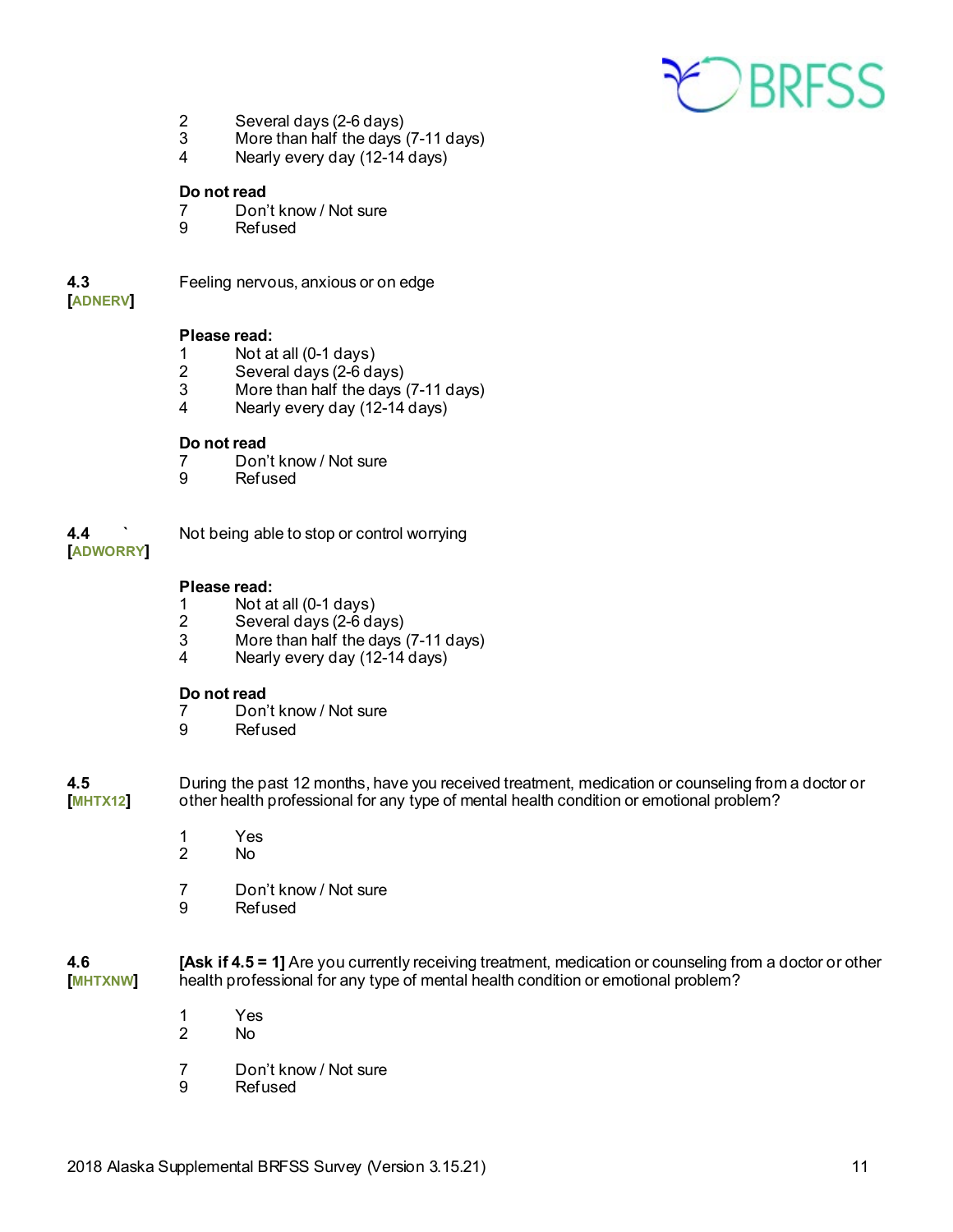

### <span id="page-11-0"></span>**Section 5: Diabetes and Pre-Diabetes**

| 5.1<br><b>DIABETE3</b>    | Have you ever been told by a doctor that you have diabetes? |                                                                                                                        |                                                                                       |  |
|---------------------------|-------------------------------------------------------------|------------------------------------------------------------------------------------------------------------------------|---------------------------------------------------------------------------------------|--|
| <b>INTERVIEWER NOTES:</b> |                                                             | If "Yes" and respondent is female, ask: "Was this only when you were pregnant?"                                        |                                                                                       |  |
|                           |                                                             | If respondent says pre-diabetes or borderline diabetes, use response code 4.                                           |                                                                                       |  |
|                           | $\mathbf{1}$<br>$\overline{2}$<br>3<br>4                    | Yes<br>Yes, but female told only during pregnancy<br>No<br>No, pre-diabetes or borderline diabetes                     | [Skip to 5.2, then to next module]<br>[Skip to 5.3]<br>[Skip to 5.3]<br>[Skip to 5.3] |  |
|                           | Do not read<br>7<br>9                                       | Don't know / Not sure<br>Refused                                                                                       | [Skip to 5.3]<br>[Skip to 5.3]                                                        |  |
| 5.2.<br><b>DIABAGE2</b>   |                                                             | How old were you when you were told you have diabetes?                                                                 |                                                                                       |  |
|                           |                                                             | Code age in years [97 = 97 and older]                                                                                  |                                                                                       |  |
|                           | 98<br>99                                                    | Don't know / Not sure<br>Refused                                                                                       |                                                                                       |  |
| 5.3.<br><b>PDIABTST</b>   |                                                             | Have you had a test for high blood sugar or diabetes within the past three years?                                      |                                                                                       |  |
|                           | 1<br>$\overline{2}$<br>$\overline{7}$<br>9                  | Yes<br>No.<br>Don't know / Not sure<br>Refused                                                                         |                                                                                       |  |
| 5.4<br><b>PREDIAB1</b>    |                                                             | Have you ever been told by a doctor or other health professional that you have pre-diabetes or<br>borderline diabetes? |                                                                                       |  |
|                           |                                                             | If "Yes" and respondent is female, ask: "Was this only when you were pregnant?"                                        |                                                                                       |  |
|                           | 1<br>$\overline{2}$<br>3                                    | Yes<br>Yes, during pregnancy<br>No                                                                                     |                                                                                       |  |
|                           |                                                             | $P_1 = 11111111$                                                                                                       |                                                                                       |  |

7 Don't know / Not sure<br>9 Refused **Refused**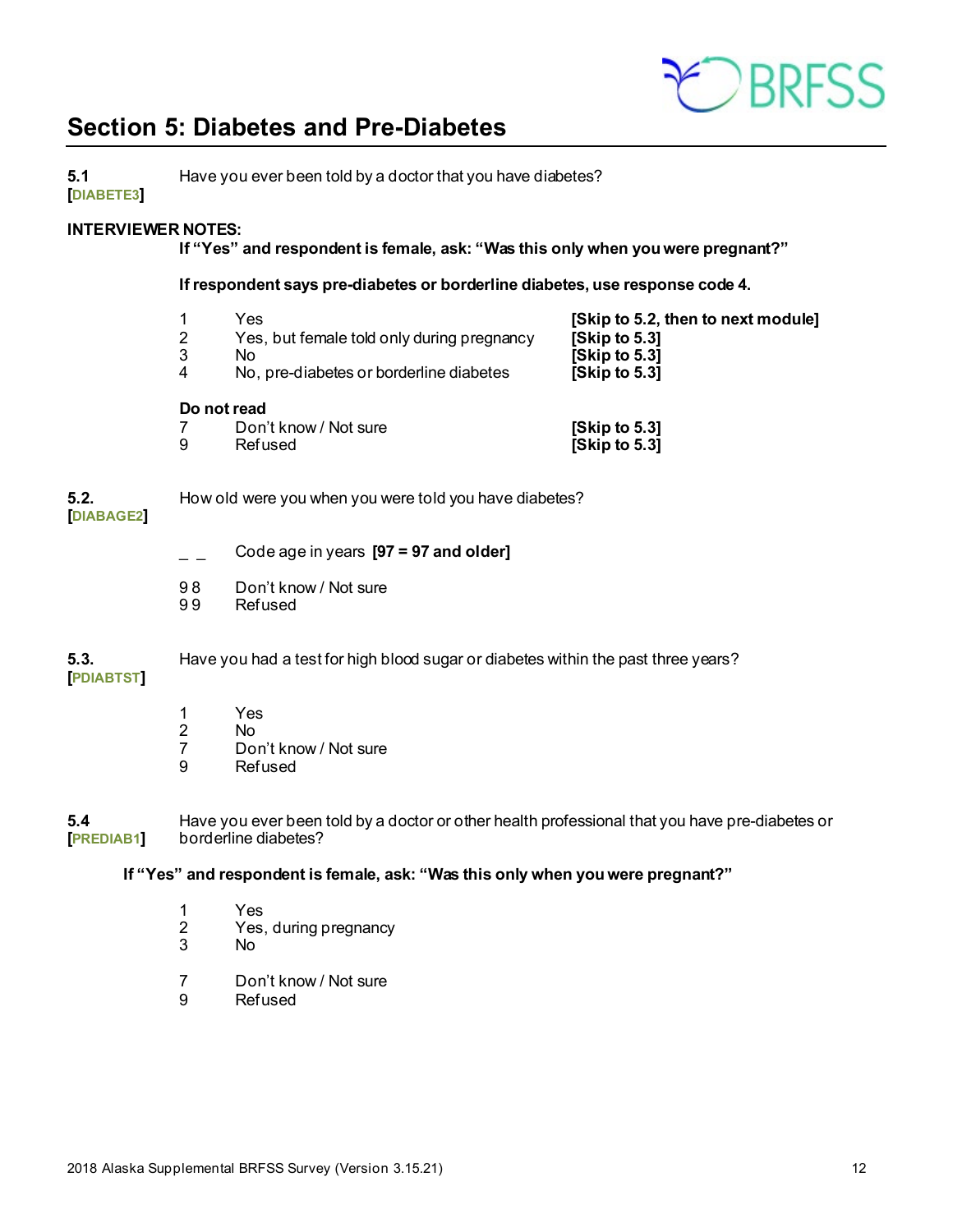### <span id="page-12-0"></span>**Section 6: Tobacco**



### <span id="page-12-1"></span>**6A: Cigarette Use**

**6A.1** Have you smoked at least 100 cigarettes in your entire life? **[SMOKE100]**

#### **INTERVIEWER NOTE: if necessary, say:**

**"For cigarettes, do not include: electronic cigarettes (e-cigarettes, NJOY, Bluetip), herbal cigarettes, cigars, cigarillos, little cigars, pipes, bidis, kreteks, water pipes (hookahs), or marijuana."**

**NOTE: 5 packs = 100 cigarettes**

|                 | 1<br>$\overline{2}$      | Yes<br>No                                    | [Skip to 6F.1]                                                                                    |
|-----------------|--------------------------|----------------------------------------------|---------------------------------------------------------------------------------------------------|
|                 | Do not read<br>7<br>9    | Don't know / Not sure<br>Refused             | [Skip to 6F.1]<br>[Skip to 6F.1]                                                                  |
| 6A.2            |                          |                                              | Do you now smoke cigarettes every day, some days, or not at all?                                  |
| <b>SMOKDAY2</b> | 1<br>$\overline{2}$<br>3 | Every day<br>Some days<br>Not at all         | [Skip to $6C.1$ ]                                                                                 |
|                 | Do not read<br>7<br>9    | Don't know / Not sure<br>Refused             | [Skip to 6F.1]<br>[Skip to 6F.1]                                                                  |
| 6A.3            |                          |                                              | During the past 30 days, on how many days did you smoke cigarettes?                               |
| <b>CIGS30D</b>  | Do not read              |                                              |                                                                                                   |
|                 |                          | 1-30 Number of Days                          | [If $6A.3 = 0$ , probe for a number; if answer is<br>still "0", then code as 88 and Skip to 6C.1] |
|                 | 88<br>77                 | None<br>Don't Know / Not Sure [Skip to 6C.1] | [Skip to 6C.1]                                                                                    |

99 Refused **[Skip to 6C.1]**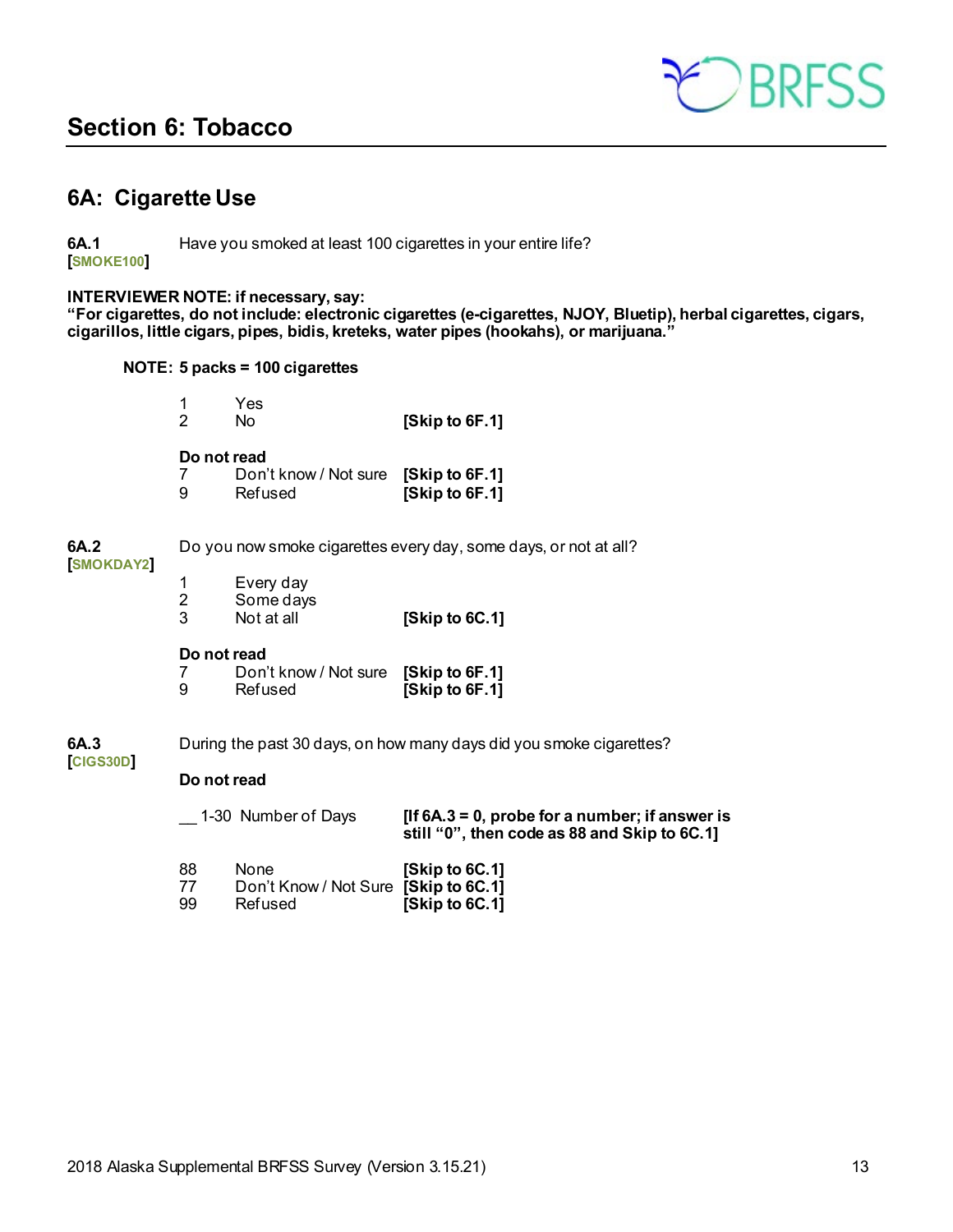

### [**Note different wording depending on whether respondent is daily or some days smoker.]**

**6A.4 if 6A.2=2** add: "On the days when you smoked during the past 30 days" ] On the average, about **[NUMCIG]** how many cigarettes did you smoke a day? how many cigarettes did you smoke a day?

#### **Do not read**

- 0-180 Number of Cigarettes
- 666 Less than one cigarette a day
- 777 Don't Know / Not Sure<br>999 Refused
- Refused

#### **[Note different wording depending on whether respondent is daily or some days smoker.]**

**6A.5 if 6A.2=2 add: "On the days that you smoke,"** How soon after you wake up do you usually smoke **[FRSTCIG3]** your first cigarette? Would you say

### **Please read**<br>1 *Withi*

- 1 Within 30 minutes<br>2 31 to 60 minutes
- 2 31 to 60 minutes<br>3 More than 60 min
- More than 60 minutes

#### **Do not read**

- 7 Don't know/ Not sure<br>9 Refused
- **Refused**

### <span id="page-13-0"></span>**6C: Initiation and Duration of Smoker Status**

**6C.1 [Ask if 6A.2 = 1, 2, 3]** How old were you when you first started smoking cigarettes regularly? **[BEGSMOKE]**

#### **\_\_ \_\_\_ Code age in years (1-100)**

888 Never smoked regularly **(don't read; if 6A.2 = 3 and 6C.1 = 888, go to 6F.1)**

- 777 Don't Know / Not Sure
- 999 Refused

**6C.2** Around this time 12 months ago, were you smoking cigarettes every day, some days, or not at all? **[SMKYRAGO]**

- 1 Every Day<br>2 Some Days
- Some Days
- 3 Not at all

Do not read

- 7 Don't Know/Not Sure<br>9 Refused
- **Refused**

**6C.3 [Ask if 6A.1 = 1 and 6A.2 = 3]** About how long has it been since you last smoked cigarettes **[LASTSMK4]** regularly? Was that…

**INTERVIEWER NOTE: Pause between each response category to allow respondent to answer "Yes" or "No" to each category.**

**INTERVIEWER NOTE: If respondent refuses at any level, code 99 (Refused). If respondent answers "Don't know" or "Not sure" at any level, ask about the next level. If respondent answers "Don't know" or "Not sure" to two levels in a row, code 77 (Don't know/Not sure).**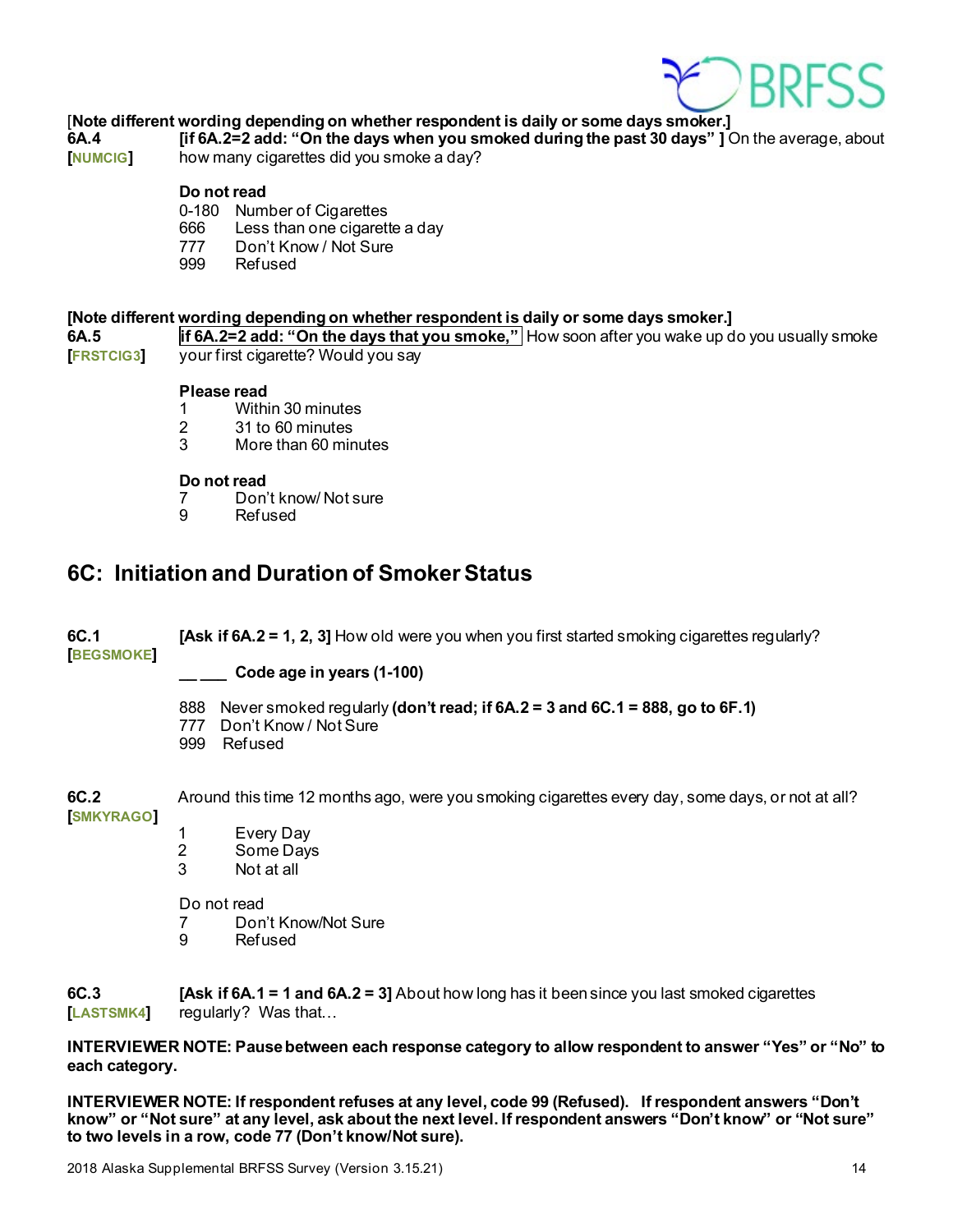# CBRFSS

#### **Please read:**

| 10<br>At least 5 years but less than 10 years ago<br>(If "No," ask 09; if "Yes," code 10)<br>09<br>At least 2 years but less than 5 years ago<br>(If "No," ask 08; if "Yes," code 09)<br>08<br>More than a year ago (but less than 2 years ago)<br>(If "No," ask 07; if "Yes," code 08)<br>07<br>About 1 year ago [Interviewer note: Can add, "That is, roughly 12 months" if needed]<br>(If "No," ask 06; if "Yes," code 07)<br>06<br>At least 6 months but less than one year ago<br>(If "No," ask 05; if "Yes," code 06)<br>0 <sub>5</sub><br>At least 3 months but less than 6 months ago<br>(If "No," ask 04; if "Yes," code 05)<br>04<br>At least 30 days ago but less than 3 months ago<br>(If "No," ask 03; if "Yes," code 04)<br>03<br>At least 7 days ago but less than 30 days ago<br>(If "No," ask 02; if "Yes," code 03)<br>0 <sub>2</sub><br>At least 24 hours ago but less than 7 days ago<br>(If "No," ask 01; if "Yes," code 02)<br>0 <sub>1</sub><br>Within the past 24 hours | $11$ | 10 years or more |                                      |
|-------------------------------------------------------------------------------------------------------------------------------------------------------------------------------------------------------------------------------------------------------------------------------------------------------------------------------------------------------------------------------------------------------------------------------------------------------------------------------------------------------------------------------------------------------------------------------------------------------------------------------------------------------------------------------------------------------------------------------------------------------------------------------------------------------------------------------------------------------------------------------------------------------------------------------------------------------------------------------------------------|------|------------------|--------------------------------------|
|                                                                                                                                                                                                                                                                                                                                                                                                                                                                                                                                                                                                                                                                                                                                                                                                                                                                                                                                                                                                 |      |                  | (If "No," ask 10; if "Yes," code 11) |
|                                                                                                                                                                                                                                                                                                                                                                                                                                                                                                                                                                                                                                                                                                                                                                                                                                                                                                                                                                                                 |      |                  |                                      |
|                                                                                                                                                                                                                                                                                                                                                                                                                                                                                                                                                                                                                                                                                                                                                                                                                                                                                                                                                                                                 |      |                  |                                      |
|                                                                                                                                                                                                                                                                                                                                                                                                                                                                                                                                                                                                                                                                                                                                                                                                                                                                                                                                                                                                 |      |                  |                                      |
|                                                                                                                                                                                                                                                                                                                                                                                                                                                                                                                                                                                                                                                                                                                                                                                                                                                                                                                                                                                                 |      |                  |                                      |
|                                                                                                                                                                                                                                                                                                                                                                                                                                                                                                                                                                                                                                                                                                                                                                                                                                                                                                                                                                                                 |      |                  |                                      |
|                                                                                                                                                                                                                                                                                                                                                                                                                                                                                                                                                                                                                                                                                                                                                                                                                                                                                                                                                                                                 |      |                  |                                      |
|                                                                                                                                                                                                                                                                                                                                                                                                                                                                                                                                                                                                                                                                                                                                                                                                                                                                                                                                                                                                 |      |                  |                                      |
|                                                                                                                                                                                                                                                                                                                                                                                                                                                                                                                                                                                                                                                                                                                                                                                                                                                                                                                                                                                                 |      |                  |                                      |
|                                                                                                                                                                                                                                                                                                                                                                                                                                                                                                                                                                                                                                                                                                                                                                                                                                                                                                                                                                                                 |      |                  |                                      |
|                                                                                                                                                                                                                                                                                                                                                                                                                                                                                                                                                                                                                                                                                                                                                                                                                                                                                                                                                                                                 |      |                  |                                      |
|                                                                                                                                                                                                                                                                                                                                                                                                                                                                                                                                                                                                                                                                                                                                                                                                                                                                                                                                                                                                 |      |                  |                                      |
|                                                                                                                                                                                                                                                                                                                                                                                                                                                                                                                                                                                                                                                                                                                                                                                                                                                                                                                                                                                                 |      |                  |                                      |
|                                                                                                                                                                                                                                                                                                                                                                                                                                                                                                                                                                                                                                                                                                                                                                                                                                                                                                                                                                                                 |      |                  |                                      |
|                                                                                                                                                                                                                                                                                                                                                                                                                                                                                                                                                                                                                                                                                                                                                                                                                                                                                                                                                                                                 |      |                  |                                      |
|                                                                                                                                                                                                                                                                                                                                                                                                                                                                                                                                                                                                                                                                                                                                                                                                                                                                                                                                                                                                 |      |                  |                                      |

#### **Do not read:**

| 77 | Don't know / Not sure [Skip to 6F.1] |                |
|----|--------------------------------------|----------------|
| 99 | Refused                              | [Skip to 6F.1] |

### <span id="page-14-0"></span>**6D: Cessation**

**6D.1 [Ask if 6A.2 = 1 or 2]** During the past 12 months have you stopped smoking for one day or longer **[STOPSMK2]** because you were trying to quit smoking? **because you were trying to quit smoking?** 

| -2 | Yes<br>No   | [Skip to 6E.1] |
|----|-------------|----------------|
|    | Do not read |                |

7 Don't know / Not sure **[Skip to 6E.1]**

### 9 Refused **[Skip to 6E.1]**

#### **Methods of Quitting**

**6D.2 [Ask if 6C.3 = 01 – 09]**  $Former$  Smokers:

When you quit smoking for good…

**[Ask if 6D.1 = 1] Current Smokers:** The last time you tried to quit smoking…

Did you use the nicotine patch, nicotine gum, or any other medication to help you quit? 1 Yes

2 No

2018 Alaska Supplemental BRFSS Survey (Version 3.15.21) 15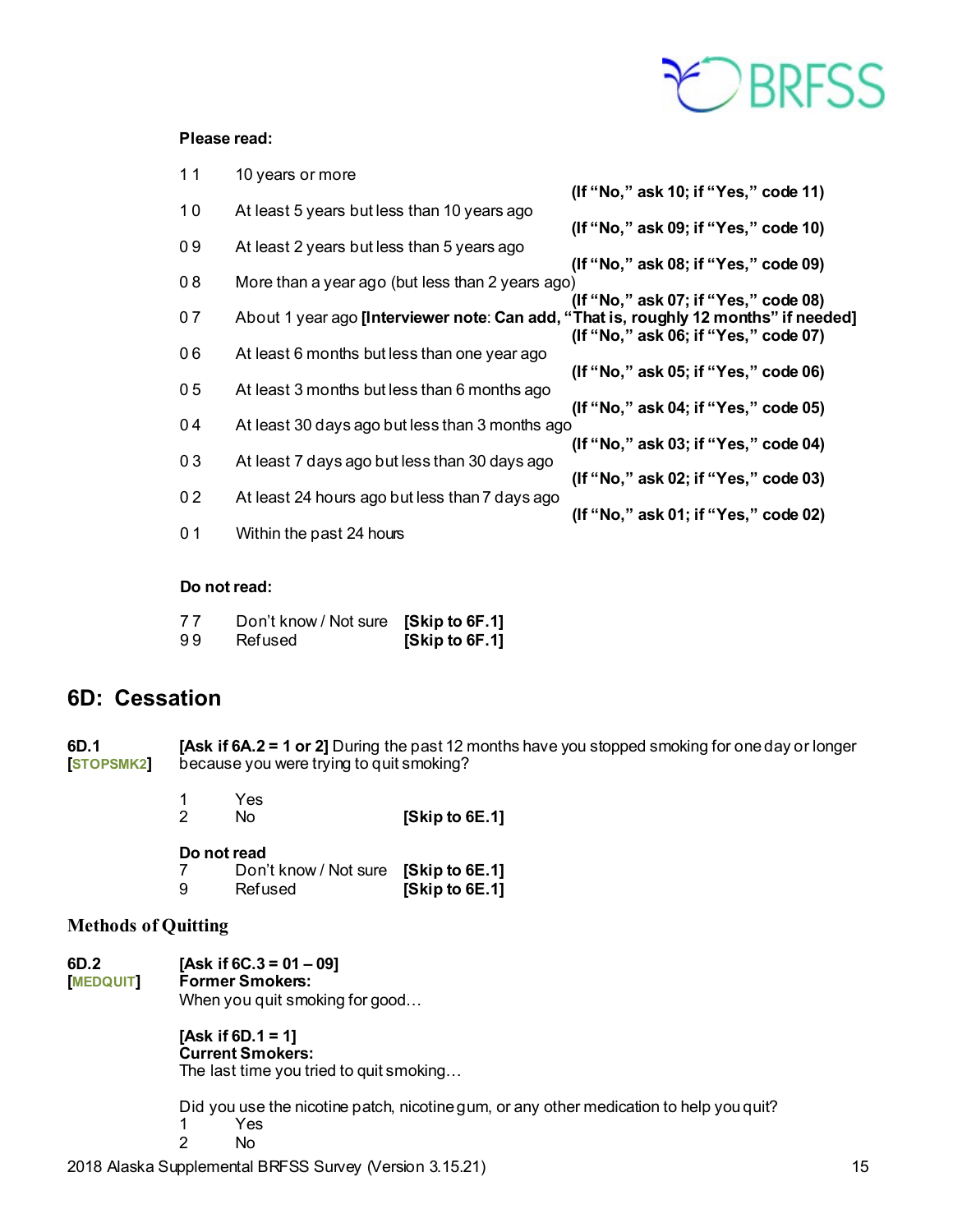

#### **Do not read**

- 7 Don't know / Not sure<br>9 Refused
- **Refused**

# **6D.3 [Ask if 6C.3 = 01 – 09]**

 $Former Smokes:$ 

When you quit smoking for good…

#### **[Ask if 6D.1 = 1] Current Smokers:**

The last time you tried to quit smoking…

Did you use any other assistance, such as classes or counseling?

1 Yes<br>2 No

No.

### **Do not read**<br>7 Don'

- 7 Don't know / Not sure<br>9 Refused
	- **Refused**

### <span id="page-15-0"></span>**6E: Stages of Readiness (for Quitting Smoking)**

| 6E.1<br><b>LIKESTOP</b> |                                              |                                                      | [Ask if $6A.2 = 1$ or 2 and $6D.1 > 1$ ] Would you like to quit smoking?<br>[Ask if $6A.2 = 1$ or 2 and $6D.1 = 1$ ] Would you [still] like to quit smoking? |
|-------------------------|----------------------------------------------|------------------------------------------------------|--------------------------------------------------------------------------------------------------------------------------------------------------------------|
|                         | 1<br>$\overline{2}$                          | Yes<br>No.                                           | [Skip to 6F.1]                                                                                                                                               |
|                         | Do not read<br>7<br>9                        | Don't know / Not sure [Skip to 6F.1]<br>Refused      | [Skip to 6F.1]                                                                                                                                               |
| 6E.2<br>LKSTP6MO        |                                              |                                                      | Are you seriously considering stopping smoking within the next 6 months?                                                                                     |
|                         | 1<br>$\overline{2}$                          | Yes<br>N <sub>o</sub>                                | [Skip to 6F.1]                                                                                                                                               |
|                         | Do not read<br>7<br>9                        | Don't know / Not sure [Skip to 6F.1]<br>Refused      | [Skip to 6F.1]                                                                                                                                               |
| 6E.3                    |                                              |                                                      | Are you planning to stop smoking within the next 30 days?                                                                                                    |
| LKSTP30D                | 1<br>$\overline{2}$<br>Do not read<br>7<br>9 | Yes<br><b>No</b><br>Don't know / Not sure<br>Refused |                                                                                                                                                              |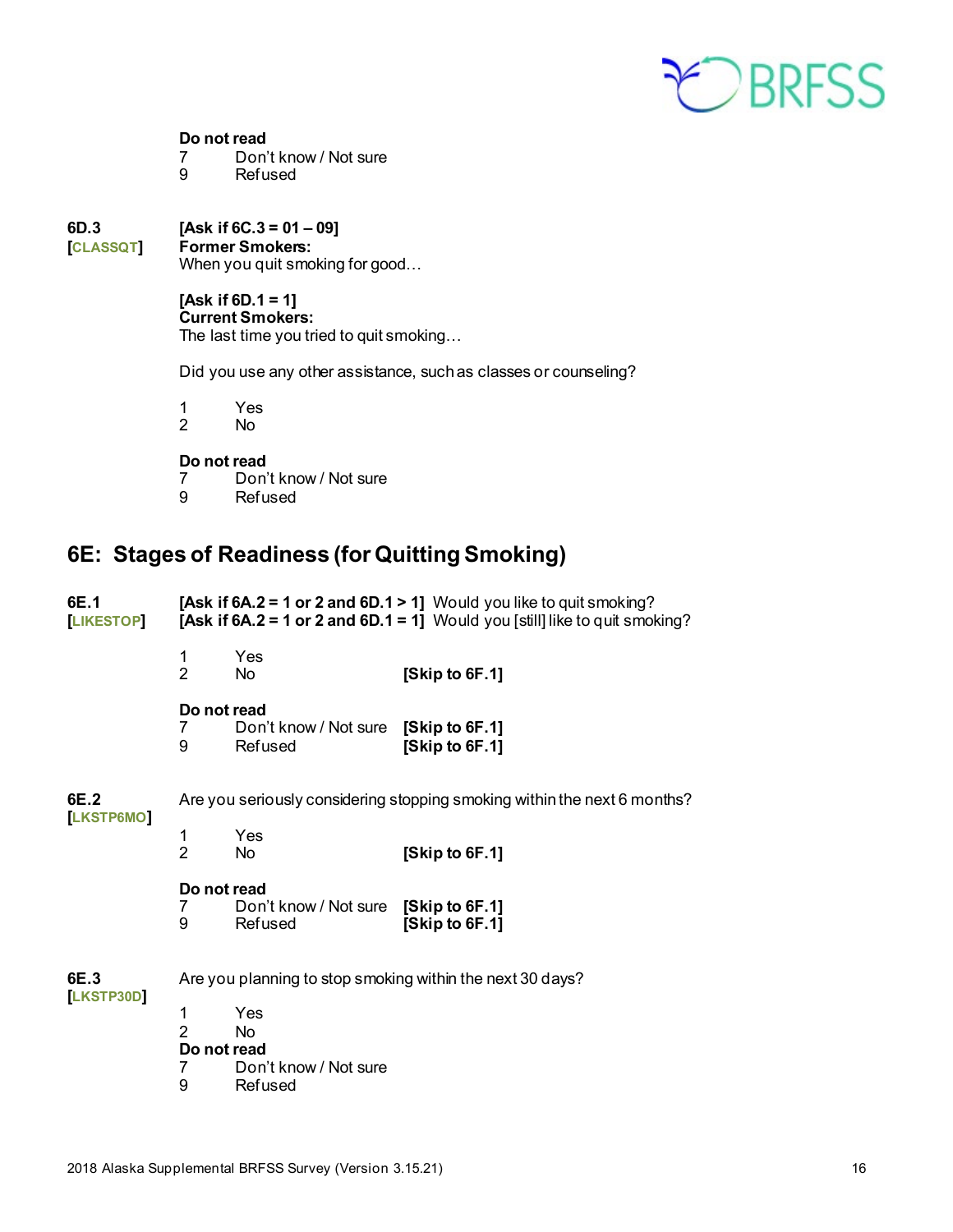

### <span id="page-16-0"></span>**6F: Health Professional Ask and Advise**

| 6F.1<br><b>GETCARE</b>   | In the past 12 months, have you seen a doctor, nurse, or other health professional to get<br>any kind of care for yourself? |                                                         |                                                                                                                                                                                                                                                                                                                                      |  |
|--------------------------|-----------------------------------------------------------------------------------------------------------------------------|---------------------------------------------------------|--------------------------------------------------------------------------------------------------------------------------------------------------------------------------------------------------------------------------------------------------------------------------------------------------------------------------------------|--|
|                          | 1<br>$\overline{2}$                                                                                                         | Yes<br>No.                                              | [Skip to 6F.4]                                                                                                                                                                                                                                                                                                                       |  |
|                          | Do not read<br>$\prime$<br>9                                                                                                | Don't know / Not sure<br>Refused                        | [Skip to 6F.4]<br>[Skip to 6F.4]                                                                                                                                                                                                                                                                                                     |  |
| 6F.2<br><b>QUITSMOK</b>  |                                                                                                                             | you to quit smoking?                                    | [Ask if $6A.2 = 1$ or 2] In the past 12 months, has a doctor, nurse, or other health professional advised                                                                                                                                                                                                                            |  |
|                          | 1<br>$\overline{2}$                                                                                                         | Yes<br>No                                               |                                                                                                                                                                                                                                                                                                                                      |  |
|                          | Do not read<br>7<br>9                                                                                                       | Don't know / Not sure<br>Refused                        |                                                                                                                                                                                                                                                                                                                                      |  |
| 6F.3<br><b>DOCASK</b>    |                                                                                                                             |                                                         | [Ask if 6A.1 = 2, 7, or 9; 6A.1 = 1 and 6A.2 = 3; or 6F.2 = 2, 7, or 9] During the past 12 months, did<br>any doctor or other health professional ask if you smoke?                                                                                                                                                                  |  |
|                          | 1<br>$\overline{2}$                                                                                                         | Yes<br>No                                               |                                                                                                                                                                                                                                                                                                                                      |  |
|                          | Do not read<br>7<br>9                                                                                                       | Don't know / Not sure<br><b>Refused</b>                 |                                                                                                                                                                                                                                                                                                                                      |  |
| 6F.4                     |                                                                                                                             | you quit smoking?                                       | [Ask if 6A.1 = 1, 6A.2 = 3, and 6C.3 $\leq$ 09] Now we would like to ask you some questions about the<br>[FDOCCARE2] 12 months prior to when you quit smoking. Earlier you said that you quit smoking [answer provided in<br>6C.3]. Did you have a health visit to get any kind of care for yourself, in the 12 months prior to when |  |
|                          | 1<br>$\overline{2}$                                                                                                         | Yes<br>No                                               | [Skip to 6G.1]                                                                                                                                                                                                                                                                                                                       |  |
|                          | Do not read<br>$\prime$<br>9                                                                                                | Don't Know/Not Sure<br>Refused                          | [Skip to 6G.1]<br>[Skip to 6G.1]                                                                                                                                                                                                                                                                                                     |  |
| 6F.5<br><b>FDOCTALK2</b> |                                                                                                                             | professional talk to you about your smoking?            | [Ask if 6F.4 = 1] In the 12 months prior to your quitting, did any doctor, dentist, or other health                                                                                                                                                                                                                                  |  |
|                          | 1<br>$\overline{2}$                                                                                                         | Yes<br>No                                               | [Skip to 6G.1]                                                                                                                                                                                                                                                                                                                       |  |
|                          | Do not read<br>7<br>9                                                                                                       | Don't Know/Not Sure<br>Refused                          | [Skip to 6G.1]<br>[Skip to $6G.1$ ]                                                                                                                                                                                                                                                                                                  |  |
|                          |                                                                                                                             | 2018 Alaska Supplemental BRFSS Survey (Version 3.15.21) | 17                                                                                                                                                                                                                                                                                                                                   |  |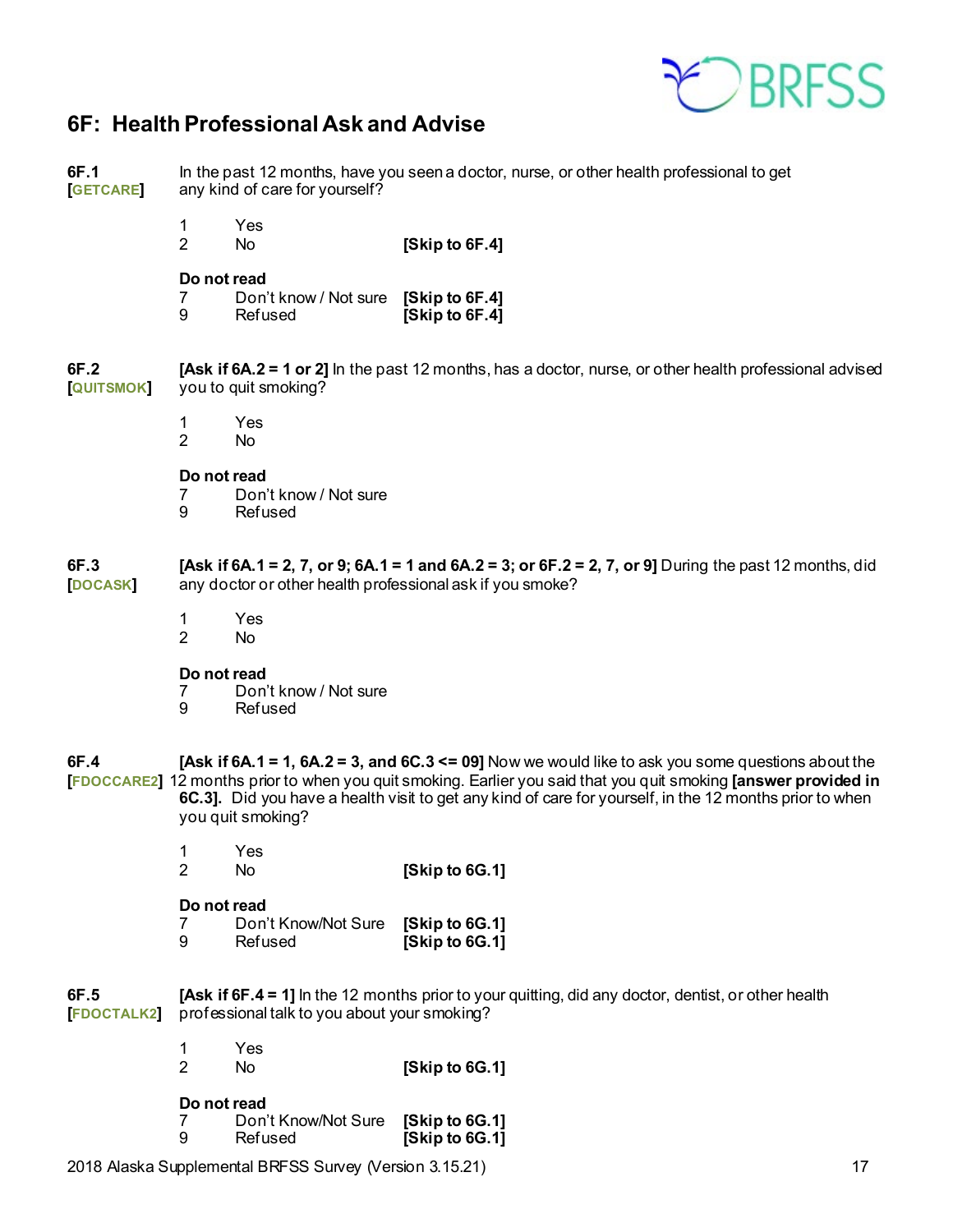

**6F.6 [Ask if 6F.5 = 1]** In the 12 months prior to your quitting, did any doctor, dentist, or other health **[FDOCPRIOR]** professional advise you to quit smoking?

> 1 Yes 2 No **[Skip to 6G.1]**

#### **Do not read**

|   | Don't Know/Not Sure [Skip to 6G.1] |                |
|---|------------------------------------|----------------|
| 9 | Refused                            | [Skip to 6G.1] |

### <span id="page-17-0"></span>**6G: Cessation Benefit**

**6G.1 [Ask if 3.1 = 1]** Does your health insurance coverage pay for the cost of any help to quit using tobacco, **[QUITINS]** such as a stop-smoking or stop-chewing program, or nicotine patches, pills, or other medications?

- 1 Yes
- 2 No

#### **Do not read**

- 7 Don't know/Not sure<br>9 Refused
- **Refused**

### <span id="page-17-1"></span>**6H: Electronic Cigarette Use**

The next questions are about electronic cigarettes and other electronic "vaping" products. These products typically contain nicotine, flavors, and other ingredients. Do not include products used only for marijuana."

**INTERVIEWER NOTE: THESE QUESTIONS CONCERN ELECTRONIC VAPING PRODUCTS FOR NICOTINE USE. THE USE OF ELECTRONIC VAPING PRODUCTS FOR MARIJUANA USE IS NOT INCLUDED IN THESE QUESTIONS.** 

**Read if necessary: Electronic cigarettes (e-cigarettes) and other electronic vaping products include electronic hookahs (e-hookahs), vape pens, e-cigars, and others. These products are battery-powered and usually contain nicotine and flavors such as fruit, mint, or candy.** 

**6H.1** Have you ever used an e-cigarette or other electronic vaping product, even just one time, in your<br>[ECIGARET] entire life? **[ECIGARET]** 

> 1 Yes<br>2 No 2 No **[Skip to 6I.1]**

#### **Do not read**

|   | ---------           |                |
|---|---------------------|----------------|
|   | Don't know/Not sure | [Skip to 61.1] |
| 9 | Refused             | [Skip to 61.1] |

**6H.2** Do you now use e-cigarettes or other electronic "vaping" products every day, some days, or not at all? **[ECIGNOW]**

|   | Every day  |                |
|---|------------|----------------|
| 2 | Some days  |                |
| 3 | Not at all | [Skip to 6H.8] |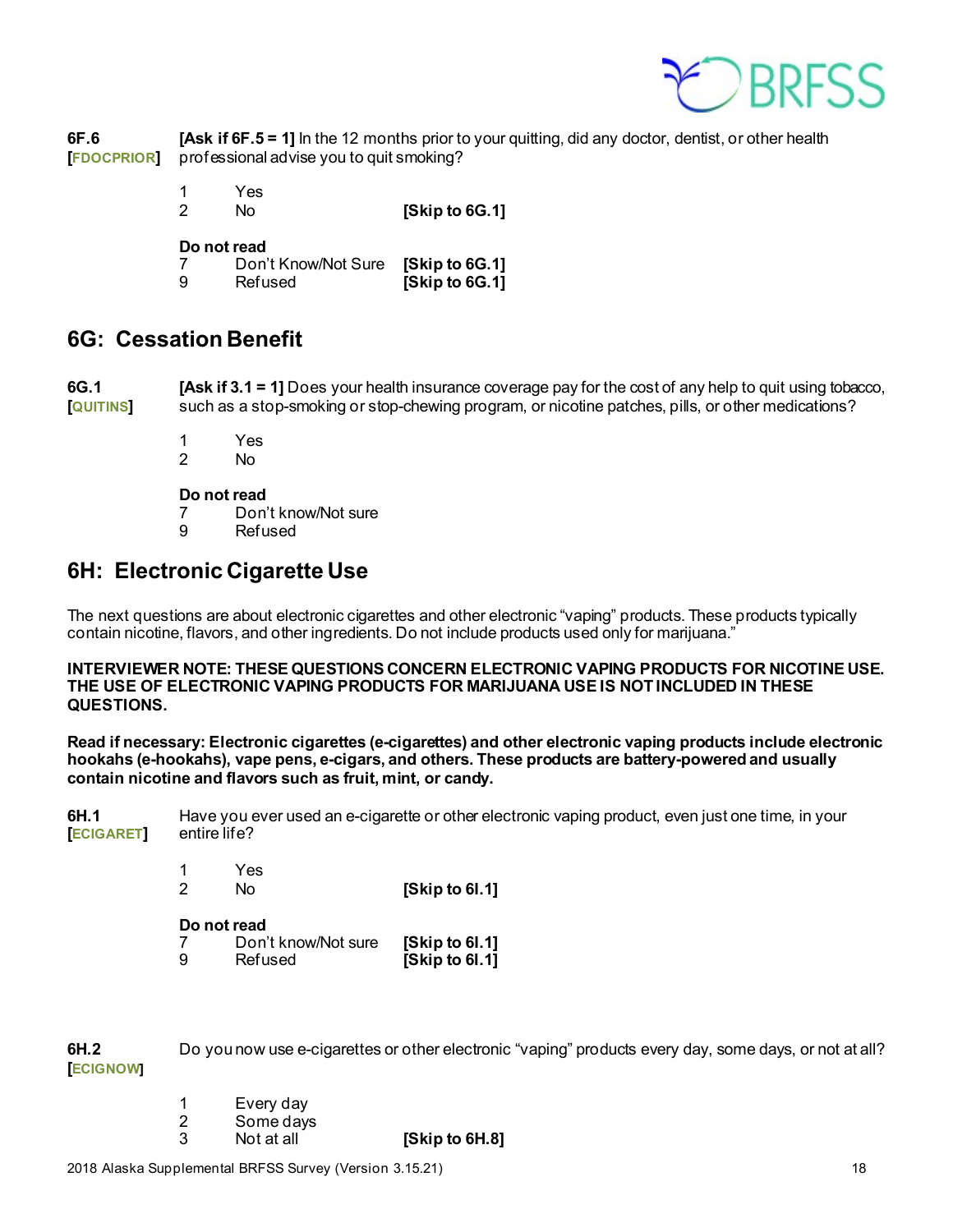

#### **Do not read**

|   | Don't know/Not sure | [Skip to 6H.8] |
|---|---------------------|----------------|
| 9 | Refused             | [Skip to 6H.8] |

**6H.3 [Ask if 6H.2 = 1 or 2]** During the past 30 days, on how many days did you use an e-cigarette or other **[VAPE30D]** electronic "vaping" product?

#### **Do not read**

- \_\_ 1 thru 30 Number of Days
- 88 None **[skip to 6H.5]**<br>77 Don't Know / Not Sure
- 77 Don't Know / Not Sure<br>99 Refused
- **[skip to 6H.5]**

**6H.4** When you used an e-cigarette, vaping pen or other vaping product in the past 30 days, what did you **[VAPEPRD1] use it to inhale? MARK ALL THAT APPLY. (**NOTE: **First mention in 1st column, second**   $[We then find the equation in second column, etc.]$ **[VAPEPRD3]**

- 1 Nicotine<br>2 Flavor
- 2 Flavor<br>3 Somet
- 3 Something Else (Specify)\_\_\_\_\_\_\_\_\_\_\_**[VAPEOTHT]**
- 7 Don't know / Not sure<br>9 Refused
- **Refused**

#### **6H.5** Where do you usually buy your electronic vaping products?

#### **[VAPEBUY]**

- 1 In your community<br>2 In another commun
- 2 In another community in Alaska<br>3 In a community outside Alaska
- 3 In a community outside Alaska **[Skip to 6H.7]**
- 
- 4 Using the Internet **[Skip to 6H.7]**  Using a mail-order source or an 800 number

#### **Do not read**

| Don't Know / Not Sure | [Skip to 6H.7] |
|-----------------------|----------------|
| Refused               | [Skip to 6H.7] |

#### **6H.6 [Ask if 6H.5 = 1 or 2]** In what type of store do you usually buy electronic vaping products?

#### **[VAPESTORE]**

- 1 Convenience stores/gas stations<br>2 Supermarkets or discount stores
- 2 Supermarkets or discount stores such as Walmart
- 3 Drug stores or pharmacies<br>4 Liquor stores or tobacco sh
- 4 Liquor stores or tobacco shops
- Vape shops
- 6 Military commissaries<br>7 Other (specify)
- The contract of the contract of the contract of the contract of the contract of the contract of the contract of the contract of the contract of the contract of the contract of the contract of the contract of the contract o

### **Do not read**<br>77 Don't

- 77 Don't know
- **Refused**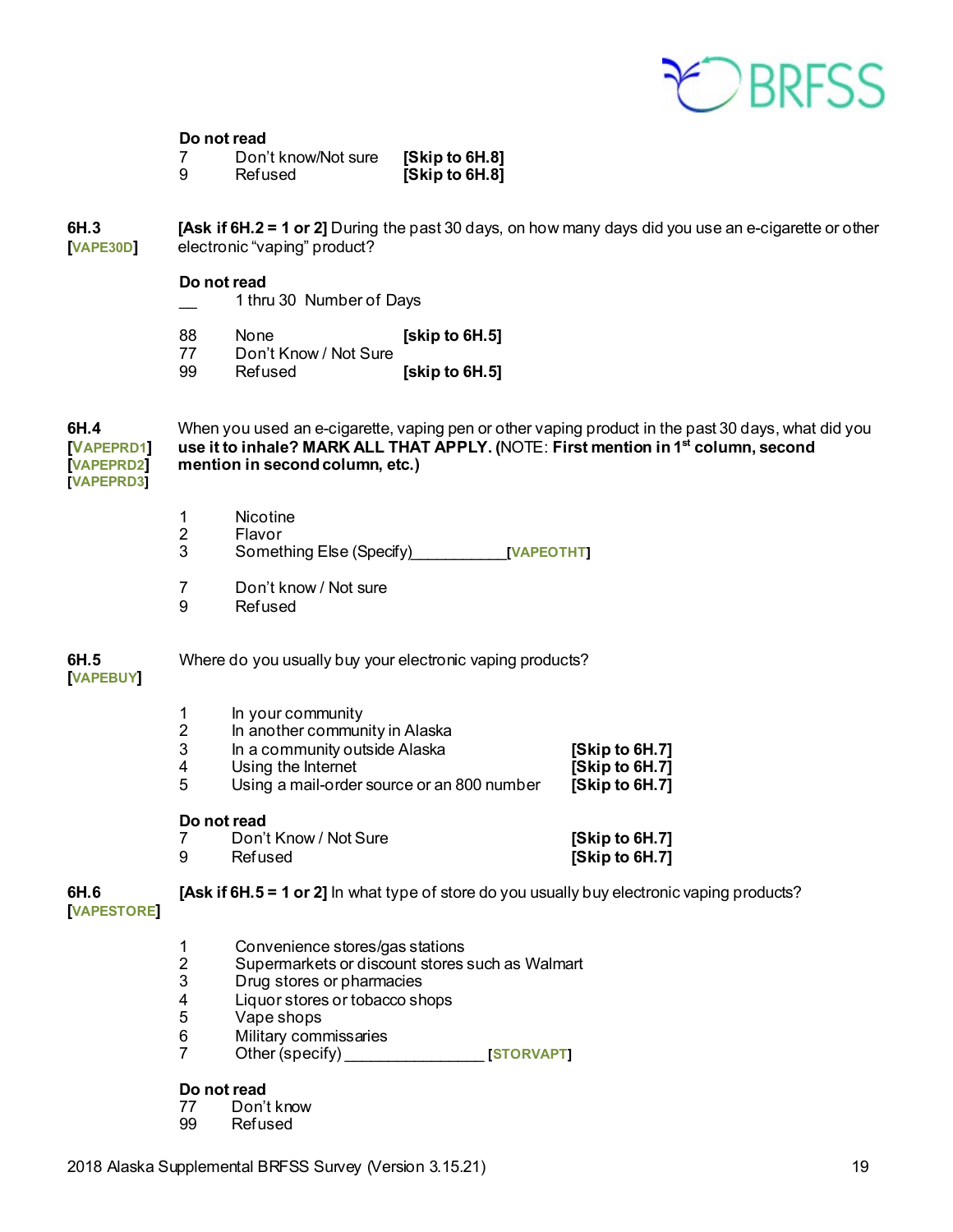

| 6H.7<br><b>VAPECHC</b>    | <b>[Ask if 6H.2 = 1 or 2]</b> This question is about product choice. Do you usually use:                                                                                                                                                                                                        |                                                                                                        |  |  |  |
|---------------------------|-------------------------------------------------------------------------------------------------------------------------------------------------------------------------------------------------------------------------------------------------------------------------------------------------|--------------------------------------------------------------------------------------------------------|--|--|--|
|                           | 1                                                                                                                                                                                                                                                                                               | A refillable vaping product with a reservoir or tank to fill                                           |  |  |  |
|                           | $\mathbf{2}$<br>3                                                                                                                                                                                                                                                                               | A rechargeable kit with replaceable cartridges<br>A disposable product                                 |  |  |  |
|                           | 4                                                                                                                                                                                                                                                                                               | Something else (specify)<br><b>Example 2018 TO VAPECHCT</b>                                            |  |  |  |
|                           | Do not read                                                                                                                                                                                                                                                                                     |                                                                                                        |  |  |  |
|                           | 7<br>9                                                                                                                                                                                                                                                                                          | Don't know<br>Refused                                                                                  |  |  |  |
|                           |                                                                                                                                                                                                                                                                                                 |                                                                                                        |  |  |  |
| 6H.8<br><b>BEGVAPE</b>    |                                                                                                                                                                                                                                                                                                 | [Ask if 6H.1 = 1] How old were you when you first started using e-cigarettes or other vaping products? |  |  |  |
|                           |                                                                                                                                                                                                                                                                                                 | Code age in years (1-100)                                                                              |  |  |  |
|                           |                                                                                                                                                                                                                                                                                                 | 888 Never used regularly (Interviewer note: do not read)                                               |  |  |  |
|                           |                                                                                                                                                                                                                                                                                                 | 777 Don't Know / Not Sure<br>999 Refused                                                               |  |  |  |
|                           |                                                                                                                                                                                                                                                                                                 |                                                                                                        |  |  |  |
| 6H.9<br><b>CIGALTEC</b>   | [Ask if 6A.2 = 1 or 2 and 6H.2 $\leq$ 2] Earlier you said that you also smoke regular or conventional<br>cigarettes. Do you ever use e-cigarettes or other vaping products in situations where you can't smoke<br>or in situations where you would prefer not to smoke conventional cigarettes? |                                                                                                        |  |  |  |
|                           | 1<br>$\overline{2}$                                                                                                                                                                                                                                                                             | Yes<br>No.                                                                                             |  |  |  |
|                           |                                                                                                                                                                                                                                                                                                 |                                                                                                        |  |  |  |
|                           | 7<br>9                                                                                                                                                                                                                                                                                          | Don't know/Note sure<br>Refused                                                                        |  |  |  |
|                           |                                                                                                                                                                                                                                                                                                 |                                                                                                        |  |  |  |
| 6H.10                     | Do you currently use e- cigarettes or other vaping products because you are trying to quit smoking<br>[CIGALTQTEC] conventional cigarettes?                                                                                                                                                     |                                                                                                        |  |  |  |
|                           | 1                                                                                                                                                                                                                                                                                               | Yes                                                                                                    |  |  |  |
|                           | 2                                                                                                                                                                                                                                                                                               | No                                                                                                     |  |  |  |
|                           | Do not read                                                                                                                                                                                                                                                                                     |                                                                                                        |  |  |  |
|                           | 7<br>9                                                                                                                                                                                                                                                                                          | Don't know / Not sure<br>Refused                                                                       |  |  |  |
|                           |                                                                                                                                                                                                                                                                                                 |                                                                                                        |  |  |  |
| 6H.11                     | [Ask if $6A.2 = 3$ and $6C.3 \le 09$ and $6H.1 = 1$ ] Did you use e-cigarettes because you were trying to<br>[CIGFMREC_5] quit smoking conventional cigarettes?                                                                                                                                 |                                                                                                        |  |  |  |
|                           | 1<br>$\overline{2}$                                                                                                                                                                                                                                                                             | Yes<br>No                                                                                              |  |  |  |
|                           | Do not read                                                                                                                                                                                                                                                                                     |                                                                                                        |  |  |  |
|                           | 7<br>9                                                                                                                                                                                                                                                                                          | Don't know / Not sure<br>Refused                                                                       |  |  |  |
|                           |                                                                                                                                                                                                                                                                                                 |                                                                                                        |  |  |  |
| 6H.12<br><b>VAPEWNTQT</b> |                                                                                                                                                                                                                                                                                                 | [Ask if 6H.2 <= 2] Would you like to quit using e-cigarettes or vaping products?                       |  |  |  |
|                           | 1                                                                                                                                                                                                                                                                                               | Yes                                                                                                    |  |  |  |

2 No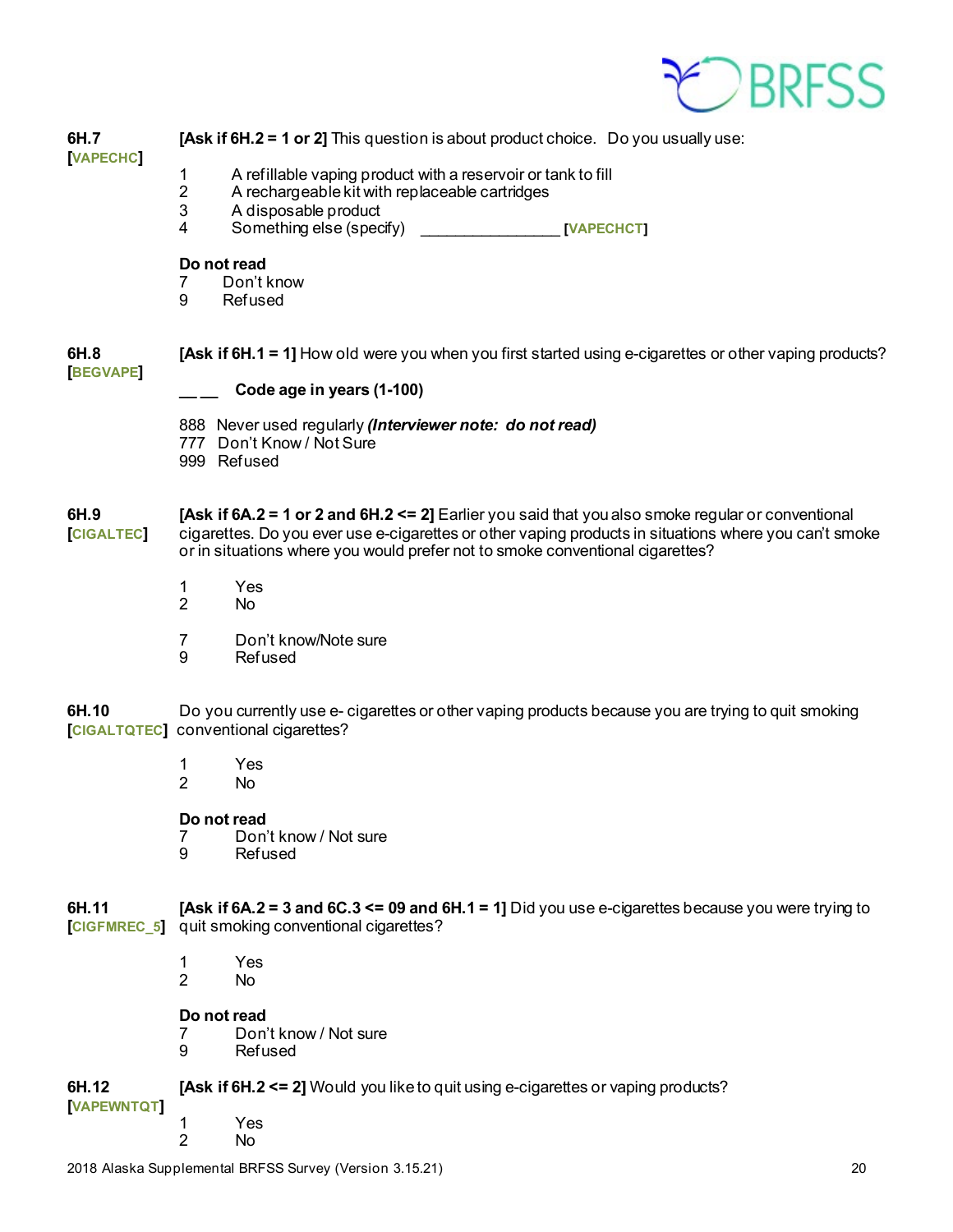

#### **Do not read**

- 7 Don't know / Not sure<br>9 Refused
- **Refused**

### <span id="page-20-0"></span>6I: Other Smoked Tobacco Products

**6I.1** The next questions are about other types of smoked tobacco that you light and smoke. **[OTHSMKEVA]** Have you **EVER** tried smoking **even one or two puffs** of any of these types of tobacco: cigars, cigarillos, or tobacco in a hookah or water pipe?

> **Interviewer note: (Read If respondent is unsure what these words mean) Examples of full-sized cigars would be Dutch Master, White Owl, King Edward, Muriel. Examples of smaller-sized cigars or cigarillos would be Swisher Sweets, Cheyenne or Winchester.**

**A water pipe is also called a hookah. NOTE: Do not include electronic cigarettes.**

|   | Yes. |                |
|---|------|----------------|
| 2 | Nο   | [Skip to 6J.1] |

#### **Do not read**

|   | Don't know/Not sure | [Skip to 6J.1] |
|---|---------------------|----------------|
| 9 | Refused             | [Skip to 6J.1] |

**6I.2** Which of these types of tobacco have you ever smoked?

**[OTHSMKEVA1] Interviewer note: Repeat list if needed. (NOTE: First mention in 1<sup>st</sup> column, second mention [OTHSMKEVA2]** in 2<sup>nd</sup> column, etc.)

**[OTHSMKEVA3]**

**If respondent indicates he/she is unsure what these words mean: Examples of full-sized cigars would be Dutch Master, White Owl, King Edward, Muriel. Examples of smaller-sized cigars or cigarillos would be Swisher Sweets, Cheyenne or Winchester. A water pipe is also called a hookah.**

#### **CHECK ALL THAT APPLY**

- 1 Yes, full-sized cigars<br>2 Yes, cigarillos or sma
- 2 Yes, cigarillos or small cigars<br>5 Yes, tobacco in a hookah or v
- Yes, tobacco in a hookah or water pipe
- 8 No (none) (verify)

**Interviewer note: If R says "none" go back and re-ask previous question 6I.1**

#### **Do not read**

|   | Don't know/Not sure | [Skip to 6J.1] |
|---|---------------------|----------------|
| 9 | Refused             | [Skip to 6J.1] |

**6I.3 [Ask if 6I.2 = 1]** In the past 30 days, did you smoke **FULL SIZE** cigars? **[CIGARNOW]**

- 1 Yes
	- No.

#### **Do not read**

2018 Alaska Supplemental BRFSS Survey (Version 3.15.21) 21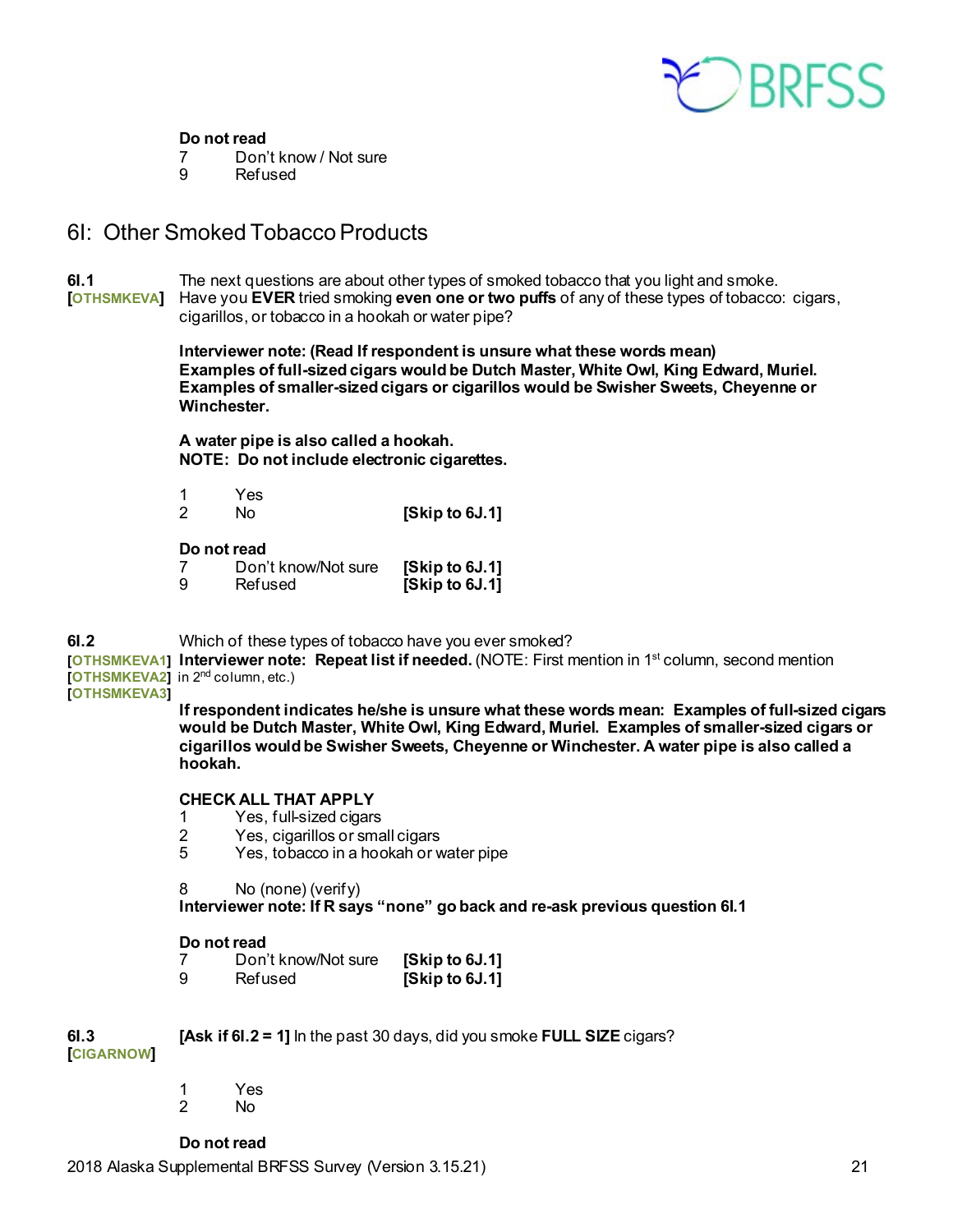

- 7 Don't know / Not sure<br>9 Refused
- **Refused**

**6I.4 [Ask if 6I.2 = 2]** In the past 30 days, did you smoke **CIGARILLOS,** or **SMALL CIGARS**? **[CIGRLONOW]**

- 1 Yes<br>2 No
- $No$

### **Do not read**<br>7 Don'

- 7 Don't know / Not sure<br>9 Refused
	- **Refused**

 **[Ask if 6I.2 = 5]** In the past 30 days, did you smoke tobacco in a HOOKAH or a WATER PIPE? **[HOOKAHNOW]**

- 1 Yes
- 2 No

#### **Do not read**

- 7 Don't know / Not sure<br>9 Refused
- **Refused**

### <span id="page-21-0"></span>**6J: Smokeless Tobacco Use**

**6J.1** Do you CURRENTLY use chewing tobacco, snuff, Snus, or Iq'mik every day, some days, or not at all? **[USENOW3]**

1 Every day<br>2 Some days 2 Some days<br>3 Not at all **[Skip to 6J.3a]** 

**Do not read:**

7 Don't know / Not sure **[Skip to 6J.3a]** 9 Refused **[Skip to 6J.3a]**

#### **Snus (rhymes with 'goose')**

**NOTE: Snus (Swedish for snuff) is a moist smokeless tobacco, usually sold in small pouches that are placed under the lip against the gum.** 

**NOTE ALSO: Iq'mik (also known as blackbull) is a form of smokeless tobacco that is chewed. It is made by mixing fire-cured tobacco leaves and "punk ash", which is the ash generated by burning a fungus that grows on birch trees.**

| 6J.2              | <b>[Ask if 6J.1 &lt; 3]</b> Which smokeless tobacco products do you currently use? Chewing tobacco, snuff,            |  |  |  |  |
|-------------------|-----------------------------------------------------------------------------------------------------------------------|--|--|--|--|
| <b>IUSENWAK5</b>  | Snus, or $q'mik^*$ (also known as Blackbull)? <b>Probe for which.</b> (NOTE: First mention in 1 <sup>st</sup> column, |  |  |  |  |
| <b>IUSENWAK61</b> | second mention in 2 <sup>nd</sup> column, etc.)                                                                       |  |  |  |  |
| <b>TUSENWAK71</b> |                                                                                                                       |  |  |  |  |
| <b>TUSENWAK8</b>  |                                                                                                                       |  |  |  |  |
| <b>IUSENWAK9</b>  | Check all that apply                                                                                                  |  |  |  |  |
|                   | Yes, chewing tobacco                                                                                                  |  |  |  |  |
|                   | Yes, snuff                                                                                                            |  |  |  |  |
|                   |                                                                                                                       |  |  |  |  |

3 Yes, Iq'Mik or Blackbull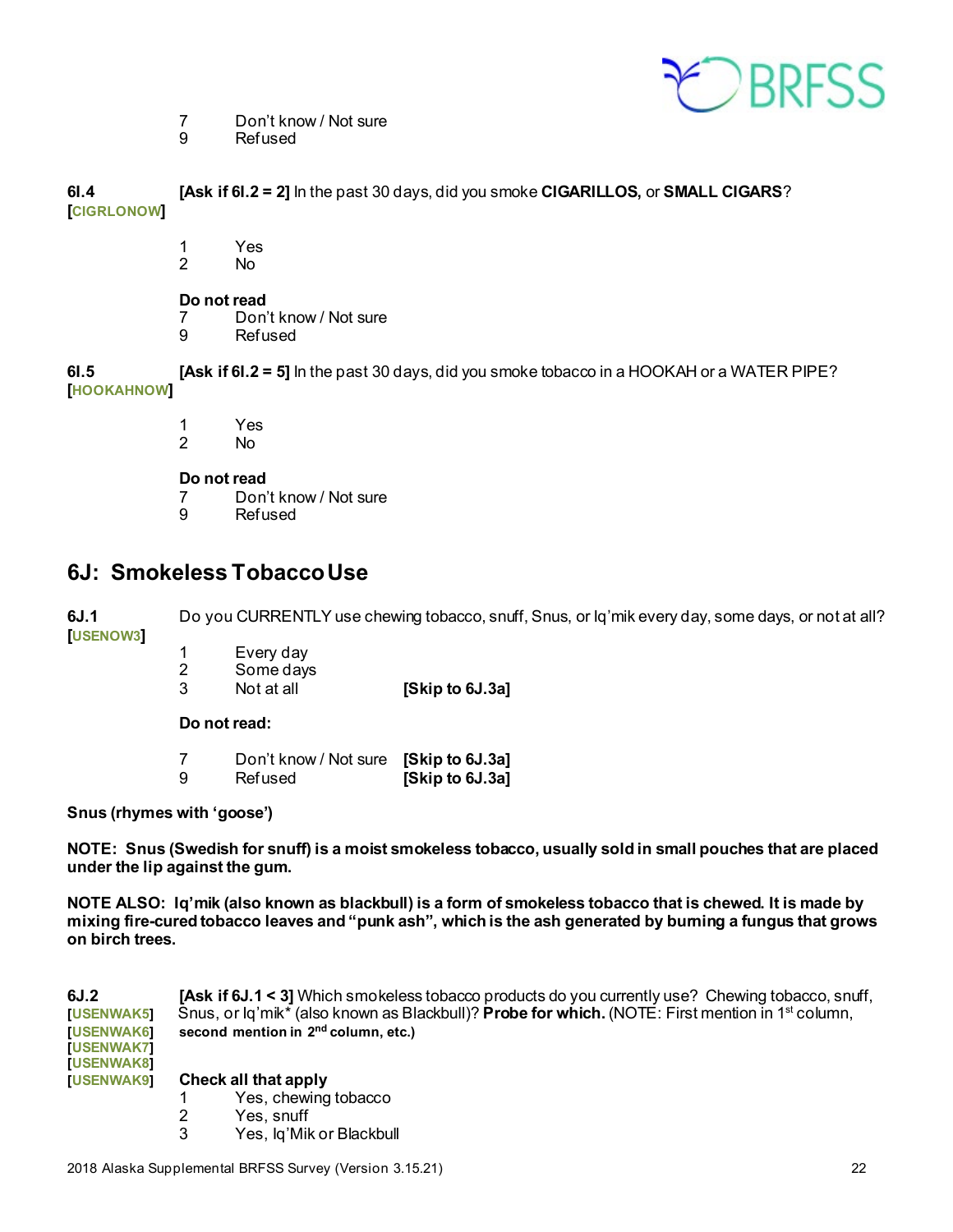

4 Yes, Snus]<br>5 Yes, other ( 5 Yes, other (specify) \_\_\_\_\_\_\_\_\_\_\_\_\_\_\_\_\_\_ **[USENWAKT] Interviewer note: If R says "none" go back and ask previous question 6J.1.**

#### **Do not read**

- 7 Don't know / Not sure
- 9 Refused

**NOTE: Iq'mik (also known as blackbull) is a form of smokeless tobacco that is chewed. It is made by mixing fire-cured tobacco leaves and "punk ash", which is the ash generated by burning a fungus that grows on birch trees.**

**INTERVIEWER NOTE: E-cigarettes are not included in "smokeless tobacco"; if this is the only product mentioned, go back to previous question 6J.1 and do recode=3.**

| 6J.3A<br><b>USEEVAK5</b>        | Have you EVER used or tried any smokeless tobacco products such as chewing tobacco,<br>snuff, Snus, or $q'$ mik* (also known as Blackbull)? <b>Probe for which.</b> (NOTE: First mention in 1 <sup>st</sup> |                          |                   |  |  |
|---------------------------------|-------------------------------------------------------------------------------------------------------------------------------------------------------------------------------------------------------------|--------------------------|-------------------|--|--|
| [USEEVAK6]<br><b>IUSEEVAK71</b> | column, $2nd$ mention in second column, etc.)                                                                                                                                                               |                          |                   |  |  |
| [USEEVAK8]<br><b>IUSEEVAK91</b> |                                                                                                                                                                                                             |                          |                   |  |  |
|                                 | Check all that apply                                                                                                                                                                                        |                          |                   |  |  |
|                                 |                                                                                                                                                                                                             | Yes, chewing tobacco     |                   |  |  |
|                                 |                                                                                                                                                                                                             | Yes, snuff               |                   |  |  |
|                                 | 3                                                                                                                                                                                                           | Yes, Iq'mik or Blackbull |                   |  |  |
|                                 | 4                                                                                                                                                                                                           | Yes. Snus                |                   |  |  |
|                                 | 5                                                                                                                                                                                                           | Yes, other (specify)     | <b>IUSEEVAKTI</b> |  |  |
|                                 | 6                                                                                                                                                                                                           | No, None [Skip to 6K.7]  |                   |  |  |

### **Do not read**<br>7 Don'

- 7 Don't know / Not sure<br>9 Refused
- **Refused**

**NOTE: Snus (Swedish for snuff) is a moist smokeless tobacco, usually sold in small pouches that are placed under the lip against the gum.** 

**NOTE ALSO: Iq'mik (also known as blackbull) is a form of smokeless tobacco that is chewed. It is made by mixing fire-cured tobacco leaves and "punk ash", which is the ash generated by burning a fungus that grows on birch trees.**

| 6J.3B             | Besides [fill smokeless types named in 6J.2], have you ever used or tried any other smokeless                               |  |  |  |
|-------------------|-----------------------------------------------------------------------------------------------------------------------------|--|--|--|
| <b>USEEVAKA</b>   | tobacco products? <b>Probe for which.</b> (NOTE: First mention in 1 <sup>st</sup> column, Second mention in 2 <sup>nd</sup> |  |  |  |
| <b>IUSEEVAKBI</b> | column, etc.)                                                                                                               |  |  |  |
| <b>IUSEEVAKCI</b> |                                                                                                                             |  |  |  |
| <b>TUSEEVAKDT</b> |                                                                                                                             |  |  |  |
| <b>IUSEEVAKEI</b> | Check all that apply                                                                                                        |  |  |  |
|                   | Yes, chewing tobacco                                                                                                        |  |  |  |
|                   | Yes, snuff                                                                                                                  |  |  |  |
|                   | Yes, Iq'Mik or Blackbull                                                                                                    |  |  |  |
|                   | Vae Snue                                                                                                                    |  |  |  |

- 4 Yes, Snus
- 5 Yes, other (specify) \_\_\_\_\_\_\_\_\_\_\_\_\_\_\_\_\_\_ **[USEEVAKO]**
- No, None

#### **Do not read**

- 7 Don't know / Not sure<br>9 Refused
- **Refused**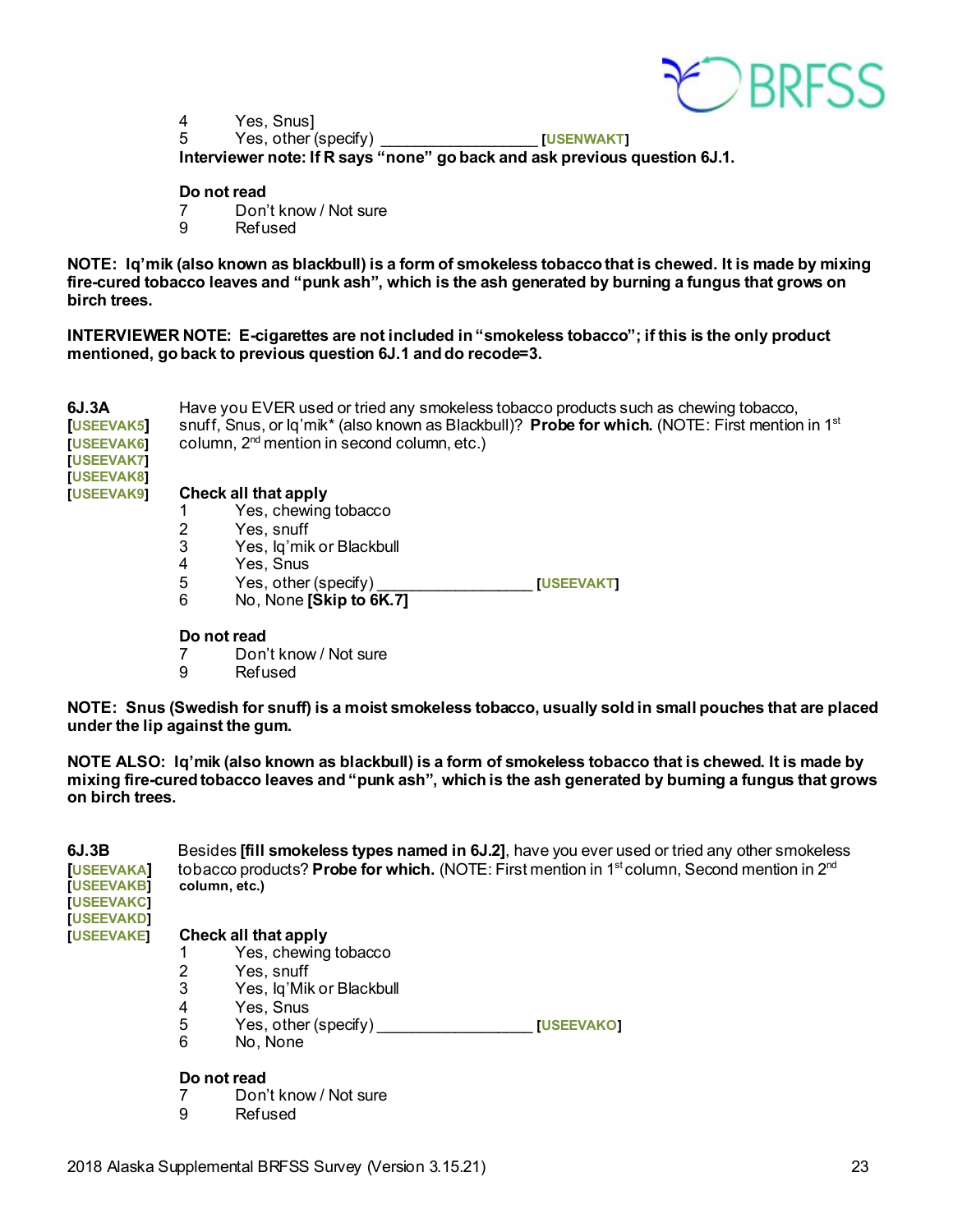

**NOTE: Snus (Swedish for snuff) is a moist smokeless tobacco, usually sold in small pouches that are placed under the lip against the gum.** 

**NOTE ALSO: Iq'mik (also known as blackbull) is a form of smokeless tobacco that is chewed. It is made by mixing fire-cured tobacco leaves and "punk ash", which is the ash generated by burning a fungus that grows on birch trees.**

#### **Current Smokeless Tobacco Use**

**6J.4 [Ask if 6J.1 < 3]** On how many of the past 30 days did you use smokeless tobacco products? **[SMKLSDAY]**

### **Do not read**<br>Davs

- $\overline{\phantom{a}}$
- 
- 88 None<br>77 Don't 77 Don't know/not sure<br>99 Refused
- Refused

**6J.5** On the days that you use smokeless tobacco, how soon after you wake up do you usually use (FRSTSMKL3) smokeless tobacco for the first time? Would you say ... smokeless tobacco for the first time? Would you say ...

### **Please read:**<br>1 Within

- Within 30 minutes
- 2 31 to 60 minutes<br>3 More than 60 min
- More than 60 minutes

#### **Do not read**

- 7 Don't know/ Not sure<br>9 Refused
- **Refused**

#### **Age at Initiation**

**6J.6 [Ask if 6J.1 < 3 or 6J.2 <= 5, or 6J.3a <= 5]** How old were you when you first started using smokeless **[BEGSMKLS]** tobacco regularly?

\_ \_ \_ **Code age in years (1 – 100)**

- 888 Never used smokeless tobacco regularly
- 777 Don't know/not sure
- 999 Refused

### <span id="page-23-0"></span>**6K: Smokeless Tobacco Cessation**

**6K.1 [Ask if 6J.1 < 3]** During the past 12 months have you stopped using smokeless tobacco for one day or **[SMKLSSTP]** longer because you were trying to quit?

- 1 Yes<br>2 No
- N<sub>o</sub>

**Do not read**

7 Don't know / Not sure

9 Refused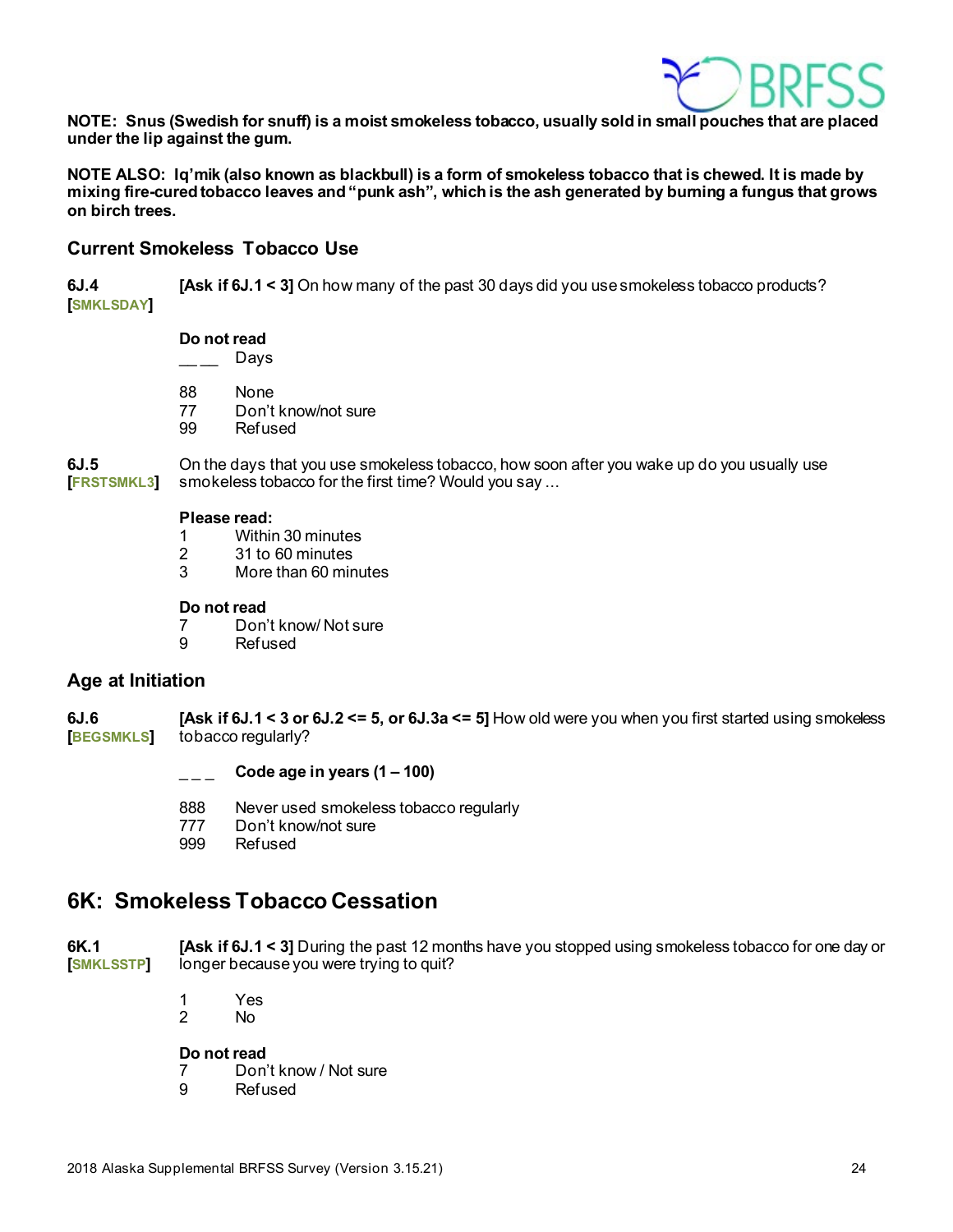

| 6K.2<br><b>SMKLSQT</b>  | [Ask if 6K.1 = 1] Would you [still] like to quit using smokeless tobacco?<br>[Ask if 6K.1 > 1] Would you like to quit using smokeless tobacco? |                                                                                                                                                                             |                                                                                                       |  |  |
|-------------------------|------------------------------------------------------------------------------------------------------------------------------------------------|-----------------------------------------------------------------------------------------------------------------------------------------------------------------------------|-------------------------------------------------------------------------------------------------------|--|--|
|                         | Yes<br>1<br>$\overline{2}$<br>No                                                                                                               |                                                                                                                                                                             | [Skip to 6K.6]                                                                                        |  |  |
|                         | Do not read<br>7<br>9<br>Refused                                                                                                               | Don't know / Not sure [Skip to 6K.6]                                                                                                                                        | [Skip to 6K.6]                                                                                        |  |  |
| 6K.3<br><b>SMKLS6MO</b> | 6 months?                                                                                                                                      |                                                                                                                                                                             | Are you seriously considering quitting smokeless tobacco products within the next                     |  |  |
|                         | 1<br>Yes<br>$\overline{2}$<br><b>No</b><br>Do not read                                                                                         |                                                                                                                                                                             | [Skip to 6K.6]                                                                                        |  |  |
|                         | 7<br>9<br>Refused                                                                                                                              | Don't know / Not sure                                                                                                                                                       | [Skip to 6K.6]<br>[Skip to 6K.6]                                                                      |  |  |
| 6K.4<br>SMKLS30D        | Are you seriously considering quitting smokeless tobacco products within the next<br>30 days?                                                  |                                                                                                                                                                             |                                                                                                       |  |  |
|                         | Yes<br>1<br>$\overline{2}$<br>No                                                                                                               |                                                                                                                                                                             |                                                                                                       |  |  |
|                         | Do not read<br>7<br>9<br>Refused                                                                                                               | Don't know / Not sure                                                                                                                                                       |                                                                                                       |  |  |
| 6K.5<br><b>LASTSMKL</b> | [Ask if 6J.1 >= 3 and 6J.3a <= 5] About how long has it been since you last used smokeless tobacco<br>regularly?                               |                                                                                                                                                                             |                                                                                                       |  |  |
|                         | Do not read<br>Never regularly used smokeless tobacco                                                                                          |                                                                                                                                                                             |                                                                                                       |  |  |
|                         | Please read<br>2<br>3<br>4<br>5<br>6<br>$\overline{7}$<br>8                                                                                    | Within the past month<br>Within the past 3 months<br>Within the past 6 months<br>Within the past year<br>Within the past 5 years<br>Within 10 years<br>10 or more years ago |                                                                                                       |  |  |
|                         | Do not read<br>77<br>99<br>Refused                                                                                                             | Don't know / Not sure                                                                                                                                                       |                                                                                                       |  |  |
| 6K.6<br><b>SMKLSADV</b> |                                                                                                                                                | you to stop using smokeless tobacco?                                                                                                                                        | [Ask if 6J.1 < 3] In the past 12 months, has any doctor, dentist or other health professional advised |  |  |

1 Yes **[Skip to 6L.1]** 2 No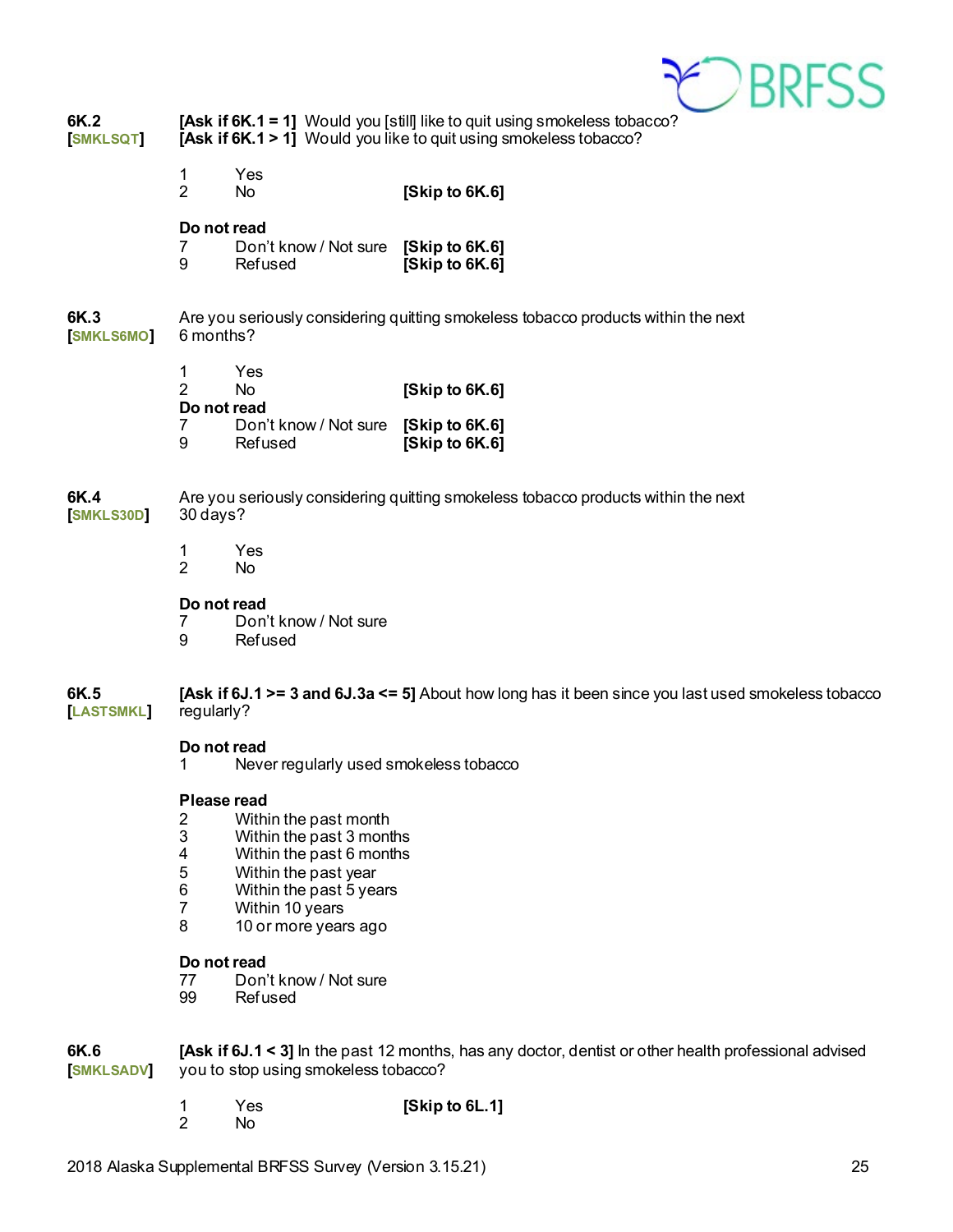

### **Do not read**<br>7 Don'

- 7 Don't know / Not sure<br>9 Refused
- **Refused**

**6K.7 [Ask if 6J.1 = 3, 7, or 9 and 6J.3a = 6; 6J.3a <= 5; or 6K.6 = 2, 7, or 9]** In the past 12 months, has **[SMKLSASK]** any doctor, dentist or other health professional asked if you use smokeless tobacco products such as chewing tobacco, snuff, Snus, or Iq'mik?

- 1 Yes<br>2 No
- No.

#### **Do not read**

- 7 Don't know / Not sure<br>9 Refused
- **Refused**

**Interviewer note: Can add that Blackbull is a form of Iq'mik, if needed**

### <span id="page-25-0"></span>**6L: Dual Use: SLT and (Conventional) Cigarettes**

**6L.1 [Ask if 6A.2 = 1 or 2 and 6J.1 < 3]** How long have you used both cigarettes and smokeless tobacco? **[DUALLONGA]**

### **Please read:**<br>1 **For le**

- 1 For less than 1 month
- 2 For at least 1 month but less than 6 months
- $3$  For at least 6 months but less than 1 year<br>4 For about a year
- 4 For about a year<br>5 For more than a v
- 5 For more than a year but less than 5 years
- 6 For 5 years or more

### **Do not read**<br>77 Don

- 77 Don't know/Not sure<br>99 Refused
- Refused

**6L.2** Do you ever use smokeless tobacco in situations where smoking is not allowed or in situations where **[CIGALTSMK3]** you would prefer not to smoke conventional cigarettes?

- 1 Yes<br>2 No
	- N<sub>o</sub>

**Do not read**<br> **Don** 

- 7 Don't know / Not sure<br>9 Refused
- **Refused**

**6L.3** Do you currently use smokeless tobacco because you are trying to quit smoking cigarettes? **[CIGALTQTSMK3]**

> 1 Yes  $No$

**Do not read**<br> **Don** 

- 7 Don't know / Not sure<br>9 Refused
- **Refused**

2018 Alaska Supplemental BRFSS Survey (Version 3.15.21) 26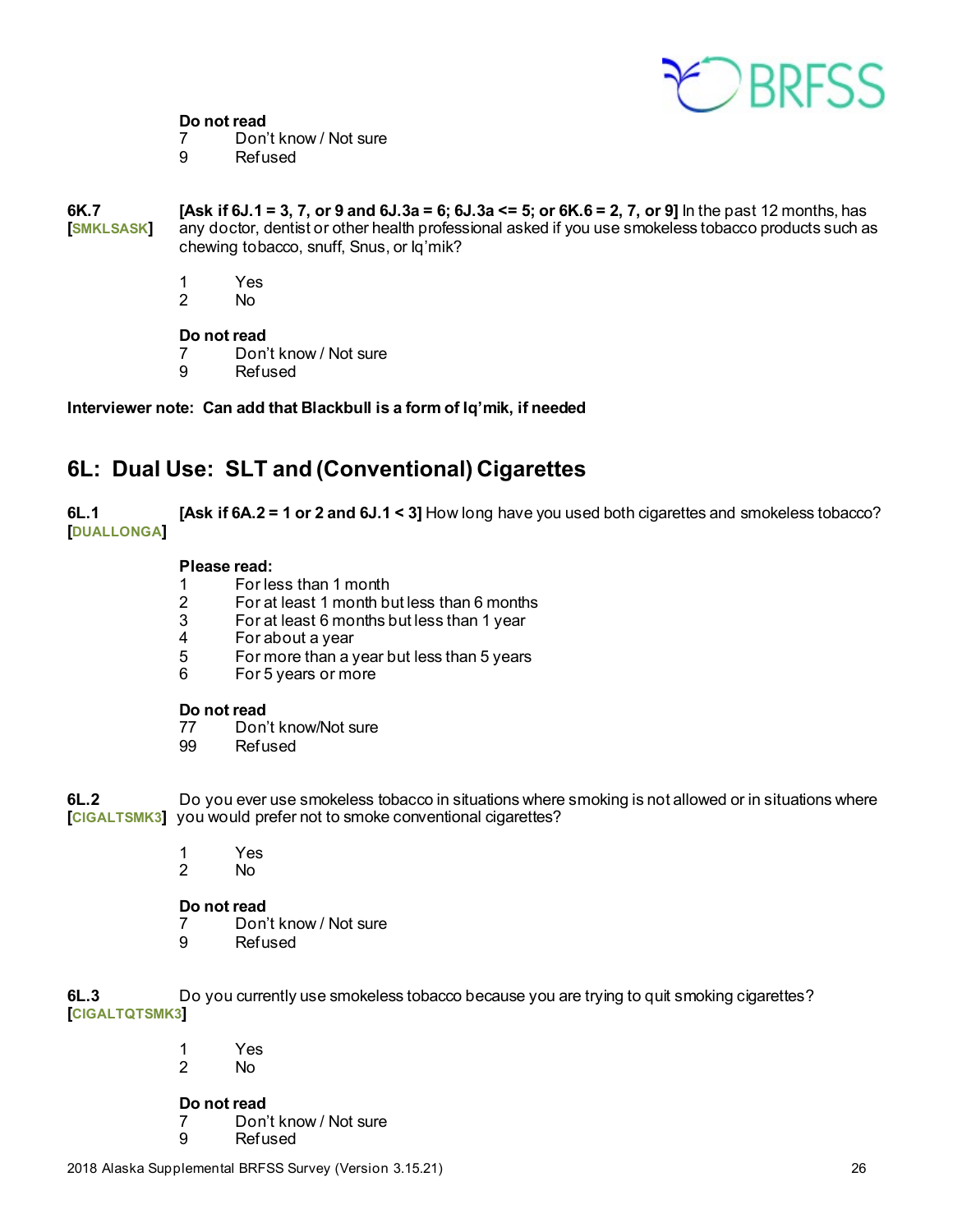

### <span id="page-26-0"></span>**6M: Secondhand Smoke Policies**

**6M.1** Which statement best describes the rules about smoking inside your home? Do not include decks,<br>[HOUSSMK1] garages, or porches. garages, or porches.

- 1 Smoking is not allowed anywhere inside your home
- 2 Smoking is allowed in some places or at sometimes<br>3 Smoking is allowed anywhere inside the home
- Smoking is allowed anywhere inside the home

#### **Do not read**

- 7 Don't know / Not sure<br>9 Refused
- **Refused**
- **6M.2** Do you own or rent your home?

**[RENTHOM0]**

- 1 Own
- 2 Rent<br>3 Othe
	- Other arrangement **HOMET**
- 4 Company or work-owned housing **(Do not read, but code here instead of open-end if respondent names this as their "other" arrangement)**
- 5 Military housing **(Do not read, but code here instead of open-end if respondent names this as their "other" arrangement)**
- 6 Dorm or college housing **(Do not read, but code here instead of open-end if respondent names this as their "other" arrangement)**
- 7 Don't know / Not sure
- 9 Refused

**INTERVIEWER NOTE: "Other arrangement" may include group home, staying with friends or family without paying rent.**

**INTERVIEWER NOTE: Home is defined as the place where you live most of the time/the majority of the year.** 

**INTERVIEWER NOTE [read if needed]: We ask this question in order to compare health indicators among people with different housing situations.**

**6M.3** In what type of place do you currently live? Is it ...

**[HOMETYPE]**

- 1 A single family home<br>2 An apartment, condot
- An apartment, condominium, or townhouse in which you share one or more walls with other units
- 3 Room in shared house, or boarding house
- 4 Other

#### **Do not read**

- 7 Don't know/Not sure<br>9 Refused
- **Refused**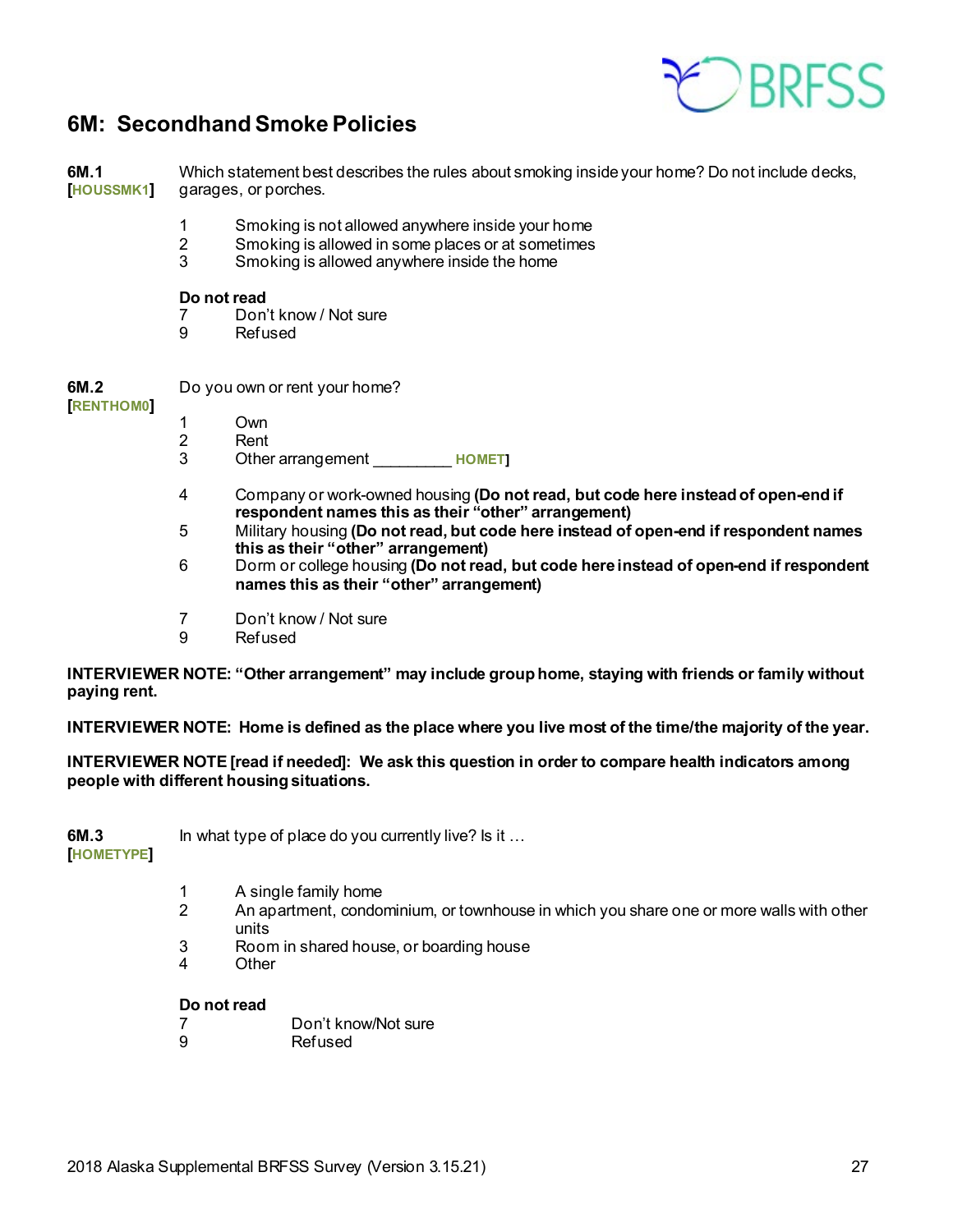

| 6M.4.<br><b>PROPRULE2</b> | [Ask if 6M.3 = 2 or 3; or if 6M.2 = 2, 4, or 5 and 6M.3 = 1] Has your landlord, property manager, or<br>homeowners association set any rules regarding tobacco smoking on the property where you live? |                                                                                                                           |                                                              |  |
|---------------------------|--------------------------------------------------------------------------------------------------------------------------------------------------------------------------------------------------------|---------------------------------------------------------------------------------------------------------------------------|--------------------------------------------------------------|--|
|                           | 1<br>$\overline{2}$                                                                                                                                                                                    | Yes<br>No                                                                                                                 |                                                              |  |
|                           | Do not read<br>9                                                                                                                                                                                       | Don't know/Not sure<br>Refused                                                                                            |                                                              |  |
| <b>Workplace Policies</b> |                                                                                                                                                                                                        |                                                                                                                           |                                                              |  |
| 6M.5                      |                                                                                                                                                                                                        |                                                                                                                           | While working at your job, are you indoors most of the time? |  |
| <b>INDOORS</b>            | $\mathbf{1}$<br>$\overline{2}$<br>3                                                                                                                                                                    | Yes<br>No.<br>Not employed                                                                                                | [Skip to 6M.7]                                               |  |
|                           | Do not read<br>7<br>9                                                                                                                                                                                  | Don't know / Not sure<br>Refused                                                                                          |                                                              |  |
| 6M.6<br><b>SMKWORK2</b>   | Which of the following best describes your place of work's official smoking policy for work areas?                                                                                                     |                                                                                                                           |                                                              |  |
|                           | $\mathbf{1}$<br>$\overline{2}$<br>3                                                                                                                                                                    | Smoking is not allowed in any work areas<br>Smoking is allowed in some work areas<br>Smoking is allowed in all work areas |                                                              |  |
|                           | Do not read<br>7<br>9                                                                                                                                                                                  | Don't know / Not sure<br><b>Refused</b>                                                                                   |                                                              |  |
| 6M.7<br><b>SMKINDOR</b>   | In indoor work areas, do you think that smoking should be allowed in all areas, some<br>areas, or not allowed at all?                                                                                  |                                                                                                                           |                                                              |  |
|                           | 1<br>$\overline{2}$<br>3                                                                                                                                                                               | All areas<br>Some areas<br>Not allowed at all                                                                             |                                                              |  |
|                           | Do not read                                                                                                                                                                                            |                                                                                                                           |                                                              |  |

- 7 Don't know / Not sure (no opinion)
- **Refused**

### <span id="page-27-0"></span>**6O: Attitudes about Secondhand Smoke**

**6O.1** In restaurants, do you think that smoking should be allowed in all areas, some areas, or [**SMKREST**] not allowed at all? not allowed at all?

- 1 All areas<br>2 Some are
	-
- 2 Some areas<br>3 Not allowed Not allowed at all

#### **Do not read**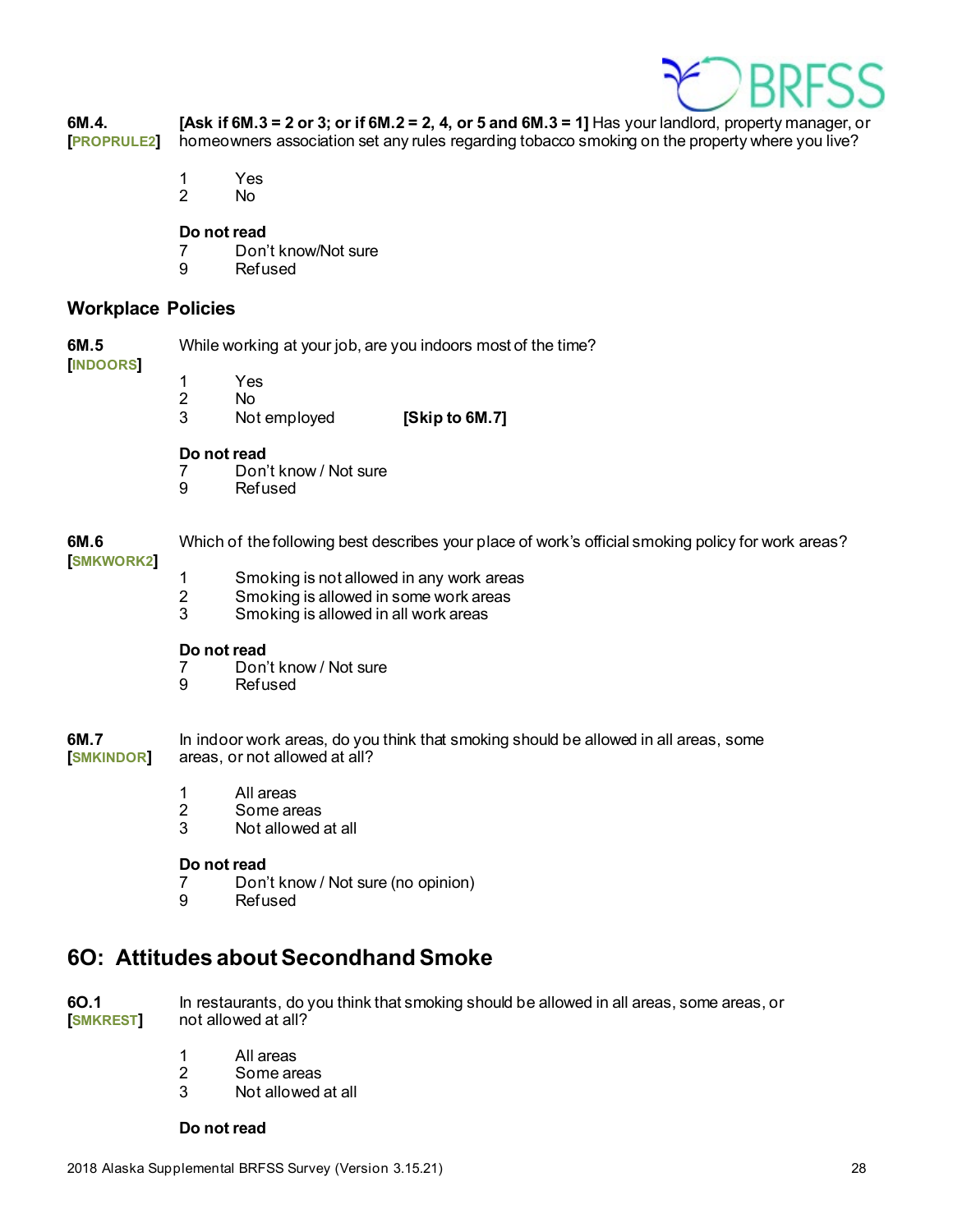

- 7 Don't know / Not sure (no opinion)
- 9 Refused

| 6O.2<br><b>SMBARNOW</b>       | Is smoking currently allowed inside bars and cocktail lounges in your community?                                                                           |                                                                               |                                                                                                        |  |  |
|-------------------------------|------------------------------------------------------------------------------------------------------------------------------------------------------------|-------------------------------------------------------------------------------|--------------------------------------------------------------------------------------------------------|--|--|
|                               | 1<br>$\boldsymbol{2}$<br>3                                                                                                                                 | Yes<br>No<br>No bars in community [Skip to 60.5]                              | [Skip to 60.4]                                                                                         |  |  |
|                               | Do not read<br>7<br>9                                                                                                                                      | Don't know / Not sure<br>Refused                                              |                                                                                                        |  |  |
| <b>60.3</b><br><b>BARDIFF</b> |                                                                                                                                                            | make no difference?                                                           | If smoking were not allowed in bars and cocktail lounges, would you visit them more, less, or would it |  |  |
|                               | 1<br>$\overline{2}$<br>3                                                                                                                                   | More<br>Less<br>No Difference                                                 | [Skip to 60.5]<br>[Skip to 60.5]<br>[Skip to 60.5]                                                     |  |  |
|                               | Do not read<br>7<br>9                                                                                                                                      | Don't know / Not sure<br>Refused                                              | [Skip to 60.5]<br>[Skip to 60.5]                                                                       |  |  |
| 6O.4<br><b>BARSINCE</b>       | [Ask if 60.2 = 2] Since smoking has not been allowed in bars and cocktail lounges, have you visited<br>them more, less, or has it not made any difference? |                                                                               |                                                                                                        |  |  |
|                               | 1<br>$\overline{2}$<br>3                                                                                                                                   | More<br>Less<br>No Difference                                                 |                                                                                                        |  |  |
|                               | Do not read<br>7<br>9                                                                                                                                      | Don't know / Not sure<br>Refused                                              |                                                                                                        |  |  |
| 6O.5<br><b>SMKPROT</b>        | How strongly do you agree or disagree with the following statement?                                                                                        |                                                                               |                                                                                                        |  |  |
|                               | People should be protected from smoke from other people's cigarettes.                                                                                      |                                                                               |                                                                                                        |  |  |
|                               | 1<br>$\boldsymbol{2}$<br>$\ensuremath{\mathsf{3}}$<br>4                                                                                                    | <b>Strongly Agree</b><br>Agree<br><b>Disagree</b><br><b>Strongly Disagree</b> |                                                                                                        |  |  |
|                               | Do not read<br>9                                                                                                                                           | Don't know / Not sure<br>Refused                                              |                                                                                                        |  |  |
| 6O.6<br><b>ETSHARM</b>        | Do you think that breathing smoke from other people's cigarettes is:                                                                                       |                                                                               |                                                                                                        |  |  |

1 Very harmful to one's health

2018 Alaska Supplemental BRFSS Survey (Version 3.15.21) 29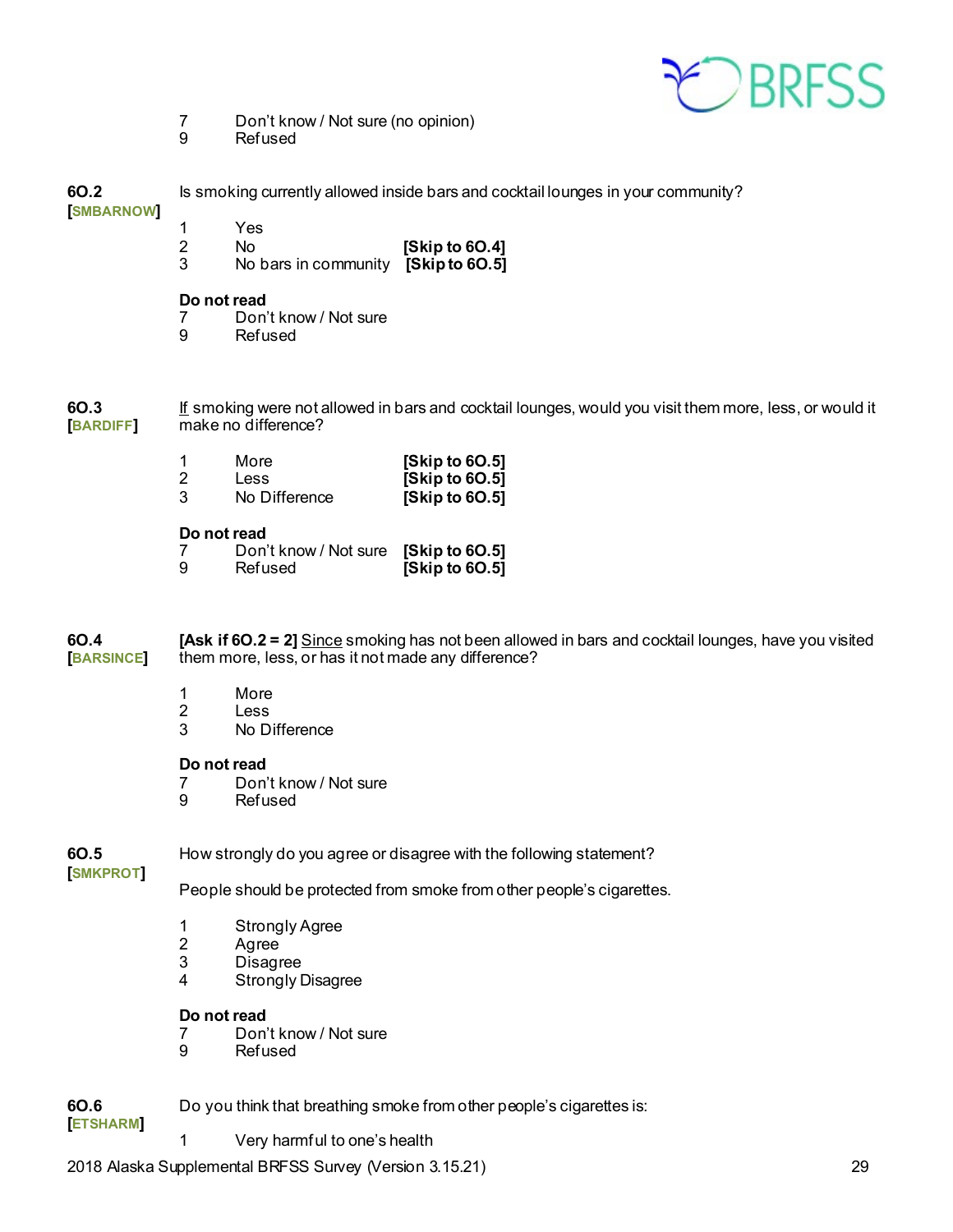

- 2 Somewhat harmful to one's health<br>3 Not very harmful to one's health
- 3 Not very harmful to one's health<br>4 Not harmful at all to one's health
- Not harmful at all to one's health

#### **Do not read**

- 7 Don't know / Not sure<br>9 Refuse
- **Refuse**

#### **Knowledge/Perceptions about Secondhand Smoke**

Would you say that breathing smoke from other people's cigarettes causes: **[Randomize order]**

| 60.7.<br><b>ETSLUNG</b>  | Lung cancer in adults                                            |                                         |  |
|--------------------------|------------------------------------------------------------------|-----------------------------------------|--|
|                          | 1<br>$\overline{2}$                                              | Yes<br>No                               |  |
|                          | $\overline{7}$<br>9                                              | Don't know / Not sure<br>Refused        |  |
| 6O.8.<br><b>ETSHEART</b> | Heart disease in adults                                          |                                         |  |
|                          | 1<br>$\overline{2}$                                              | Yes<br>No                               |  |
|                          | $\overline{7}$<br>9                                              | Don't know / Not sure<br>Refused        |  |
| 6O.9.<br><b>ETSRESP</b>  | Respiratory problems in children                                 |                                         |  |
|                          | 1<br>$\overline{2}$                                              | Yes<br>No                               |  |
|                          | 7<br>9                                                           | Don't know / Not sure<br>Refused        |  |
| 6O.10.<br><b>ETSSIDS</b> | Sudden infant death syndrome, also known as SIDS, or crib death? |                                         |  |
|                          | 1<br>$\overline{2}$                                              | Yes<br>No                               |  |
|                          | $\overline{7}$<br>9                                              | Don't know / Not sure<br><b>Refused</b> |  |

### <span id="page-29-0"></span>**6P: Social Norms and Secondhand Smoke**

#### **Attitudes about Smoking in and Around Schools, Hospitals and Clinics**

Please tell me whether you strongly agree, agree, disagree, strongly disagree with the following statements: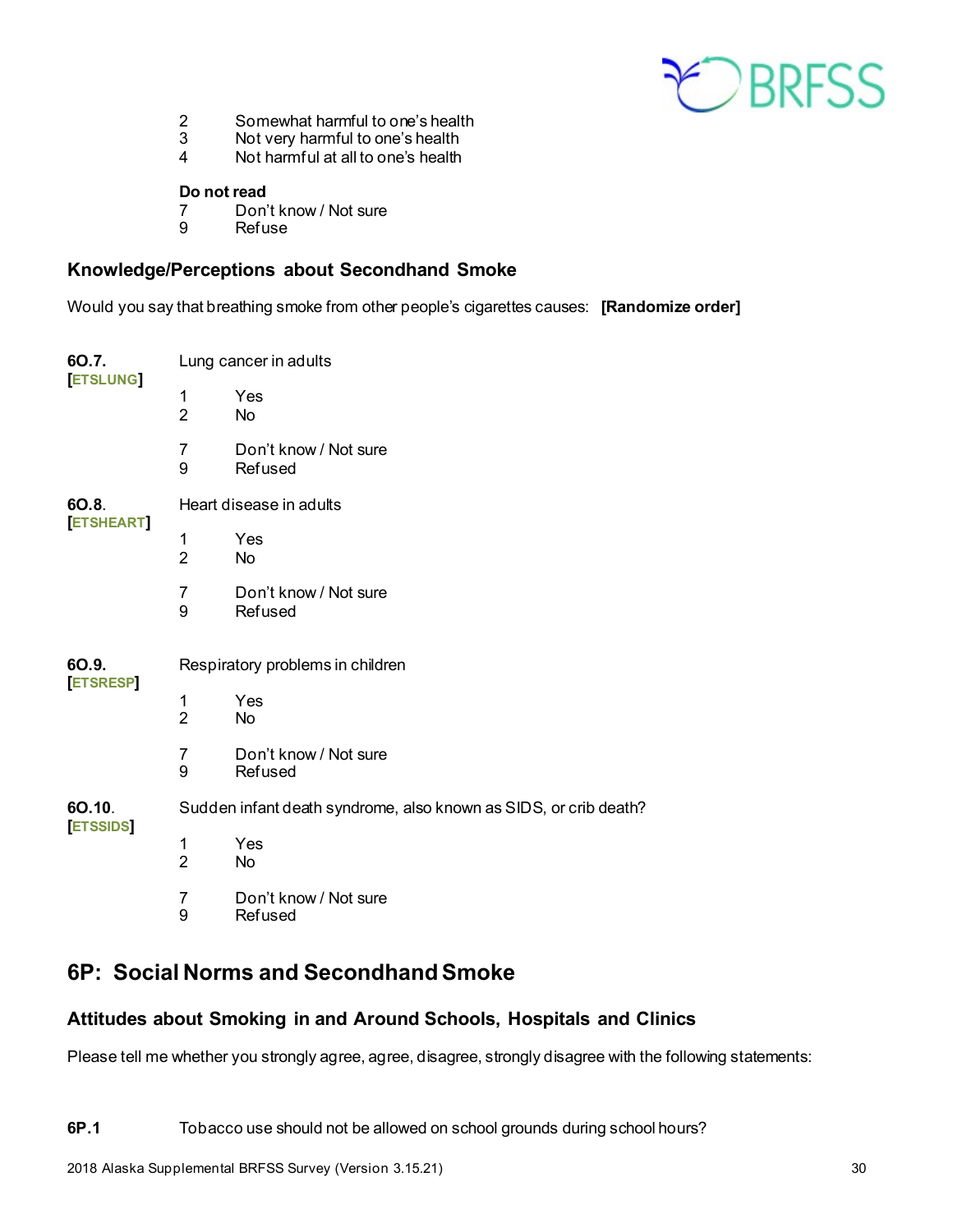

#### **[TOBSCDUR]**

- 1 Strongly Agree<br>2 Agree
- Agree<sup>1</sup>
- 3 Disagree
- 4 Strongly Disagree

### **Do not read**<br> **Don**

- 7 Don't know / Not sure<br>9 Refused
- **Refused**

**6P.2** Tobacco use should not be allowed on school grounds after school hours, including evening or<br>[TOBSCAFT] weekend events? weekend events?

- 1 Strongly Agree<br>2 Agree
- 2 Agree<br>3 Disagr
- **Disagree**
- 4 Strongly Disagree

#### **Do not read**

- 7 Don't know / Not sure<br>9 Refused
- **Refused**

**6P.3** Tobacco use should not be allowed at any school sponsored event, even those held off school **[TOBSCOFF]** grounds?

- 1 Strongly Agree
- 2 Agree<br>3 Disagr
- **Disagree**
- 4 Strongly Disagree

### **Do not read**<br>7 Don'

- 7 Don't know / Not sure<br>9 Refused
- **Refused**

**6P.4** Tobacco use should not be allowed on hospital grounds?

#### **[TOBHOSP]**

- 1 Strongly Agree<br>2 Agree
- 2 Agree<br>3 Disagr
- 3 Disagree<br>4 Strongly I
- **Strongly Disagree**

### **Do not read**<br>7 Don'

- 7 Don't know / Not sure<br>9 Refused
- **Refused**

### **6P.5** Tobacco use should not be allowed on health clinic grounds?

- **[TOBCLNC]**
- 1 Strongly Agree<br>2 Agree
- 2 Agree<br>3 Disagr
- **Disagree**
- 4 Strongly Disagree

#### **Do not read**

2018 Alaska Supplemental BRFSS Survey (Version 3.15.21) 31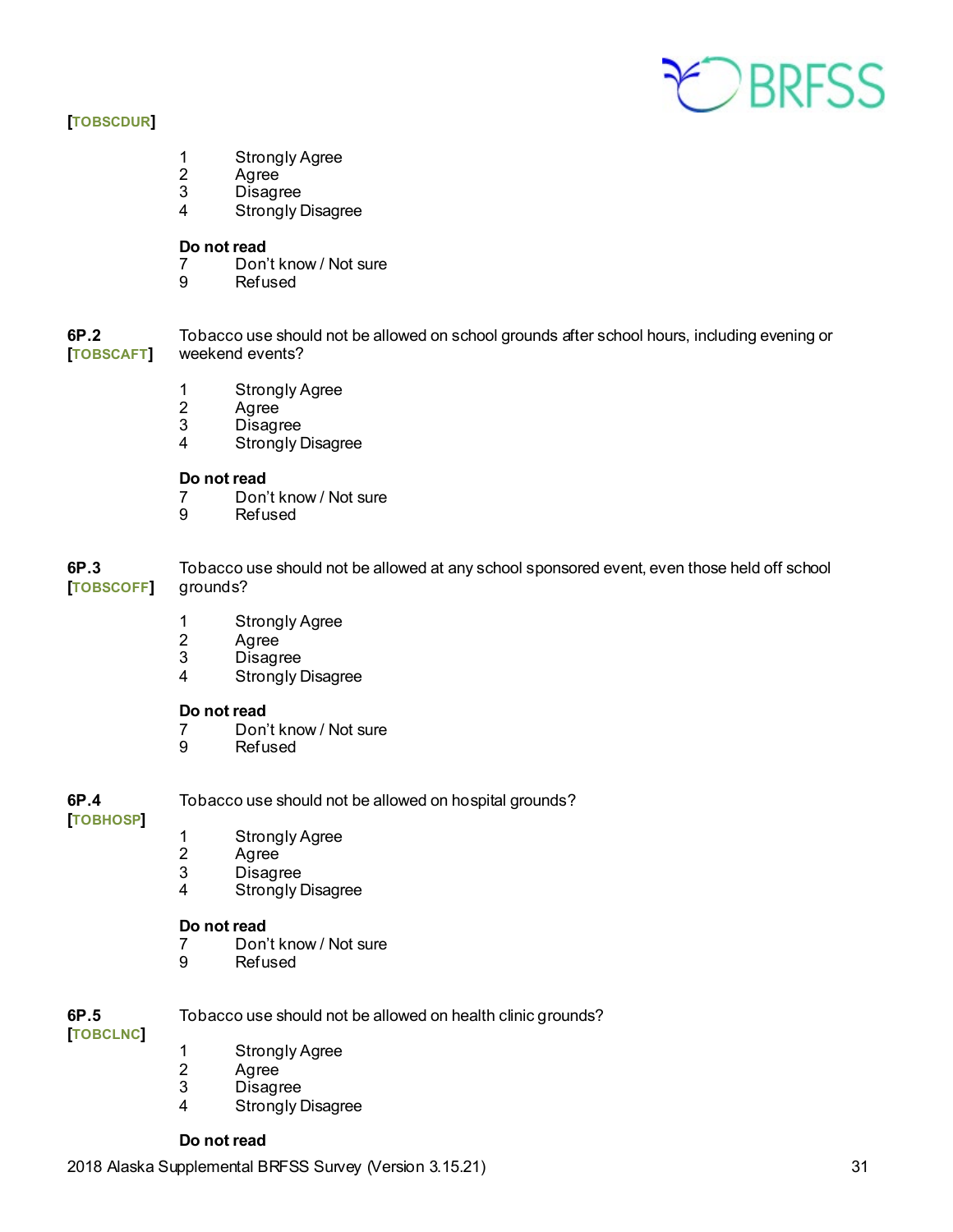

- 7 Don't know / Not sure<br>9 Refused
- **Refused**

**6P.6** Do you agree or disagree with the following statement: **[NOSMOKE]** I prefer to spend time where people are not smoking.

- 1 Strongly Agree<br>2 Agree
- 2 Agree<br>3 Disagr
- **Disagree**
- 4 Strongly Disagree

#### **Do not read**

- 7 Don't know / Not sure<br>9 Refused
- **Refused**

**6P.7** Some communities have local groups that work on tobacco prevention. To your knowledge, has there **[TOBPRECO]** been a local group doing tobacco prevention work in your community over the past few years?

- 1 Yes<br>2 No
- No.

#### **Do not read**

7 Don't know / Not sure<br>9 Refused

**Refused** 

### <span id="page-31-0"></span>**6Q: Alaska Quit Line**

**6Q.1** Are you aware of Alaska's Tobacco Quit Line, which is a telephone service that can help people quit smoking or using smokeless tobacco?

#### **[QUITLINE]**

1 Yes 2 No **[Skip to 6Q.3]**

#### **Do not read**

| 7 | Don't know / Not sure [Skip to 6Q.3] |                |
|---|--------------------------------------|----------------|
| 9 | Refused                              | [Skip to 6Q.3] |

**6Q.2 [Ask if 6Q.1 = 1**] And how did you become aware of Alaska's Tobacco Quit Line? **[QLAWARE] [QLAWARE1] [QLAWARE2] [Interviewer: DO NOT PROMPT; but do mark all that apply] [QLAWARE3] [QLAWARE4] [QLAWARE5] [QLAWARE6] [QLAWARE7]** 1 TV/Commercial [e.g., an ad or public service announcement on TV]<br>2 Radio (Ad or PSA) 2 Radio (Ad or PSA)<br>3 Health Professiona 3 Health Professional<br>4 Family or Friends **Family or Friends** 5 Print (Ad) [Interviewer Note: includes Brochure/Newsletter/Flyer/Poster/Newspaper] 6 Employer 7 Health Insurance 8 Other (specify:\_\_\_\_\_\_\_\_\_\_\_) **[QLAWAREO]**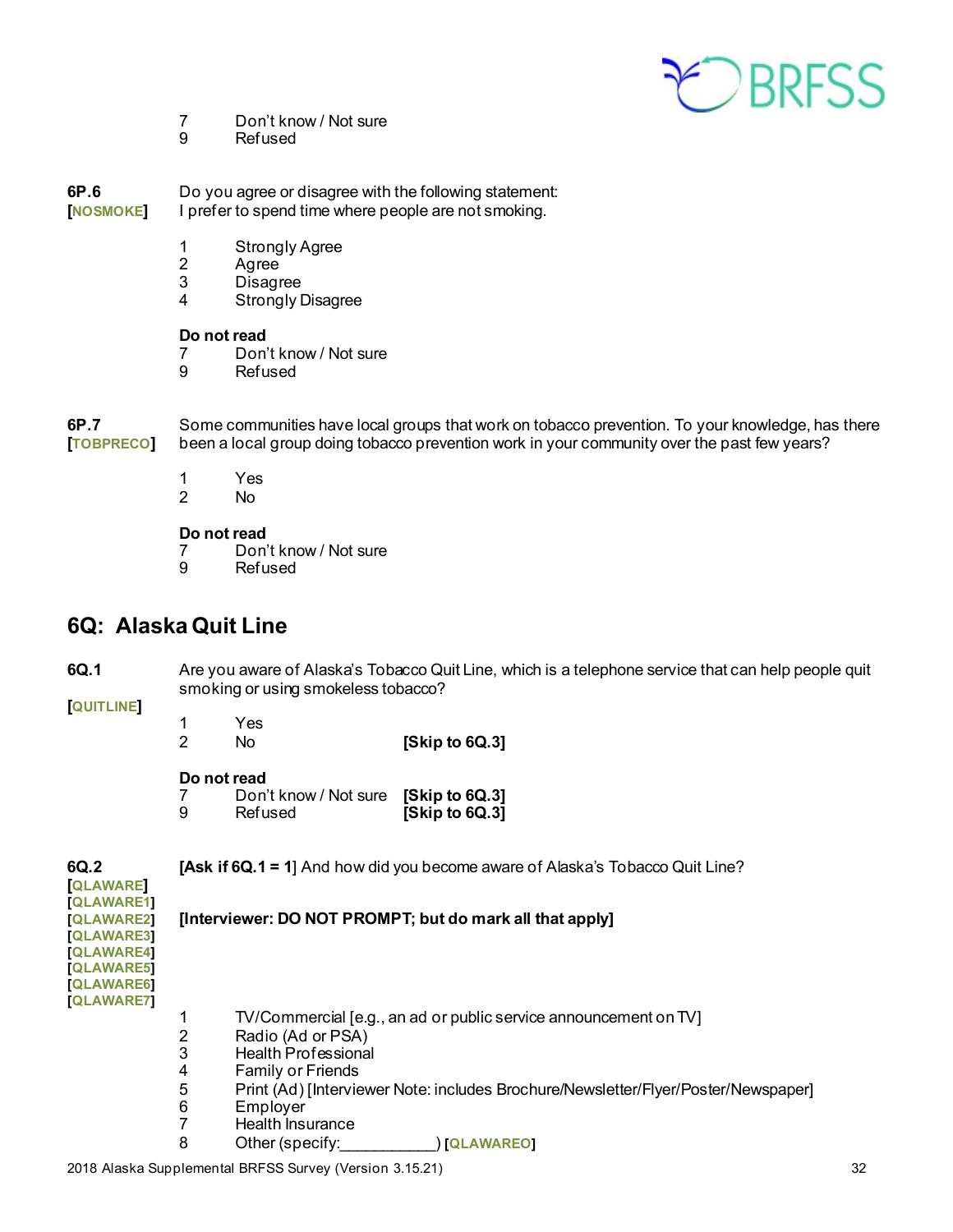

**[Interviewer Note: for open-end, type only the first answer mentioned, if it does NOT fit one of the categories above]**

#### **Do not read**

77 Don't know / Not sure 99 Refused

**6Q.3** Would you like the toll free number? 1-800-QUITNOW (784-8669)

#### **[QUITNUM]**

**Note: For non-smokers add "for a friend or family member that smokes"**

- 1 Yes<br>2 No
- No.

#### **Do not read**

- 7 Don't know / Not sure<br>9 Refused
- **Refused**

### <span id="page-32-0"></span>**Section 7: Demographics**

**7.1** (What is your sex?)

#### **[SEX1]**

#### **CATI NOTE: STATES MAY ADOPT ONE OF THE TWO FORMATS OF THE QUESTION. IF FIRST FORMAT IS USED, READ OPTIONS.**

- 1 Male
- 2 Female<br>7 Don't kr
- 7 Don't know/Not Sure<br>9 Refused
- **Refused**

## **7.2** Some people have a different gender identity from their sex at birth.<br>**[TRANSG]** Do you consider yourself to be the same sex or gender as you were

Do you consider yourself to be the same sex or gender as you were at birth?

- 1 Yes<br>2 No
	- N<sub>o</sub>

### **Do not read**<br>7 Don'

- Don't know/Not Sure
- 9 Refused

#### **[INTERVIEWER NOTE, IF NEEDED SAY: "Gender Identity– one's internal sense of being male, female, neither of these, both, or other gender(s)."]**

**7.3** What is your age?

**[AGE]**

- 
- $\overline{0}$   $\overline{7}$  Code age in years  $\overline{0}$   $\overline{7}$  Don't know / Not sure<br>0.9 Refused
- **Refused**
- **7.4** Are you Hispanic, Latino/a, or Spanish origin?

2018 Alaska Supplemental BRFSS Survey (Version 3.15.21) 33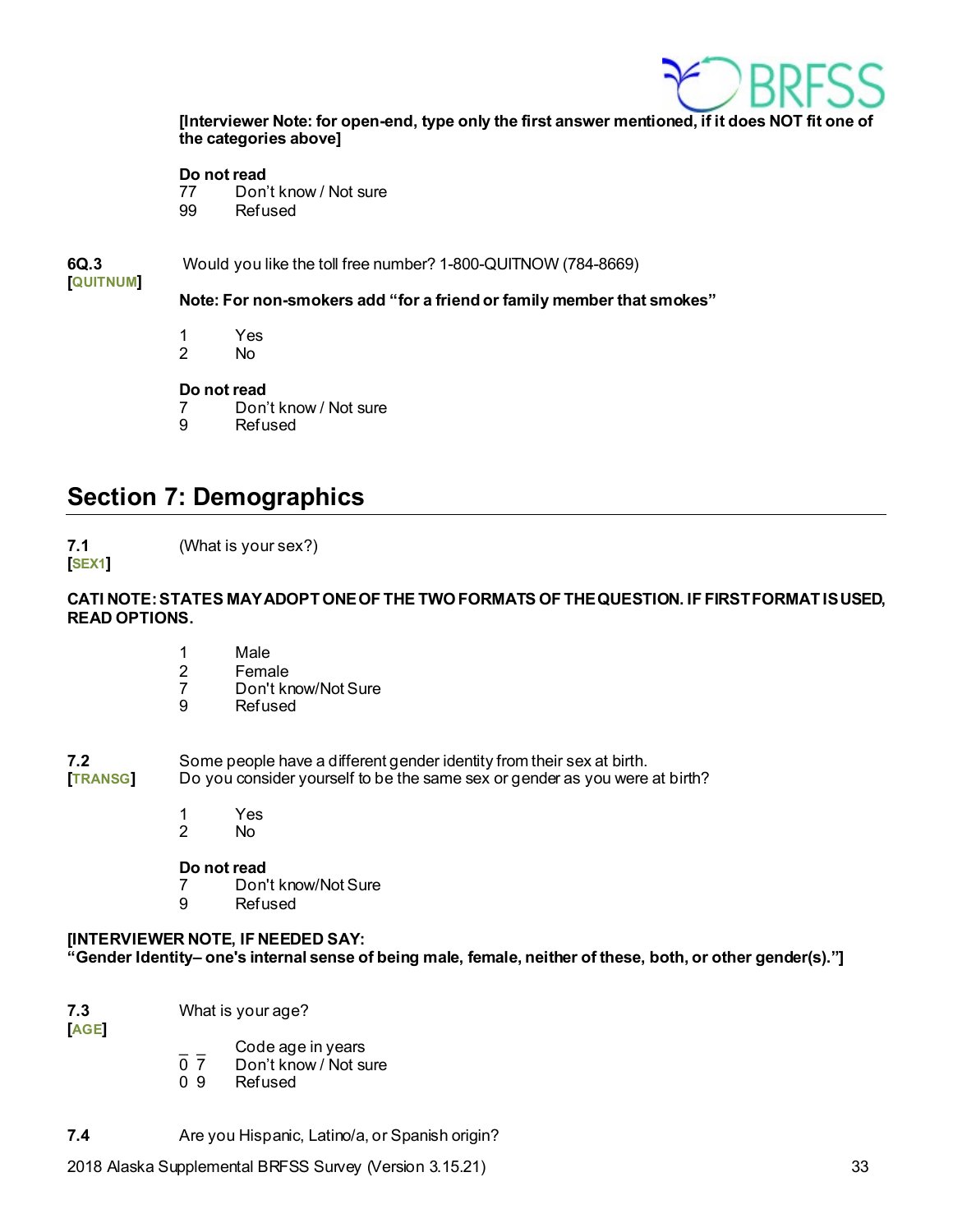

#### **[HISPANC3]**

#### **If yes, ask: Are you…**

#### **Interviewer Note:** *One or more categories may be selected.*

- 1 Mexican, Mexican American, Chicano/a
- 2 Puerto Rican<br>3 Cuban
- 3 Cuban<br>4 Anothe
- 4 Another Hispanic, Latino/a, or Spanish origin

#### **Do not read:**

- 5 No<br>7 Dol
- 7 Don't know / Not sure<br>9 Refused
- **Refused**

**7.5** Which one or more of the following would you say is your race? **[MRACE1]**

#### **Interviewer Note: Select all that apply.**

**Interviewer Note: IF 40 (Asian) or 50 (Pacific Islander) is selected read and code subcategories underneath major heading.**

#### **Please read:**

- 10 White
- 
- 20 Black or African American<br>30 American Indian or Alaska American Indian or Alaska Native
- 40 Asian
	- 41 Asian Indian<br>42 Chinese
	- 42 Chinese<br>43 Filipino
	- 43 Filipino<br>44 Japanes
	- 44 Japanese<br>45 Korean
	- Korean
	- 46 Vietnamese<br>47 Other Asian
	- **Other Asian**
- 50 Pacific Islander
	- 51 Native Hawaiian<br>52 Guamanian or Cl
	- 52 Guamanian or Chamorro<br>53 Samoan
	- 53 Samoan<br>54 Other Pa
	- Other Pacific Islander

#### **Do not read:**

- 60 Other<br>88 No ad
- No additional choices
- 77 Don't know / Not sure<br>99 Refused
- Refused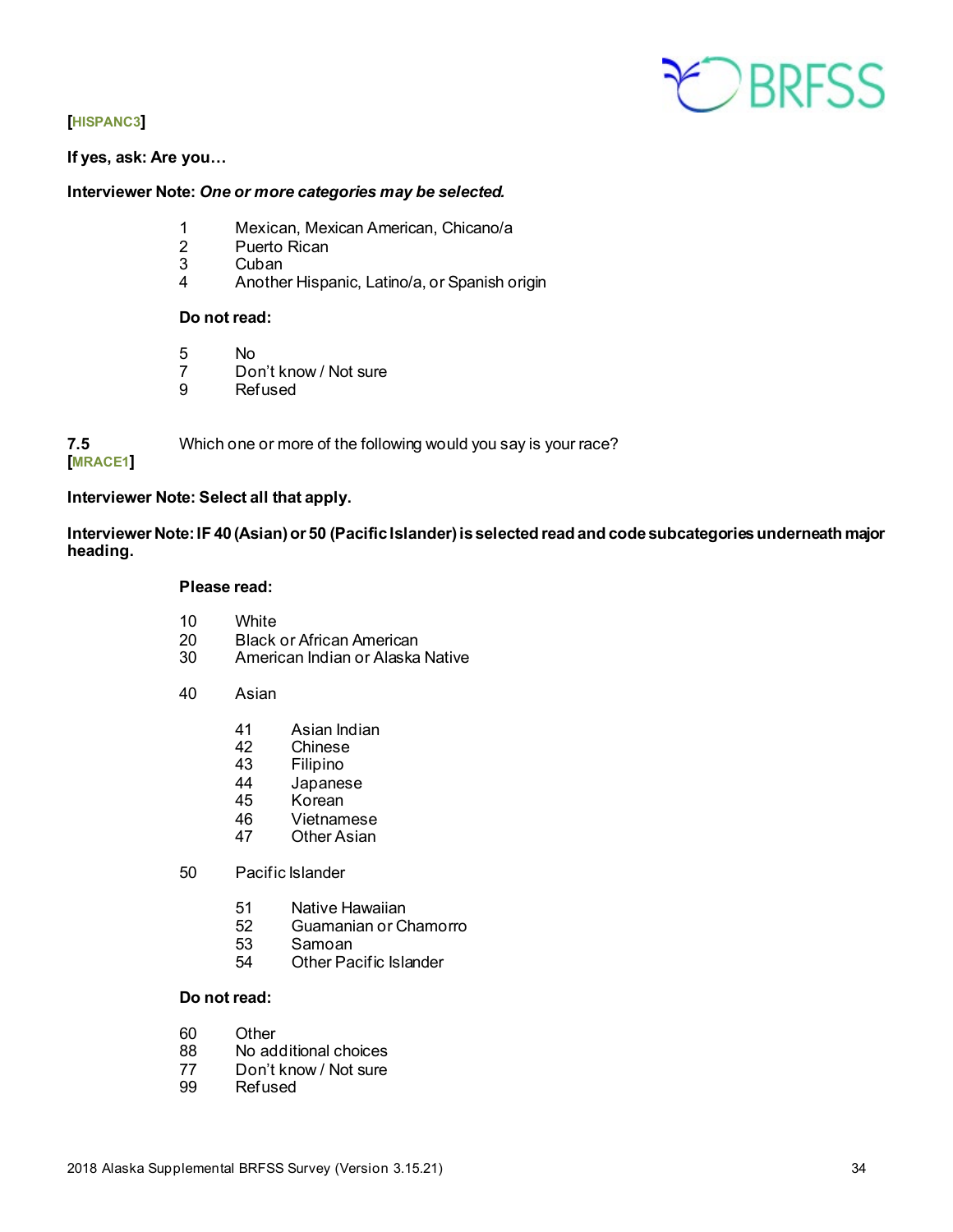

**7.6 <b>[Ask if more than one response to Q7.5**] Which one of these groups would you say best represents<br>[ORACE3] vour race? **[ORACE3]** your race?

#### **IF RESPONDENT HAS SELECTED MULTIPLE RACES IN PREVIOUS AND REFUSES TO SELECT A SINGLE RACE, CODE "REFUSED."**

#### **INTERVIEWER NOTE: IF 40 (ASIAN) OR 50 (PACIFIC ISLANDER) IS SELECTED READ AND CODE SUBCATEGORY UNDERNEATH MAJOR HEADING.**

#### **Please read:**

- 10 White<br>20 Black
- 20 Black or African American<br>30 American Indian or Alaska
- American Indian or Alaska Native
- 40 Asian
	- 41 Asian Indian<br>42 Chinese
	- 42 Chinese<br>43 Filipino
	- 43 Filipino<br>44 Japanes
	- 44 Japanese<br>45 Korean
	- 45 Korean<br>46 Vietnam
	- 46 Vietnamese<br>47 Other Asian
	- **Other Asian**
- 50 Pacific Islander
	- 51 Native Hawaiian<br>52 Guamanian or Cl
	- 52 Guamanian or Chamorro
	- 53 Samoan<br>54 Other Pa
	- **Other Pacific Islander**

#### **Do not read:**

- 60 Other<br>77 Don't
- 77 Don't know / Not sure<br>99 Refused
- Refused

**7.7** Are you…?

**[MARITAL]**

#### **Please read:**

- 1 Married<br>2 Divorce
- 2 Divorced<br>3 Widowed
- 3 Widowed<br>4 Separated
- **Separated**
- 5 Never married

OR

6 A member of an unmarried couple

### **Do not read:**<br>9 **Refus**

**Refused**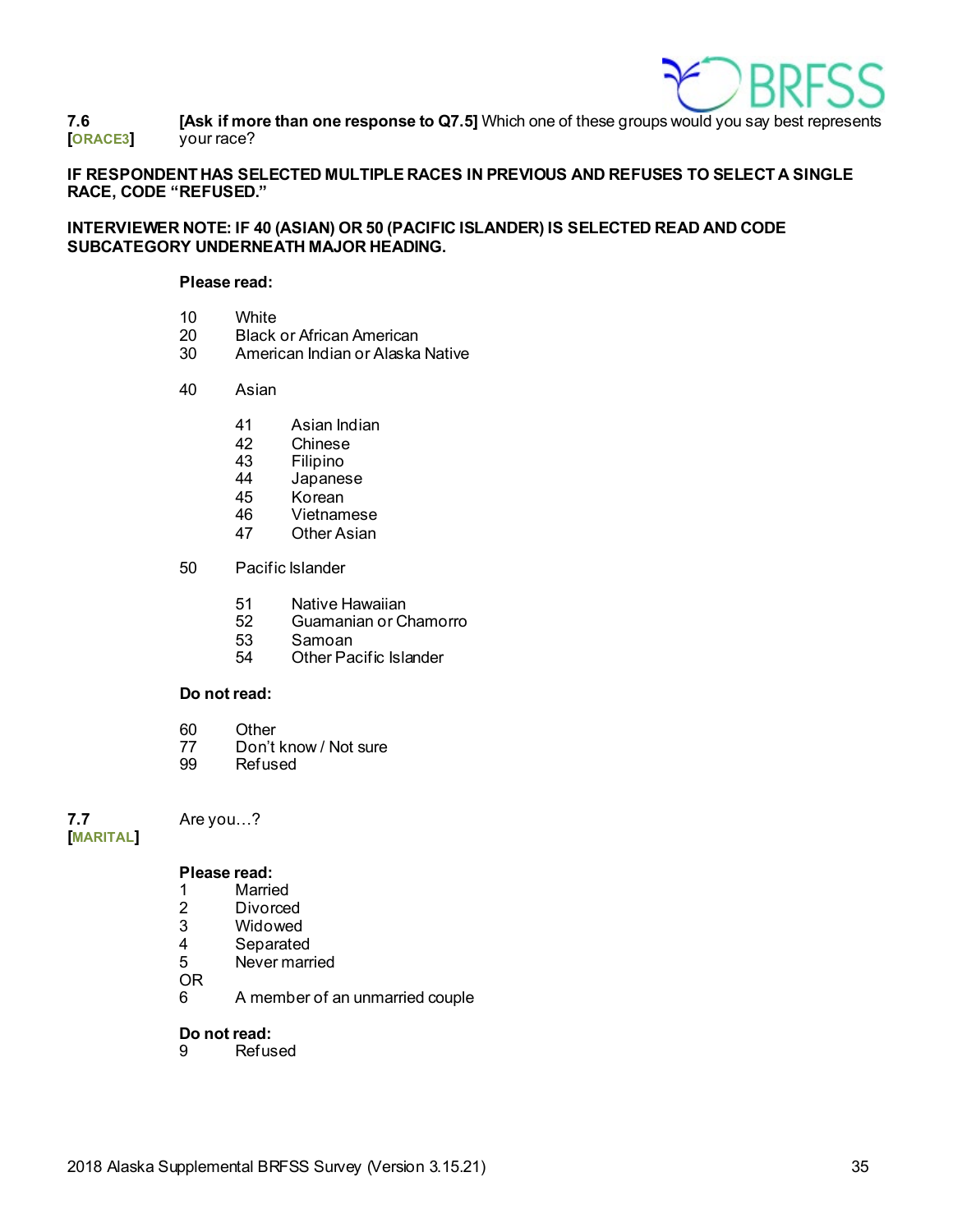

**7.8** Now I'm going to ask you a question about sexual orientation. Do you think of yourself as: A. Gay or<br>**[SXORIENT]** lesbian, B. Straight, that is, not lesbian or gay, C. Bisexual, or D. something else? **[SXORIENT]** lesbian, B. Straight, that is, not lesbian or gay, C. Bisexual, or D. something else?

**[Interviewer Notes: Please read the letters with the answer categories, so that respondent may use either the letter or words to give their answer. You may use the descriptions below if respondent asks for clarification.**

#### **IF NEEDED SAY:**

**Gay or Lesbian—A person who is gay or lesbian is exclusively attracted to people of the same sex. Straight—A person who is "straight" is exclusively attracted to people of the opposite sex. Bisexual—A person who is bisexual attracted to people of either sex.]**

#### **Do not read**

- 2 Gay or Lesbian<br>1 Straight, that is.
- Straight, that is, not lesbian or gay
- 3 Bisexual
- 4 Something else? (specify?) \_\_\_\_\_\_\_\_\_\_\_\_ **[SEXORTXT]**
- 7 Don't know / Not sure<br>9 Refused
- **Refused**

**IF NEEDED SAY: "Research has shown that some sexual minority community members have important health risk factors, such as smoking. We are collecting information about sexual orientation to learn whether this is true in Alaska. You don't have to answer any question if you don't want to."**

#### **7.9** What is the highest grade or year of school you completed? **[EDUCA\_AK]**

#### **Read only if necessary:**

- 1 Never attended school or only attended kindergarten<br>2 Grades 1 through 8 (Elementary)
- 2 Grades 1 through 8 (Elementary)<br>3 Grades 9 through 11 (Some high)
- 3 Grades 9 through 11 (Some high school)<br>4 Grade 12 (High school graduate)
- 4 Grade 12 (High school graduate)<br>5 College 1 year to 3 years (Some of
- 5 College 1 year to 3 years (Some college or technical school)<br>6 College 4 years or more (College graduate)
- 6 College 4 years or more (College graduate)

#### **Do not read:**

9 Refused

Probe if answer was = 4 ("Grade 12") or if respondent did not select other answer:

Interviewer probe: If respondent says Grade 12: "When you say that you completed 12<sup>th</sup> grade, does that mean you graduated with a diploma from your high school or a correspondence school or home-school, or did you receive a GED?"

- 7 GED (High School equivalence diploma)
- 8 Home-schooled with diploma or correspondence school

**7.10** What is the ZIP Code where you live?

**[ZIPCODE1]**

| ZIP Code              |
|-----------------------|
| Don't know / Not sure |
| Refused               |
|                       |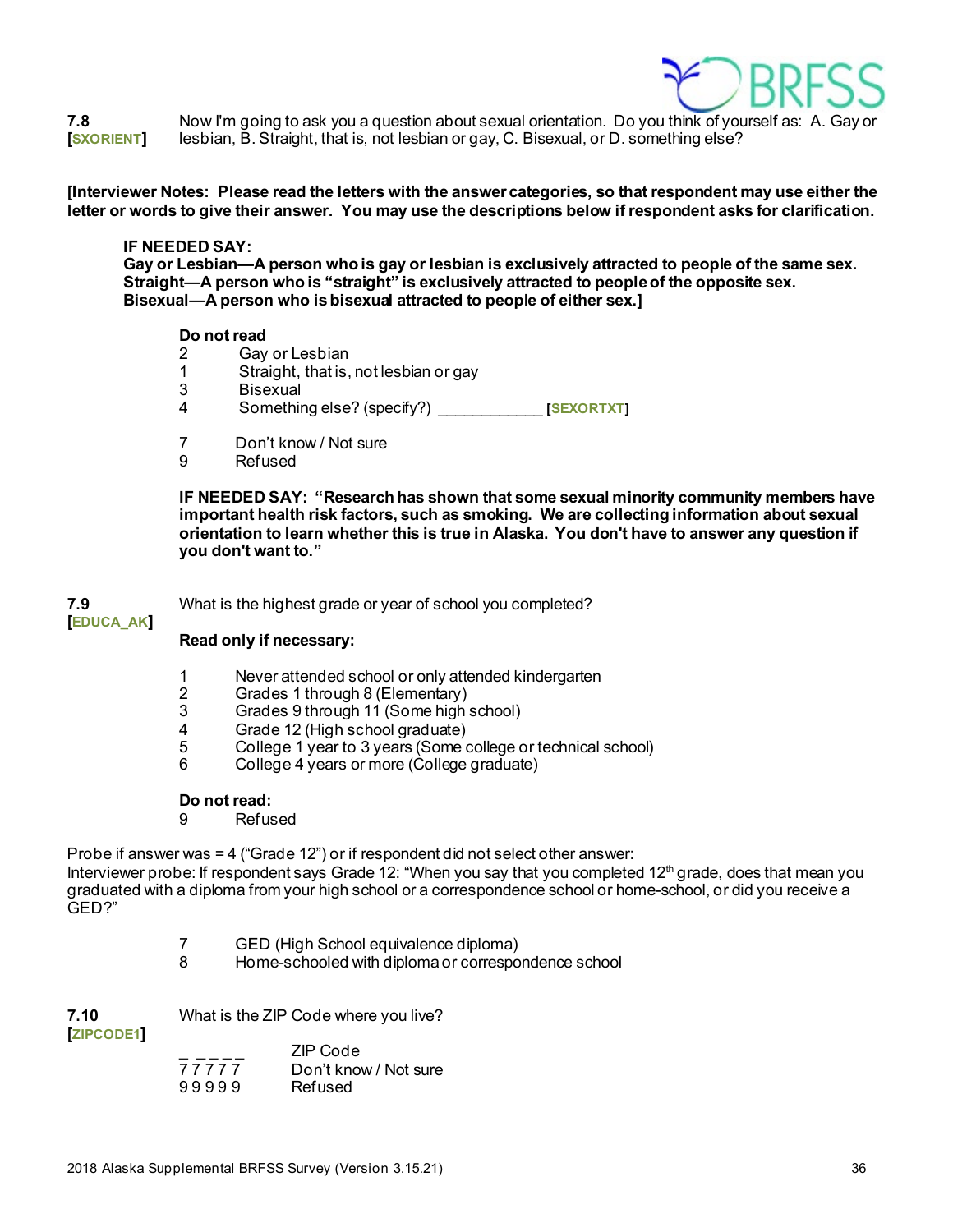

#### **CATI NOTE: If cellular telephone interview skip to 7.14 (QSTVER GE 20)**

**7.11** Not including cell phones or numbers used for computers, fax machines, or security systems, do you **[NUMHHOL3]** have more than one telephone number in your household? have more than one telephone number in your household?

| Y es<br>No<br>Don't know / Not sure [Go to Q7.13] | [Go to Q7.13] | NOTE: Items in parentheses at any place<br>in the questions or response DO NOT<br>need to be read. |
|---------------------------------------------------|---------------|----------------------------------------------------------------------------------------------------|
| Refused                                           | [Go to Q7.13] |                                                                                                    |

**7.12** How many of these telephone numbers are residential numbers? **[NUMPHON3]**

Residential telephone numbers **[Enter number 1-5]**<br>
Six or more

- 6 six or more
- Don't know / Not sure
- 9 Refused

#### **7.13** How many cell phones do you have for personal use?

#### **[CPDEMO1B]**

- 1 Yes
- 2 No<br>7 Do
- 7 Don't know / Not sure<br>9 Refused
- **Refused**

**7.14** Are you currently…?

#### **[EMPLOY1]**

**INTERVIEWER NOTE: IF MORE THAN ONE: SAY "SELECT THE CATEGORY WHICH BEST DESCRIBES YOU".**

**NOTE: Do not code 7 for "don't know"** 

**on this question.** 

### **Please read:**<br>1 **Fmpl**

- 1 Employed for wages<br>2 Self-employed
- 2 Self-employed<br>3 Out of work for
- 3 Out of work for 1 year or more<br>4 Out of work for less than 1 year
- 4 Out of work for less than 1 year<br>5 A Homemaker
- 5 A Homemaker
- 6 A Student<br>7 Retired
- 7 Retired<br>8 Unable
- Unable to work

### **Do not read:**

**Refused** 

**7.15** How many children live in your household who are...

| <b>CHLD04</b>     | а. | less than 5 years old?   | Code 1-7 ( $7 = 7$ or more) |
|-------------------|----|--------------------------|-----------------------------|
| <b>CHLD05121</b>  |    | 5 through 12 years old?  | Code 1-7 ( $7 = 7$ or more) |
| <b>[CHLD1317]</b> |    | 13 through 17 years old? | Code 1-7 ( $7 = 7$ or more) |

#### **Do not read:**

- 8 None<br>9 Refus
- **Refused**

2018 Alaska Supplemental BRFSS Survey (Version 3.15.21) 37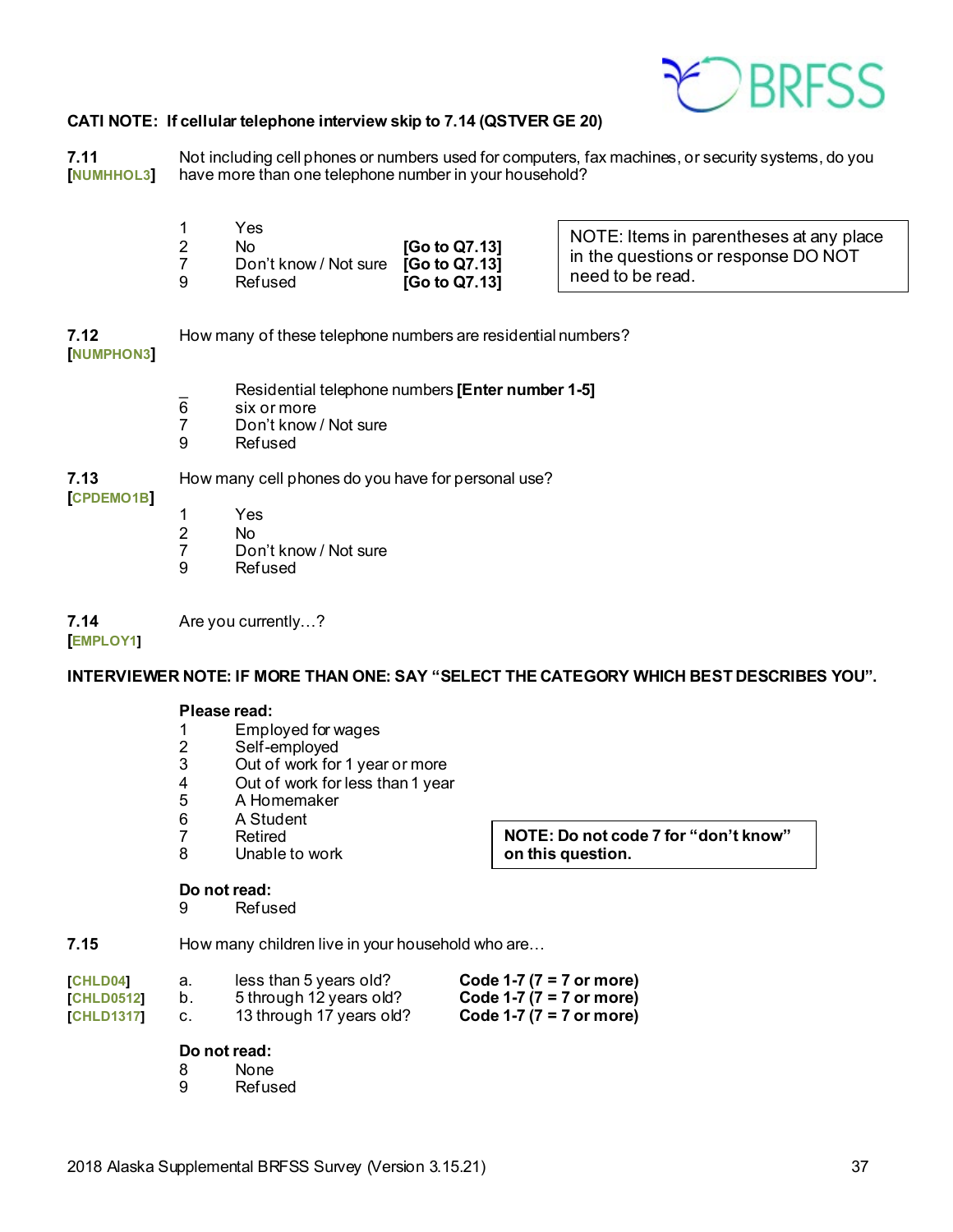

**7.16** Is your annual household income from all sources— (Aggregated response to income question) **[INCOME100]**

#### **If respondent refuses at ANY income level, code '99' (Refused)**

#### **Read only if necessary:**

- 
- 01 Less than \$10,000<br>02 Less than \$15,000
- 02 Less than \$15,000 (\$10,000 to less than \$15,000)<br>03 Less than \$20,000 (\$15,000 to less than \$20,000) Less than \$20,000 (\$15,000 to less than \$20,000)
- 04 Less than \$25,000 (\$20,000 to less than \$25,000)<br>05 Less than \$35,000 (\$25,000 to less than \$35,000)
- 05 Less than \$35,000 (\$25,000 to less than \$35,000)<br>06 Less than \$50,000 (\$35,000 to less than \$50,000)
- Less than \$50,000 (\$35,000 to less than \$50,000)
- 07 Less than \$75,000 (\$50,000 to less than \$75,000)<br>08 Less than \$85,000 (\$75,000 to less than \$85,000)
- Less than  $$85,000$  ( $$75,000$  to less than  $$85,000$ )
- 09 Less than \$100,000 (\$85,000 to less than \$100,000)<br>10 \$100,000 or more
- \$100,000 or more

### **Do not read:**<br>77 Don't

- Don't know / Not sure
- 99 Refused

#### **7.17** About how much do you weigh without shoes? **[WEIGHT2]**

#### **INTERVIEWER NOTE: IF RESPONDENT ANSWERS IN METRICS, PUT "9" IN COLUMN 176. ROUND FRACTIONS UP**

**\_ \_ \_ \_** Weight *(pounds / kilograms)*

7 7 7 7 Don't know / Not sure<br>9 9 9 9 Refused 9 9 9 9

**7.18** About how tall are you without shoes? **[HEIGHT3]**

#### **INTERVIEWER NOTE: IF RESPONDENT ANSWERS IN METRICS, PUT "9" IN COLUMN 177. ROUND FRACTIONS UP**

**\_ \_ / \_ \_** Height *(ft/inches / meters/centimeters)*

7 7 7 7 Don't know / Not sure<br>9 9 9 9 Refused 9 9 9 9

| 7.19<br><b>PREGNANT</b> | [Ask if respondent is female and < 50 years old] To your knowledge, are you now pregnant? |                       |  |  |
|-------------------------|-------------------------------------------------------------------------------------------|-----------------------|--|--|
|                         |                                                                                           | Yes                   |  |  |
|                         |                                                                                           | No.                   |  |  |
|                         |                                                                                           | Don't know / Not sure |  |  |
|                         | 9                                                                                         | Refused               |  |  |